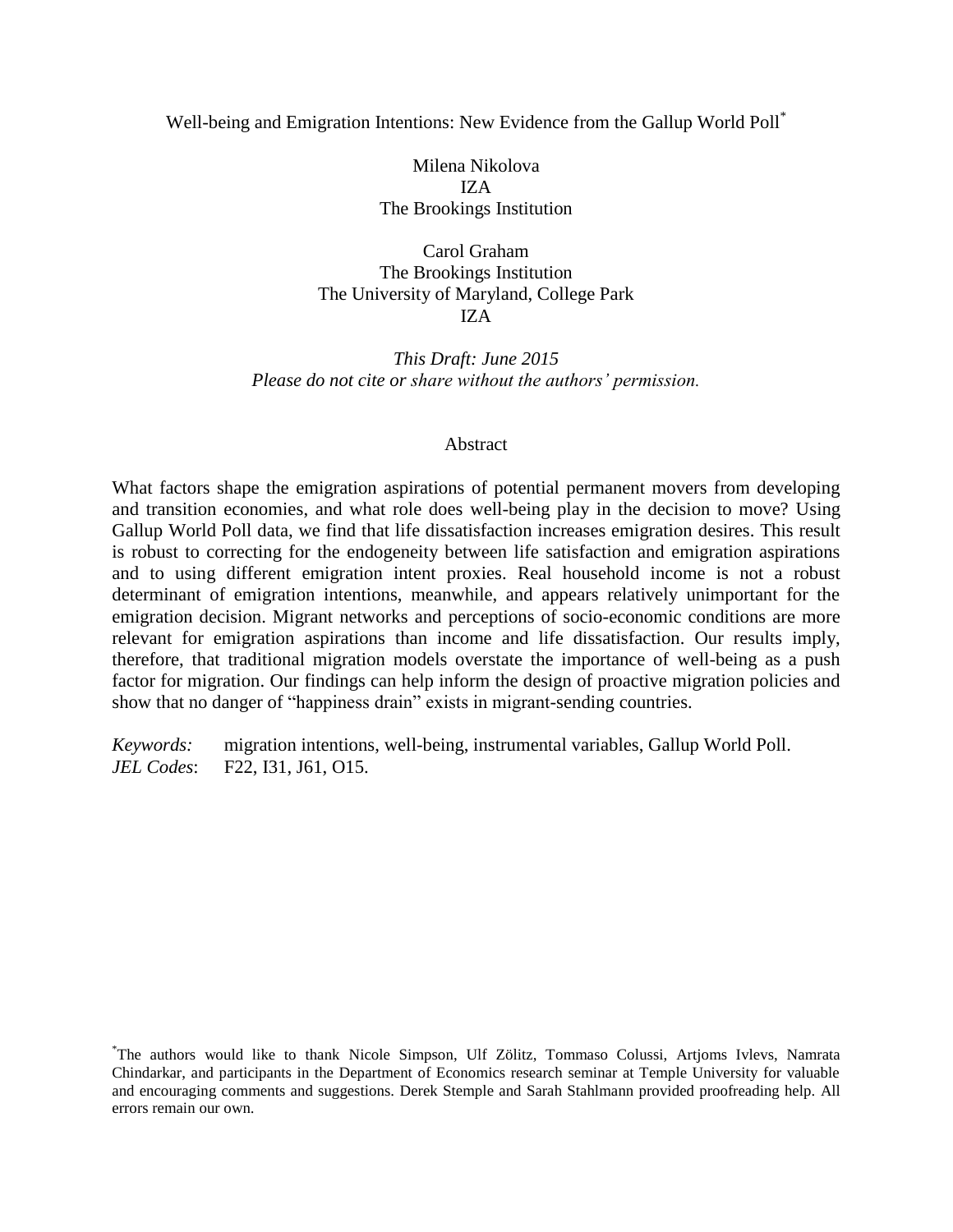#### 1. Introduction

 $\overline{a}$ 

The question of why people move across international borders has received much attention from academics and policymakers. Migration scholars have examined the push and pull factors of actual migration stocks and flows, including income and relative deprivation, dissatisfaction with public goods and institutions at home, networks, as well as determinants such as climate variability and conflict [\(Bang & Mitra, 2013;](#page-14-0) [Beine & Parsons, 2012;](#page-14-1) [Feng, Krueger, &](#page-14-2)  [Oppenheimer, 2010;](#page-14-2) [Hatton & Williamson, 2002;](#page-15-0) [Stark & Jakubek, 2013;](#page-16-0) [Stark, Micevska, &](#page-16-1)  [Mycielski, 2009\)](#page-16-1).<sup>1</sup> Although these may be particularly relevant for informing proactive rather than reactive migration policies [\(Esipova, Ray, & Srinivasan, 2011\)](#page-14-3), potential emigration flows, or emigration intentions, have received less consideration.

The emerging literature on emigration intentions shows that both monetary and nonmonetary determinants related to aspirations, perceived opportunities at home or abroad, and life dissatisfaction influence the emigration decision. These novel studies leave several open questions, which this paper seeks to answer empirically. First, there is still some debate whether migrants are positively or negatively selected into emigration in terms of life satisfaction. While the majority of authors find that potential emigrants are "frustrated achievers" who despite having high material well-being are unhappy, Ivlevs (2015) challenges the cross-sectional results by presenting instrumental variable evidence for potential movers from transition economies. Second, while income is certainly important for moving intentions, Cai et al. (2014) propose that subjective well-being  $(SWB)$  measures<sup>2</sup> better capture unobserved migration catalysts than income does. Yet, we have only a partial answer about *how* important income and life satisfaction are for the migration decision, both relative to each other and to other emigration aspirations determinants.<sup>3</sup>

We make two empirical contributions to the literature on quality of life and emigration intentions. First, we present descriptive evidence related to the determinants of emigration intentions of individuals from 100 developing and transition countries worldwide, with a particular focus on SWB and income. We further correct for the endogeneity between potential emigration and life satisfaction using instrumental variable techniques for a sub-sample of 76 developing and transition economies. Our results unequivocally show that potential emigrants are negatively selected on SWB even after we control for the endogeneity of the relationship using instrumental variables or when using alternative proxies for potential emigration.

Second, we compare and contrast the relative importance of well-being factors (income and subjective well-being) relative to one another and relative to other emigration determinants, including personal circumstances, migrant networks, access to information and communication

<sup>&</sup>lt;sup>1</sup> While the relationship between environment and migration is complex, research suggests that environmental degradation and extreme weather events are already triggering migration and will permanently displace up to 700 million people by 2050 [\(Warner, Ehrhart, Sherbinin, Adamo, & Chai-Onn, 2009\)](#page-16-2).

 $2$  Throughout this paper, the terms life satisfaction, best possible life (BPL), and subjective well-being are used interchangeably.

<sup>&</sup>lt;sup>3</sup> While Cai et al. (2014) examine the change in the pseudo  $R^2$  by sequentially removing income and life satisfaction from the migration intentions regression equations, they do not assess the relative importance of each of the wellbeing variables compared to each other and compared to other migration factors.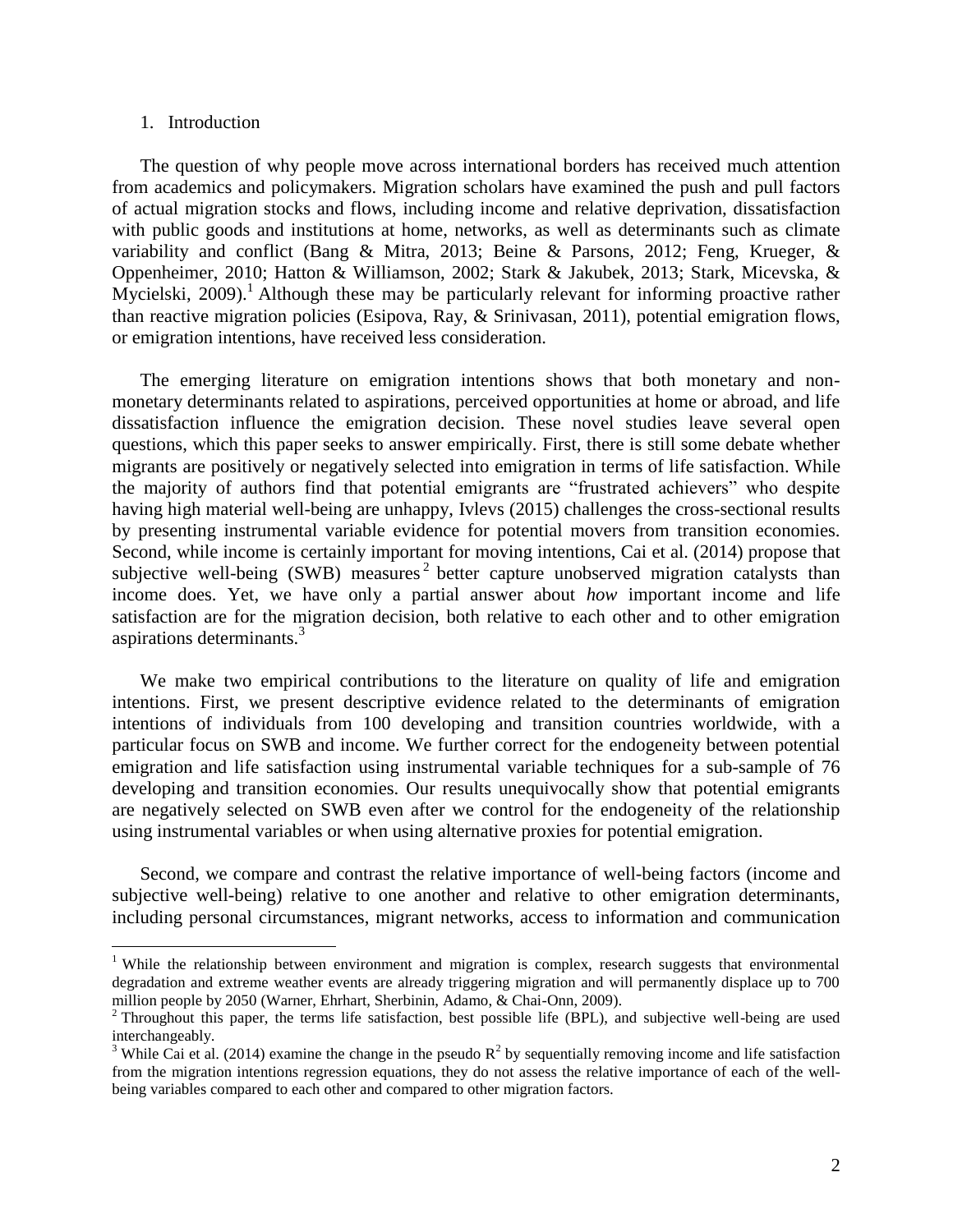technology, and others. We show that traditional migration models overstate the importance of well-being factors as push factors for migration: well-being factors jointly predict less than one percent of the probability of emigration intentions.

Given that happiness and life satisfaction are linked with positive social outcomes such as productivity, creativity, longevity, and others, migrant-sending countries should strive to retain their happiest workers while migrant-magnet countries would seek to attract them. From the destination countries' point of view, having happier immigrants is crucial as SWB is linked to outcomes such as health and longevity, income and productivity, and individual and social behavior (for a review, see [\(De Neve, Diener, Tay, & Xuereb, 2013\)](#page-14-4)). More life satisfied immigrants are therefore less likely to be dependent on the host nations' welfare and healthcare systems and may integrate more easily [\(Ivlevs, 2015\)](#page-15-1). From the sending countries' perspective, if those with the highest perceived and actual well-being are permanently emigrating, this might create an ever decreasing well-being for those left behind.

While much attention has been paid to income as a push factor for migration, the relationship between subjective well-being and migration intentions is policy-pertinent for sending and receiving governments [\(Ivlevs, 2014,](#page-15-2) [2015;](#page-15-1) Nikolova & Graham, 2015). Specifically, emigration could be a win-win-win opportunity if the least happy migrants leave their home countries and move to countries where they improve their objective and subjective quality of life. First, our results show that rather unhappy people tend to express desires to vote with their feet and move to the advanced OECD countries. Unhappy potential emigrants may stand to gain from actually completing the move. For example, emigration leads to improvements in evaluative well-being for migrants from transition economies [\(Nikolova & Graham, 2015\)](#page-16-3) and mental well-being and financial satisfaction for migrants from Tonga to New Zealand [\(Stillman, Gibson, McKenzie, &](#page-16-4)  [Rohorua, 2015\)](#page-16-4) in addition to great improvements in material well-being [\(Clemens, Montenegro,](#page-14-5)  [& Pritchett, 2008;](#page-14-5) [Stillman, et al., 2015\)](#page-16-4). Studies conclude that migrants contribute to public coffers in OECD destination countries [\(OECD, 2013a\)](#page-16-5) and to natives' well-being [\(Akay,](#page-14-6)  [Constant, & Giulietti, 2014;](#page-14-6) [Betz & Simpson, 2013\)](#page-14-7), suggesting that immigration may be welfare-improving in the destinations. Finally, unhappy emigrants who achieve greater quality of life abroad might benefit the sending countries by sending remittances, investing in their home countries, or contributing to the spread of ideas and technology.

#### 2. Literature Review

International economic migrants leave their homes to seek better employment opportunities and quality of life abroad. Specifically, according to rational choice theory, potential emigrants decide to leave if the expected or perceived benefits of moving exceed the costs. The determinants of international migration are well-documented (see Hatton and Williamson [\(2002\)](#page-15-0) for a review). Conventional migration models generally assume that income maximization motivates the migration decision [\(Massey et al.,](#page-15-3) 1993). At the individual level, income, relative poverty, migration networks, and migration regimes motivate the desire to move. Yet, migrants move for non-economic reasons as well, and many of the migration determinants may be unobserved.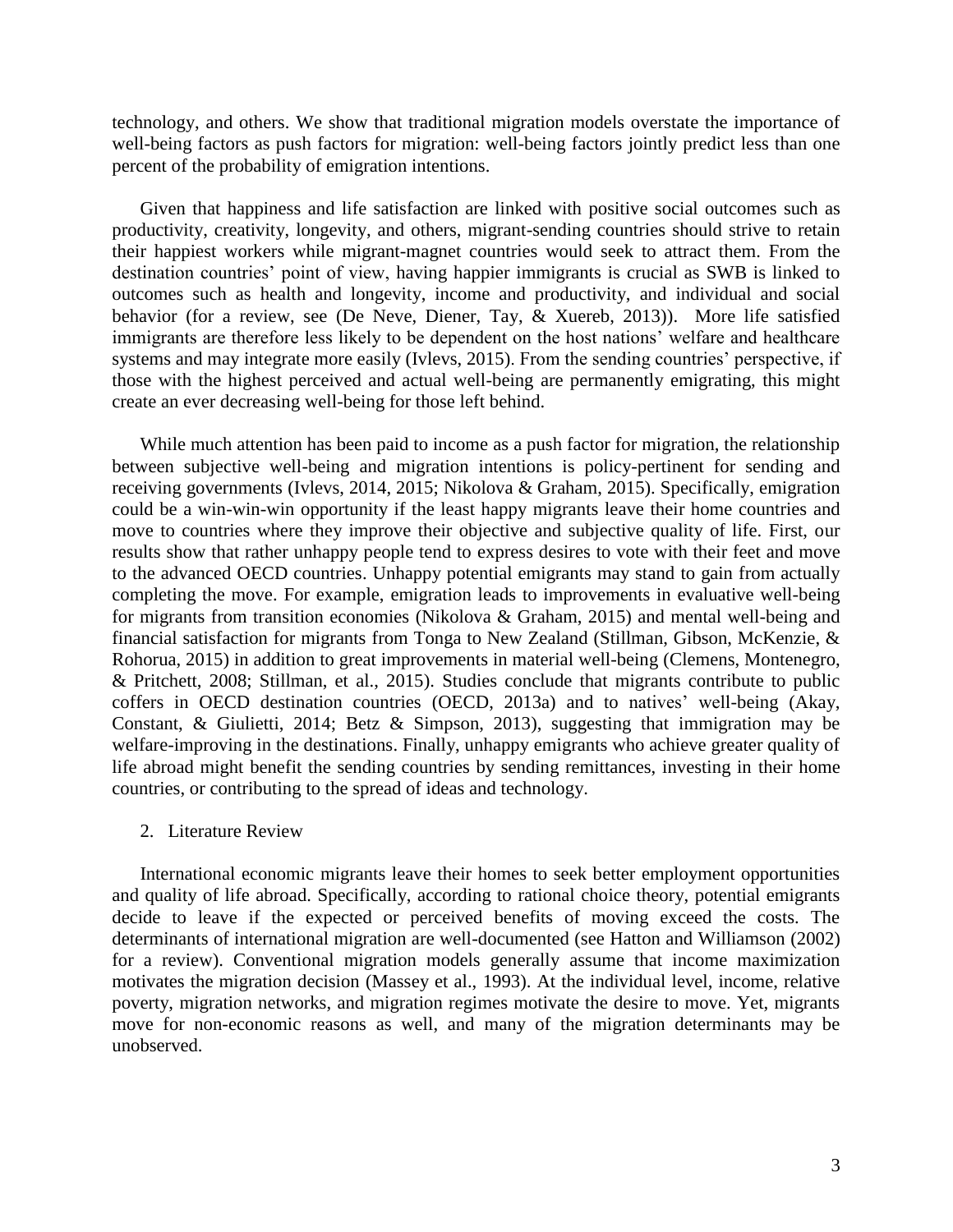This paper relies on self-reported subjective and objective individual well-being measures. Subjective well-being (SWB) indicators, which capture respondents' positive and negative moods, life satisfaction, and life purpose, are gathering salience in economics and public policy as broad measures of quality of life [\(Diener, Lucas, Schimmack, & Helliwell, 2009;](#page-14-8) [O'Donnell,](#page-16-6)  [2013\)](#page-16-6).<sup>4</sup> Scholars increasingly agree that while imperfect, these metrics furnish meaningful information about the human condition, are valid and reliable, and are comparable across countries and over time [\(Di Tella & MacCulloch, 2006;](#page-14-9) [Durand & Smith, 2013;](#page-14-10) [Graham, 2009;](#page-15-4) [Graham & Nikolova, 2015;](#page-15-5) [Helliwell & Barrington-Leigh, 2010;](#page-15-6) [Helliwell & Wang, 2013;](#page-15-7) [Kahneman & Krueger, 2006;](#page-15-8) [OECD, 2013b;](#page-16-7) [Stone & Mackie, 2014\)](#page-16-8).

In this paper, in addition to (PPP-adjusted) income, which we use as an objective welfare indicator, we rely on SWB data to explore whether and to what extent well-being perceptions motivate the emigration decision, while also accounting for the potential endogeneity of the relationship. Cai et al. (2014) posit that SWB metrics might be better predictors of international migration. The authors show, moreover, that omitting income from the empirical model does not affect the pseudo  $\mathbb{R}^2$ , while omitting SWB reduces it, suggesting that the latter contributes more to the goodness of fit of the model. Cai et al. (2014) conclude that SWB is a better predictor of migration intentions than income likely because it captures non-pecuniary aspects of one's life such as health, the quality of social relationships, marriage, and others.<sup>5</sup> In this paper, we not only consider income and SWB as two complementary well-being dimensions, but we also explicitly test for their relative importance. Unlike Cai et al. (2014), who in separate regressions compare the contribution of income and SWB to the goodness of fit metric, we use variance decompositions, which allows us to explicitly measure the relative importance of each wellbeing variable and compare it to that of other migration determinants.

An emerging literature has sought to quantify the relationship between life satisfaction and emigration decisions [\(Ivlevs, 2014\)](#page-15-2). While relatively scarce, the cross-sectional evidence shows that life dissatisfaction is associated with international moving intentions. In one exception, a study using instrumental variables demonstrated a positive causal effect of life satisfaction on the decision to migrate for transition economies [\(Ivlevs, 2015\)](#page-15-1). Specifically, using a sample of 35 European and Central Asian countries, father's education, and having a family member killed or injured in WWII, Ivlevs (2015) finds that a one unit increase in life satisfaction (on a 1-10 scale) corresponds to a 14 percentage points increase in the probability of emigration intentions.<sup>6</sup>

 $\overline{a}$ 

<sup>&</sup>lt;sup>4</sup> Scholars distinguish between evaluative and hedonic subjective well-being [\(Graham & Nikolova, 2015;](#page-15-5) Kahneman [& Deaton, 2010;](#page-15-9) [Kahneman & Krueger, 2006\)](#page-15-8). The former dimension is a cognitive reflective assessment about one's life as a whole, and the latter reflects moods and experiences related to daily life.

 $<sup>5</sup>$  Cai et al. (2014) also demonstrate that individual migration desires are less sensitive to SWB in poor than in rich</sup> countries and that household income has a less significant link with emigration willingness in poor than in rich nations.

 $6$  After correcting for endogeneity, our main results show that the negative effect of life satisfaction on emigration intentions of a comparable magnitude – a one percentage point increase in BPL perceptions decreases the probability of having emigration intentions by about 14 percentage points. Note that in our sample, SWB is measured on a scale of 0-10, while in Ivlevs (2015), it is on a 1-10 scale. It is possible that both sets of results are correct but are applicable to different countries. It is also possible that they describe different aspects of a non-linear association between happiness and emigration intentions.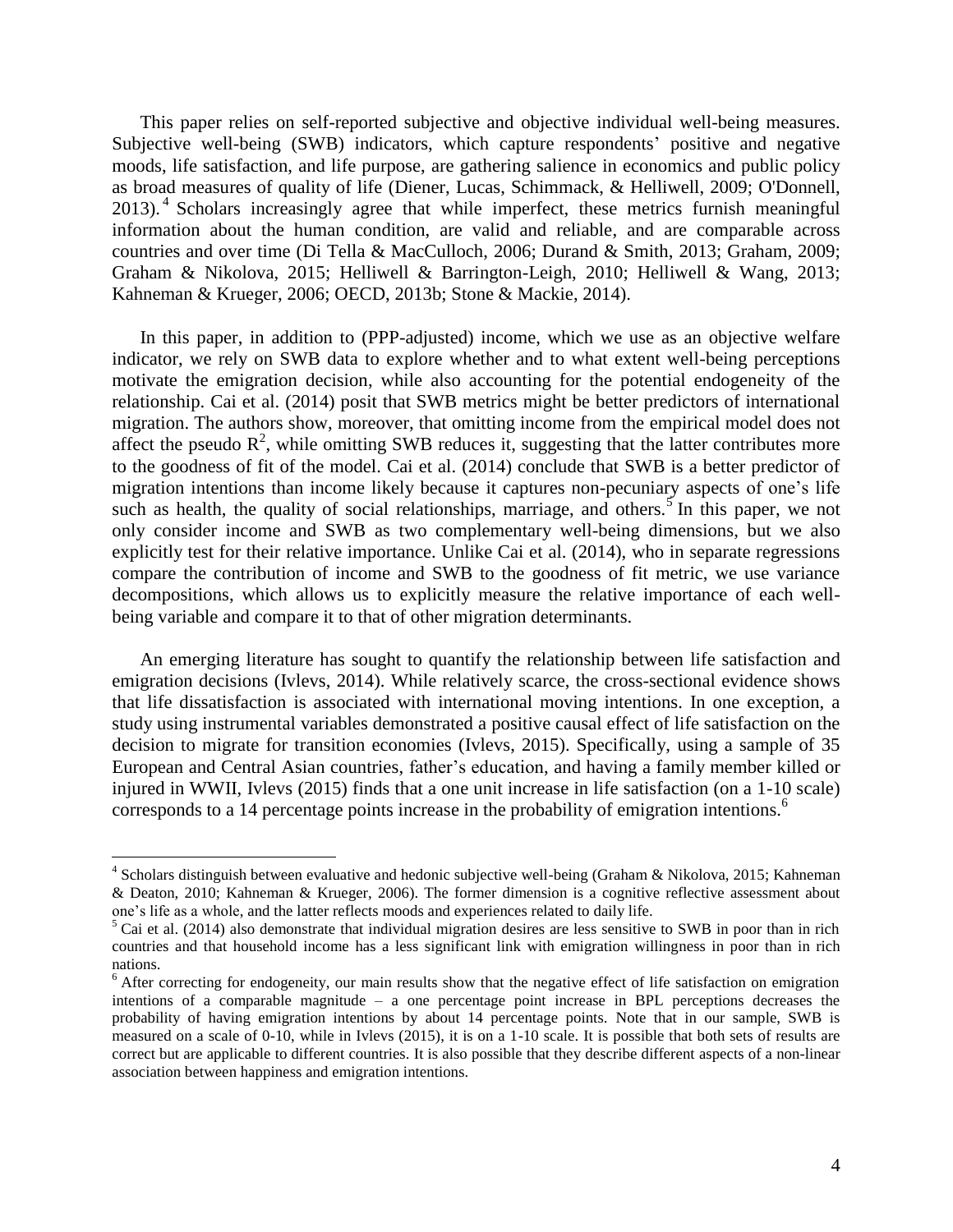Moreover, several papers document an inverse U-shaped relationship between origin country objective well-being (GDP per capita) and country-level emigration rates [\(Faini & Venturini,](#page-14-11)  [1994;](#page-14-11) [Hatton & Williamson, 1998;](#page-15-10) [Massey, 1988;](#page-15-11) [Stalker, 2000;](#page-16-9) [Vogler & Rotte, 2000\)](#page-16-10). Blanchflower and Shadforth (2009) further show that the migration propensity to work in the UK for the Eastern European countries which joined European Union in 2004 is inversely correlated with GDP per capita and life satisfaction in the origin country and positively associated with unemployment rates (but not with employment or inflation rates). Polgreen and Simpson [\(2011\)](#page-16-11) document a U-shaped country-level association between happiness and emigration rates: in relatively unhappy countries, the emigration rate decreases with average happiness, while the reverse is true in relatively happy countries. There is also evidence that the U-shaped relationship between life satisfaction and migration intentions exists at the individual level for European and Central Asian potential emigrants [\(Ivlevs, 2015\)](#page-15-1).<sup>7</sup>

Following Czaika and Vothknecht [\(2014\)](#page-14-12), we conceptualize the emigration decision in terms of two capacities: (i) the capacity to aspire and (ii) the capacity to realize. In this framework, the capability for migration is a pre-condition for potential emigration; though, naturally some people who have such capabilities may never end up realizing their emigration plans. The capacity to aspire is defined as the aspirations gap between the actual and aspired well-being and depends on factors such as personality, education, social interactions, but also access to information and opportunities abroad, as well as networks of family and friends abroad. Education, access to information technology, and networks provide information and resources to form SWB aspirations. In addition, the capacity to realize a migration intention depends on different capabilities and means, such as income, having skills which are transferable across international borders, and others.

Given the theoretical and empirical considerations, we expect a negative relationship between life satisfaction and emigration rates as potential emigrants are likely "frustrated achievers," whereby they have low perceived well-being despite high material comfort. The literature indicates that potential migrants have means and capabilities to migrate (in terms of income and education) but are relatively dissatisfied with their lives [\(Chindarkar, 2014;](#page-14-13) [Graham](#page-15-12)  [& Markowitz, 2011\)](#page-15-12). Conditional on having high aspirations as well as income and actual capabilities and means, life dissatisfied people have an incentive to change their circumstances and undertake a migration project.<sup>8</sup>

3. Sample, Data, and Variables

 $\overline{a}$ 

We utilize repeated cross-sectional data from Gallup World Poll (GWP) – an annual survey conducted by the Gallup Organization in about 160 countries worldwide – polling 98 percent of the world's adult population (age 15 and older). While GWP has not been specifically designed to study migration, its comprehensiveness and the fact that the data are weighted so that they are

 $<sup>7</sup>$  A recent paper also demonstrates that while the destination-country's GDP and per capita and employment</sup> conditions have a negligible (or even negative) association with migration intentions, potential migrants prefer destinations with higher SWB [\(Lovo, 2014\)](#page-15-13).

<sup>&</sup>lt;sup>8</sup> Note that some studies find a U-shaped relationship between happiness and emigration intentions whereby the least and most satisfied are most likely to migrate.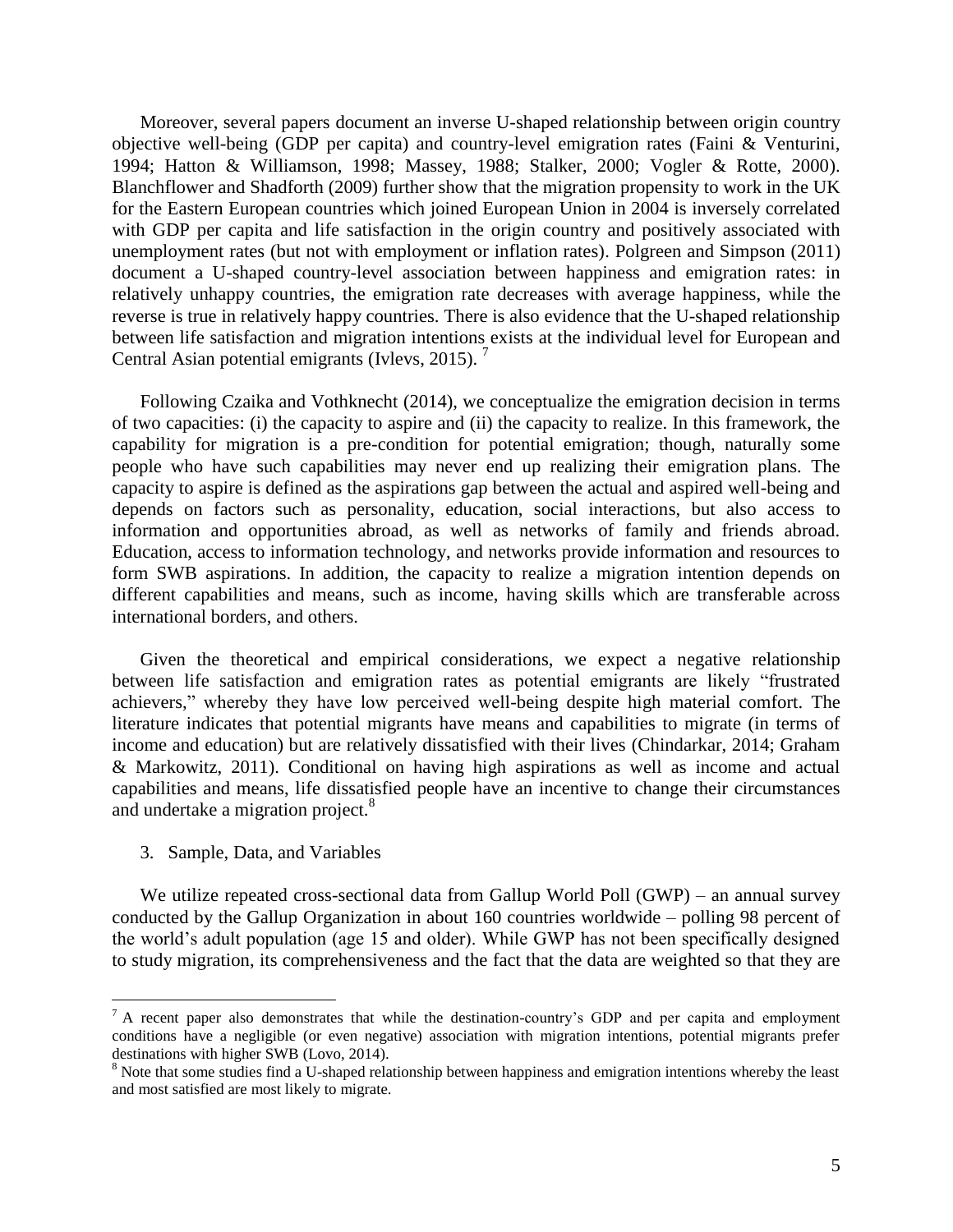nationally representative make it an especially opportune source for studying migration intentions [\(Esipova, Pugliese, Ray, & Kanitkar, 2013\)](#page-14-14).

In this paper, we are interested in *international* migration intentions and consider two proxies for the emigration decision, both of which are binary indicators with possible values being yes and no.<sup>9</sup> The main dependent variable we use is *emigration intentions*: "Ideally, if you had the opportunity, would you like to move PERMANENTLY to another country, or would you prefer to continue living in this country?" As a robustness check, we also define the dependent variable as *emigration plans* based on a question on whether respondents have concrete international migration plans (Table 2). Only respondents with emigration desires were asked about their emigration plans, but we define this binary indicator in two ways: (i) for all respondents in the sample and (ii) only for those who gave a positive answer to the emigration intention question.

While the Gallup dataset spans 2005/6-2013, we only use the 2009-2013 sub-sample as employment status data are only available starting in  $2009$ .<sup>10</sup> The migration plans question is only available starting in 2010, moreover. As noted above, not everyone who expresses willingness or intention to migrate will ultimately undertake this action. The literature shows, however, that migration intentions are relatively good predictors of subsequent moving behavior [\(Creighton, 2013;](#page-14-15) [Simmons, 1985;](#page-16-12) [van Dalen & Henkens, 2008,](#page-16-13) [2013\)](#page-16-14). Furthermore, our emigration intentions variables include two different degrees of inclinations to move, with those expressing concrete plans being highly likely to move.

Our focal independent variables include two well-being indicators to reflect the fact that human well-being has both material and non-material aspects. First, our SWB proxy is the Cantril ladder measuring the best possible life (BPL), which asks respondents to place themselves on a notional ladder where zero represents the worst possible life they can imagine and ten represents the best possible life they can imagine.<sup>11</sup> By being self-anchoring and therefore framed to each respondent's aspiration, this question is highly comparable across individuals with different life circumstances [\(OECD, 2013b\)](#page-16-7).

In addition, we include an income-based well-being metric, which is household income in PPP-adjusted international dollars provided by Gallup. Designed in consultation with economist Angus Deaton, the income metric is comparable over time and across 131 countries in the poll. The self-reported continuous income variable is in international dollars, and the measure is

 $\overline{a}$ 

 $9$  Note that GWP also asks the following question, "In the next 12 months, are you likely or unlikely to move away from the city or area where you live?" We did not use this question in our analyses because while it elicits affirmative responses among those with concrete emigration plans, it does not distinguish between international and internal migration intention. As noted in the literature, it most likely refers to *internal* migration intentions [\(Dustmann & Okatenko, 2014\)](#page-14-16).

 $10$  Note that in some of the IV specifications, we also use the 2006-2010 sample without the employment variables.

 $11$  As a robustness check, we also considered using a general life satisfaction variable which is based on the following question: "All things considered, how satisfied are you with your life as a whole these days? Use a 0 to 10 scale, where 0 is dissatisfied and 10 is satisfied." Our sample would have only been limited to a handful of countries (Venezuela, Malawi, Sri Lanka, Vietnam, Bulgaria, Central African Republic), which is why we opted against using this variable.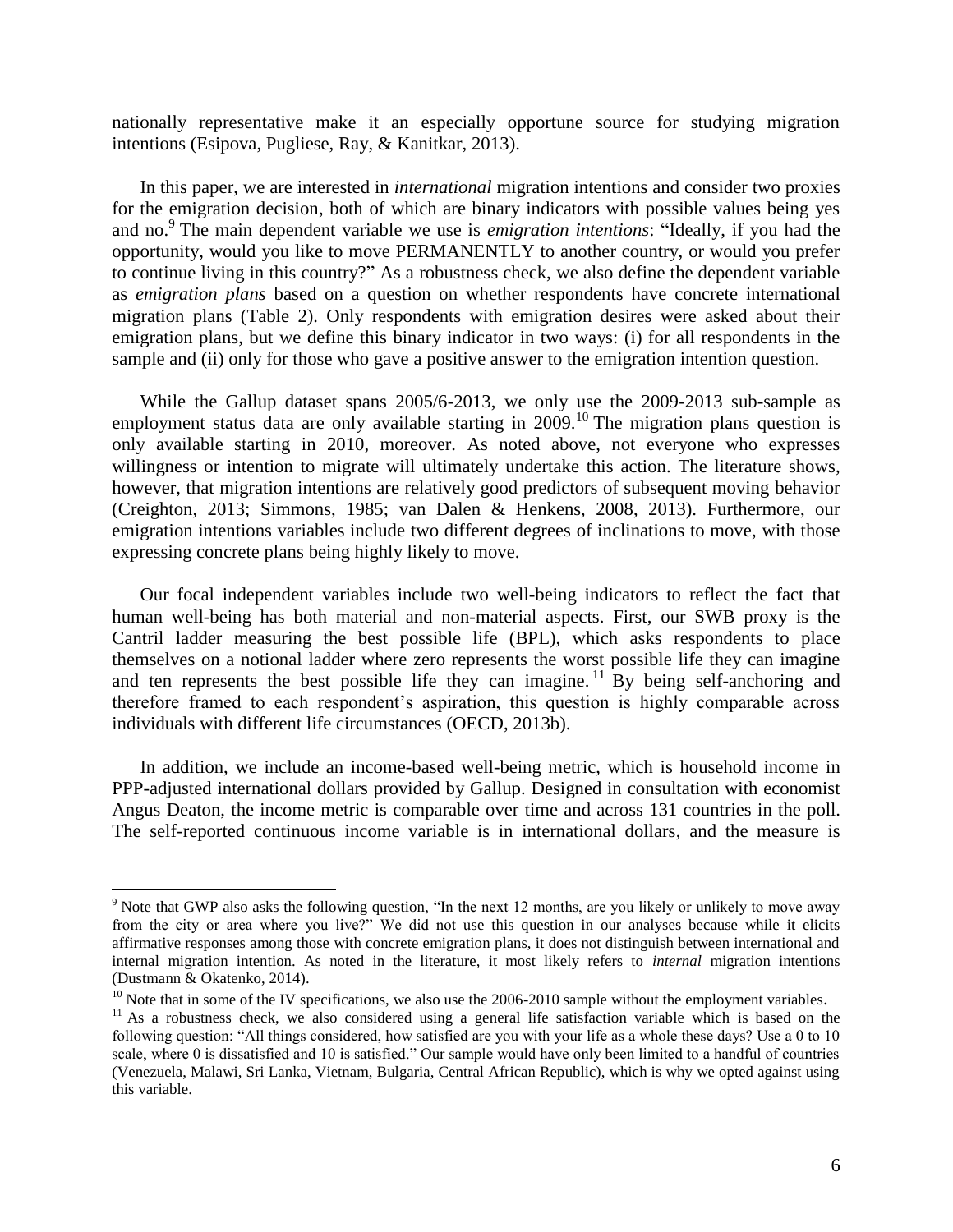highly correlated with the World Bank's per capita GDP variable.<sup>12</sup> Gallup constructs the household income variable by dividing the local currency incomes by the 2011 Purchasing Power Parity (PPP) ratios. As such, the income metrics are comparable across individuals, communities, and over time. Following Cai et al. (2014), we log-transformed income. The Gallup income variable is highly reliable as Gallup's methodology is highly standardized across countries and only countries with sample sizes of at least 2,000 respondents during the 2006- 2013 period are included.

We use control variables including satisfaction with freedom, optimism (a binary indicator for whether the respondent believes that children in this country can learn and grow), satisfaction with personal living standard, confidence in the national government, and individual-level characteristics such as age, age squared, gender, urban or rural location, employment status, household size, and religiosity (a binary indicator for whether religion is important in the respondent's life or not) (Table 2). We include two variables which relate to the capacity to aspire: (i) migrant networks and (ii) access to information and communication technology. We create the networks variable based on a wide range of questions related to whether the migrant has relatives abroad or whether the household is receiving remittances. Using principal component analysis, we constructed an index for whether the respondent's household has access to information and communication technology (See Figure A1 for the scree plot). The variables comprising the index include: access to a landline, cell phone, internet, and TV. We conjecture that networks and more information obtained from ICT access should stimulate the formation of migration aspirations.

Like Lovo  $(2014)$ , we think of the countries to which respondents wish to move as "ideal" or preferred destinations. Unlike existing emigration intentions papers using the Gallup data, we only examine migrants from developing and transition countries who specifically expressed intentions and plans to move to advanced economies. <sup>13</sup> We focus on this migrant stream as South-to-North migration still dominates global flows and is also the subject of policy debates [\(Tilly, 2011\)](#page-16-15). We exclude North-to-North and North-to-South migration for two reasons. First, we wish to study migration as a development phenomenon. Second, in large advanced economies such as Australia, Canada, and the United States internal migration is more likely than moving across borders. $^{14}$ 

 $\overline{a}$ 

 $12$  Respondents who hesitated to provide a monthly income measure were given an interval scale from which later on a continuous metric was inferred by taking the midpoint of the interval.

<sup>&</sup>lt;sup>13</sup> Our categorization of "advanced" economies relies on the International Monetary Fund's definition, which classified countries as advanced or emerging based on income per capita, export diversification, and the degree of integration into the global financial system. Because the IMF uses export diversification to define advanced economies, major oil exporters with large incomes per capita are excluded. We chose this classification as it is relatively more stable than other classifications by the World Bank because the IMF uses averages income per capita and export diversification over several years. Re-classification is only done in the event of major shifts–e.g., Latvia adopting the Euro [\(IMF, 2014\)](#page-15-14). For detailed definitions of the emergence and evolution of the "North" and ―South‖ concepts and alternative classifications, see Chapter 1 in the 2013 World Migration Report [\(IOM, 2013\)](#page-15-15).

<sup>&</sup>lt;sup>14</sup> Respondents in the GWP are asked to which country they would like to migrate if they had the opportunity, thus allowing us to focus on economic migration from developing to developed contexts. We also exclude the EU-15as distances between the EU-15 countries could be relatively small and international migration may in fact be equivalent to commuting.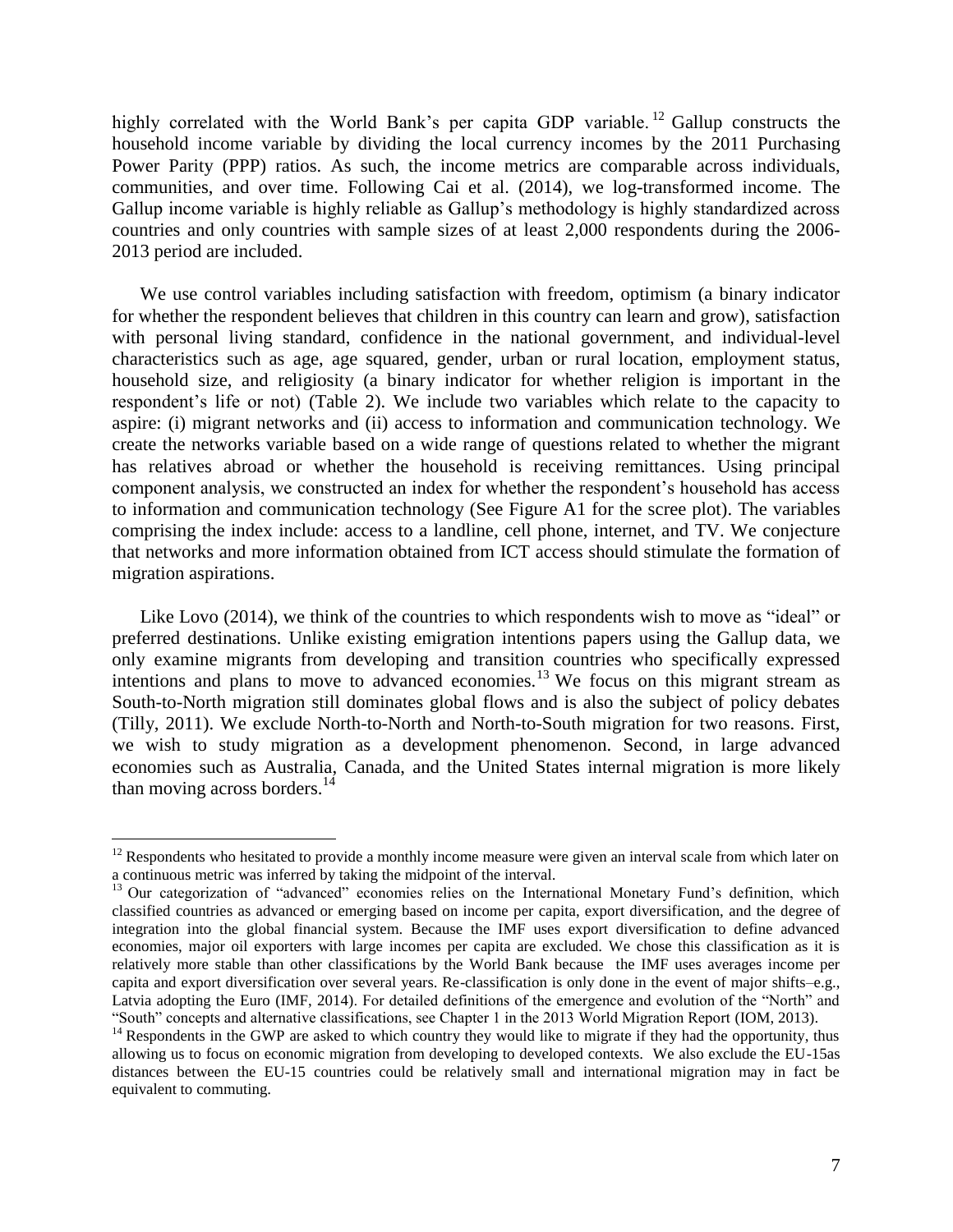# 4. Methods and Summary Statistics 4.1. Methodological Challenges

Several methodological problems limit our ability to present causal results. The main challenge is endogeneity related to un-measurable unobservable factors correlated with both the emigration decision and well-being (life satisfaction and income). For example, traits such as ability, motivation, risk tolerance, and aspirations are relevant for both the emigration decision and well-being (income and life satisfaction), and failing to control for them will result in biased estimates.

Second, reverse causality is a problem if having made the emigration decision changes a person's long term well-being levels [\(Ivlevs, 2015\)](#page-15-1). Experimental findings show that expectations influence hedonic happiness even before the outcomes are revealed and that the expectations related to making decisions affect happiness [\(Rutledge, Skandali, Dayan, & Dolan,](#page-16-16)  [2014\)](#page-16-16), Nikolova and Graham (2015) also demonstrate that potential migrants with concrete migration plans do not experience higher evaluative SWB levels than observably identical immigrants in the destination countries, also implying that taking the migration decision might be associated with a long-term life satisfaction boost. Finally, Nowok et al. [\(2011\)](#page-16-17) suggest that British internal migrants experience temporary unhappiness prior to the move, likely reflecting the psychological costs and feelings of unhappiness related to the imminent separation from family and friends.

We explicitly address reverse causality using instrumental variable techniques. Furthermore, we attempt, to the extent possible, to mitigate the omitted variables bias by including a large set of individual-level observable characteristics and socio-economic variables associated with the emigration decision.

#### 4.2. Logistic Regressions and Regression-based Decompositions

We estimate the association between well-being (best possible life and income) and emigration intentions and plans using a standard logistic regression in which the emigration intentions M of individual *i* in time period *t* living in country *j* are as follows:

$$
M_{itj} = \alpha + H_{itj}\gamma + I_{itj}\mu + X'_{itj}\beta + \pi_j + \tau_t + u_{itj}
$$

where *H* is life satisfaction and *I* is the log-transformed household income, *X* is a vector of individual- and household-level characteristics (age, age squared, gender, education level, marital status, presence of children in the household, urban or rural location, household size, employment status, religiosity (i.e., whether religion is important),  $\pi$ <sub>*j*</sub> are country dummies,  $\tau$ <sub>t</sub> are year dummies, and  $u_{itj}$  is the stochastic error term (which follows the logistic distribution). All regressions are estimated using the Gallup-provided survey weight. For ease of interpretation, we report the results using average marginal effects and graphs estimating the conditional marginal effects at all BPL levels.

In addition, we discern the relative contribution of income and life satisfaction to overall variation in migration intentions, relying on a Shapley-based decomposition procedure [\(Israeli,](#page-15-16)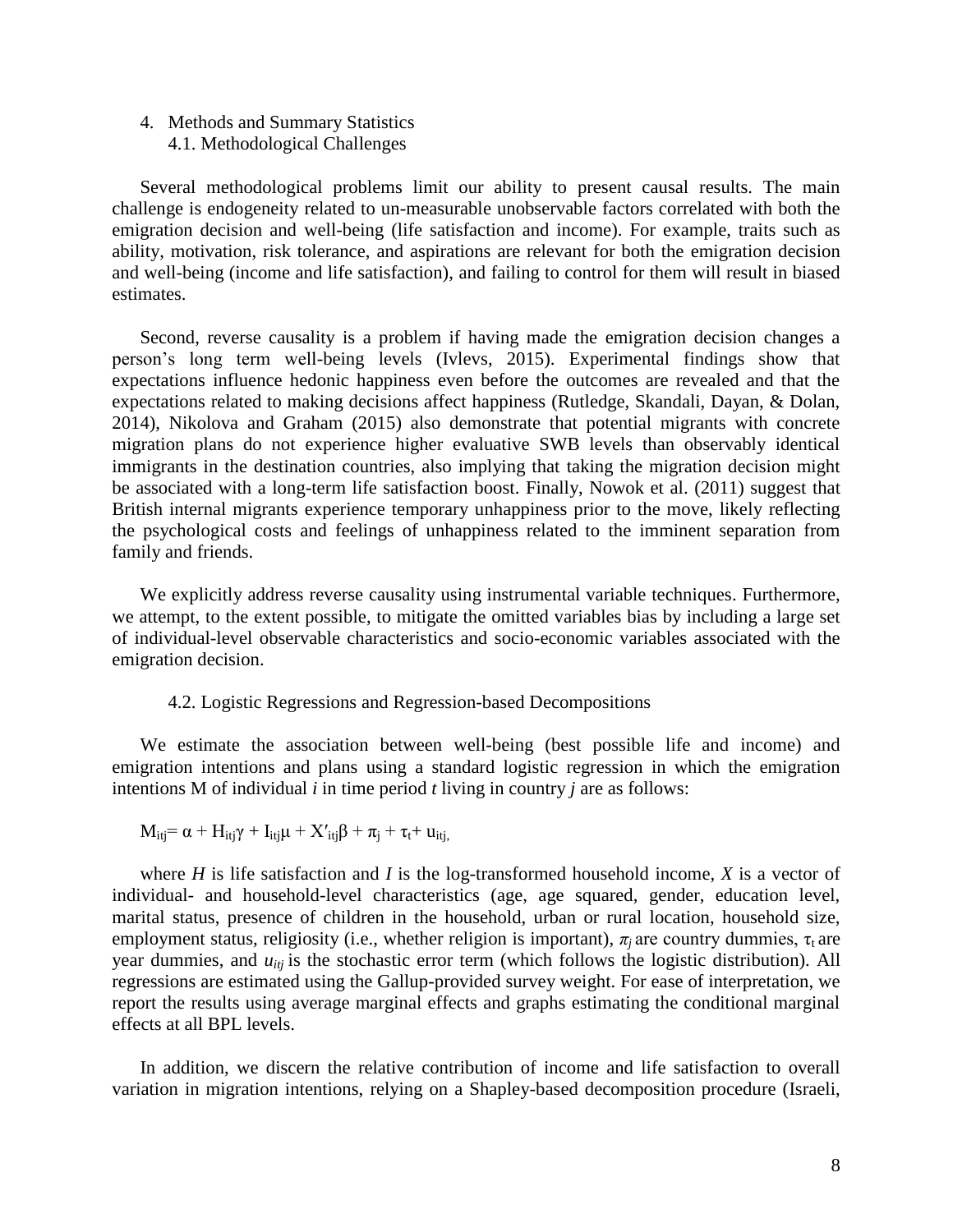2007; [Shorrocks, 2013\)](#page-16-18).<sup>15</sup> This decomposes the goodness-of-fit statistic  $R^2$  into the percentage contributions of each regressor to the total variance of the dependent variable. The method relies on the fact that the contribution of each explanatory factor to the overall  $\mathbb{R}^2$  is also the percentage contribution of each individual variable to the overall explained variance of the dependent variable. While we also considered the Fields' decomposition method [\(Fields, 2003,](#page-14-17) [2004\)](#page-15-17), we chose the Shapley method as it is appropriate for binary variables and in contexts where the explanatory variables are highly correlated with one another [\(Israeli, 2007\)](#page-15-16).<sup>16</sup>

#### 4.3. IV Regressions

To correct for the endogeneity in the SWB-migration intentions relationship, we rely on an IV approach. To produce valid results, the instrument needs to be correlated with best possible life but not directly affect emigration intentions. In addition, the instrument must also be relevant, i.e., account for a significant variation in SWB, and above all, be guided by logic and economic theory.

As in Rode [\(2013\)](#page-16-19), the instrument we use is per capita alcohol consumption from the World Health Organization (2008-2010 moving average).<sup>17</sup> The data report the total (i.e., recorded and estimated) per capita alcohol consumption (in liters of pure alcohol) for the population aged 15 and over. Specifically, we merge the 2010 GWP sub-sample with the WHO alcohol consumption data. We remove from the sample countries in which at least 60 percent of respondents report to be Muslim.<sup>18</sup> See Table A.2. for the included countries and their per capita alcohol consumption data.

Being at the aggregate level, this instrument captures patterns in spirits consumption rather than the presence of alcoholism or the total intake per inhabitant [\(Rode, 2013\)](#page-16-19). As such, per capita alcohol consumption reflects genetics, cultural norms, and climatic factors rather than alcoholism. Intuitively, while the instrument is related to SWB, it is unlikely that alcohol consumption is linked to migration intentions. Intuitively, individual SWB and per capita alcohol consumption should be positively correlated. Specifically, higher alcohol consumption at the country level may indicate socialization and networking, building social capital, and enjoyment in the hedonic sense, which should be positively correlated with subjective well-being. Florida (February 11, 2011) shows, moreover, that per capita alcohol consumption levels are also higher in richer than in poorer countries, in countries with more educated populations, in white-collar, knowledge-based economies, and happier nations.

It could be argued that the relationship between per capita alcohol consumption and individual SWB levels may be non-monotonic. At low levels of consumption, alcohol may improve mood and increase socialization but at high levels, it may also have negative social

 $\overline{a}$ 

 $15$  Dustman and Okatenko [\(2014\)](#page-14-16) use this procedure in a similar context.

<sup>&</sup>lt;sup>16</sup> Note that the Shapley and the Fields methods coincide if there is no correlation among the independent variables.  $17$  See Appendix I, Alcohol Consumption in the Global status report on alcohol and health 2014, available from:

http://www.who.int/substance\_abuse/publications/global\_alcohol\_report/msb\_gsr\_2014\_3.pdf

<sup>&</sup>lt;sup>18</sup> The excluded states are Turkey, Pakistan, Indonesia, Bangladesh, Mali, Mauritania, Niger, Senegal, Afghanistan, Kazakhstan, Kyrgyzstan, Burkina Faso, Sierra Leone, Comoros, Djibouti, Iraq, Malaysia, Tunisia, Yemen, and the Somaliland region.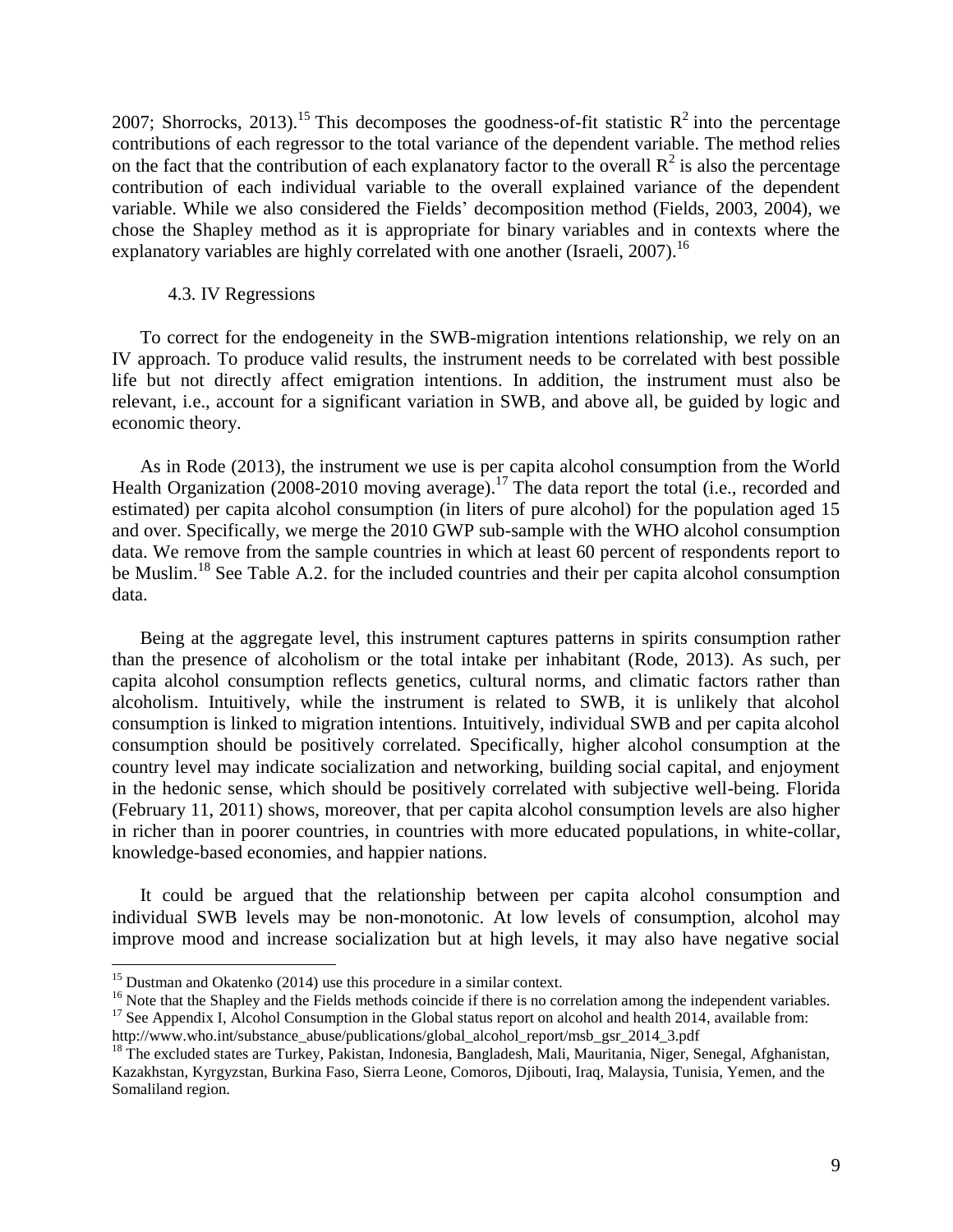externalities [\(Massin & Kopp, 2011\)](#page-15-18). In other words, while there may be a positive relationship between life satisfaction and alcohol consumption, beyond some point, higher levels of alcohol consumption may be symptomatic of social problems at the country level. Figure 5 shows that there is little evidence for a non-monotonic relationship between SWB and alcohol consumption in the sample of countries we are considering. Rather, the data seem to support a positive linear relationship between SWB and alcohol consumption. <sup>19</sup> Moreover, as explained above, the instrument captures patterns of alcohol consumption reflective of cultural norms and peculiarities rather than excessive alcohol consumption at the individual level.

#### 4.4. Summary Statistics

Our main analysis sample spans 2009-2013 and includes 250,539 respondents from 100 developing and transition economies, 17 percent of whom are willing to move permanently to 35 advanced economies. Figure 1 shows a map of the migration intention probabilities for our analysis sample, suggesting that respondents from the relatively poorer regions of Africa, Latin America, and Eastern Europe have the highest (unconditional) emigration probabilities.

Table A1 in the appendix demonstrates that emigration intentions from developing to advanced countries started to decline with the onset of the economic crisis in 2008, following a regional pattern, moreover. Among the EU transition countries, for example, intentions exhibit a clear U-shaped pattern over time, dipping in 2009 and subsequently recovering. In the Western Balkans, by contrast, migration intentions peaked in 2011 and have declined slightly since. For further comparisons, see Table A1.

Finally, Table 3 shows the summary statistics for potential emigrants and those with no migration desire. Potential migrants are statistically different from non-migrants along all observable characteristics except income. Aspiring migrants have slightly lower BPL scores, are less optimistic, have lower perceptions of freedom and living standard, and are less confident in the national government than those with no migration intentions. They are more likely to live in an urban location and have access to international networks (i.e., have family or friends abroad or receive financial or other support from abroad), more likely to be younger and single, and more educated than those expressing preferences to stay.

#### 5. Main Results

 $\overline{a}$ 

5.1. Baseline Results

Our first result is that international migration intentions from developing and transition countries to advanced economies are a decreasing function of evaluative well-being (measured by the BPL variable) and are positively associated with income, though with some variation by migrant-sending regions (Table 4).<sup>20</sup> Our results resonate with those in Graham and Markowitz

 $19$  As a robustness check, we also ran all regressions using alcohol consumption and its squared term. The first stages are less but the main results are generally robust, though smaller in magnitude than the main results. The tables are available upon request.

<sup>&</sup>lt;sup>20</sup> Note that when we use household income per household member without log-transforming it, the coefficient estimate for income is generally not statistically significant. Like Cai et al. (2014), we opted for the log-transformed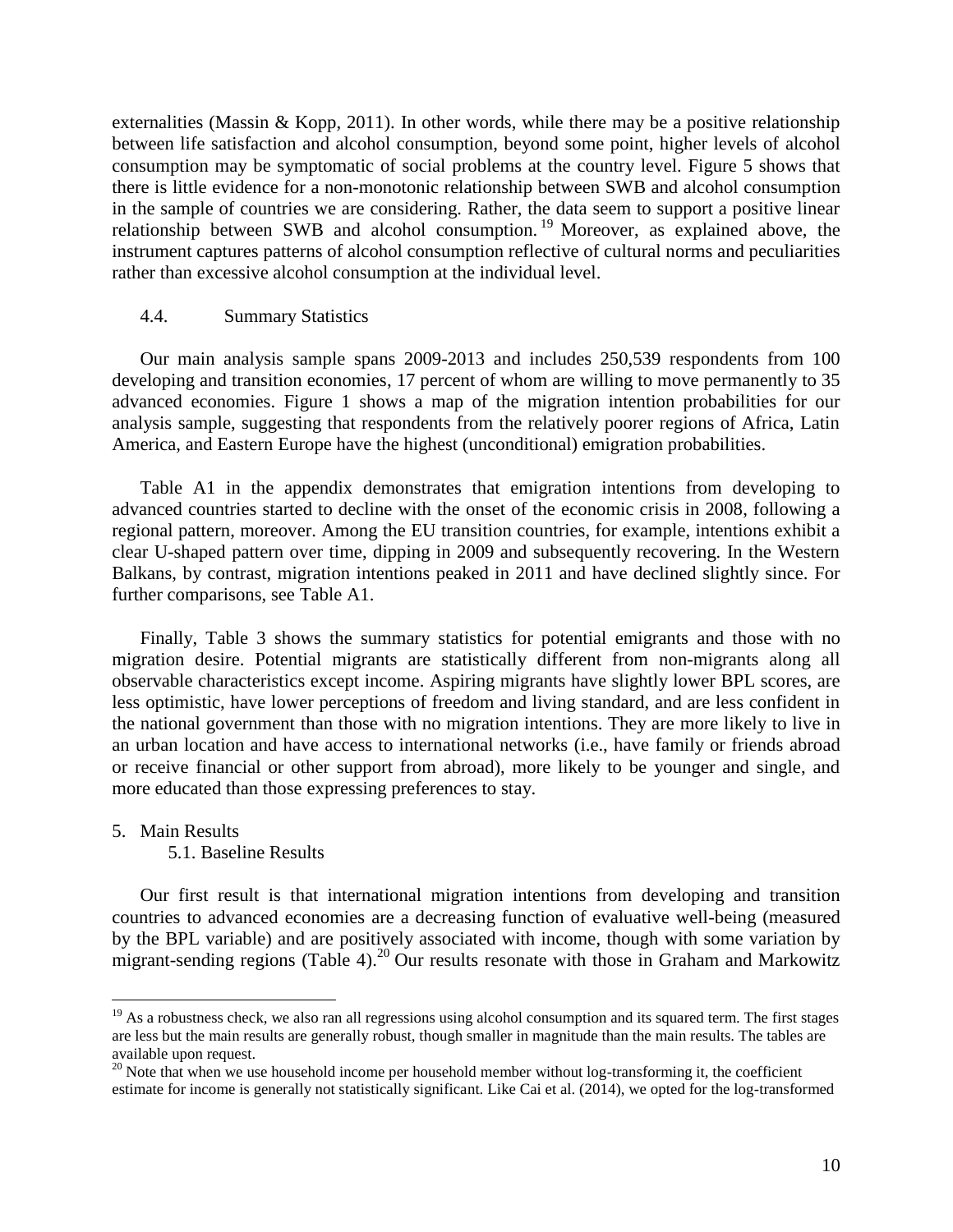(2011), who find that potential emigrants are richer but unhappier than those who want to stay behind. Our overall result concerning the income variable is in contrast with Cai et al. (2014), who find no association between log household income and emigration intentions for the overall Gallup World Poll sample (including both developing and developed source countries). In our analysis, we are specifically interested in migration from developing to developed countries, where income plays a role in financing the trip and covering migration costs. Table 4 further shows that emigration intentions are negatively associated with BPL in all world regions (models (2)-(9)), although marginally significant in MENA, CIS, and not significant in South Asia. Income is not robustly associated with emigration intentions across the world regions. It is positively linked to emigration intentions in the poorer regions—Africa and Asia—but negatively associated with emigration intentions in the EU transition countries and MENA. It is not associated with emigration intent in the rest of the regions.

Per Table 4, a one unit increase in SWB is associated with about a 0.3 percentage point decline in the probability of emigration, while a 10 percent increase in income corresponds to 1.6 percent increase in the probability of reporting emigration intentions, which is relatively modest in terms of an economic impact. Given that the mean probability of reporting emigration intentions is 16.6 percent, what the baseline results imply is that a 10 percent rise in household income (e.g., a 10 percent rise in income is 766 ID at the average value of income) would bring the emigration intention rate to about 18 percent.

Figure 2, which presents the marginal effects at each BPL value, shows that the predicted probability of reporting emigration intentions is about 18.4 percent at the lowest BPL level (least life satisfied respondents) and falls to 15.1 percent for those with the greatest BPL scores. In other words, the conditional difference in reporting emigration intentions between the unhappiest  $(BPL=0)$  and happiest  $(BPL=10)$  is 3.3 percentage points, which is comparable to what previous studies find. We also tested whether emigration intentions are a U-shaped function of BPL, and we find that emigration intentions are a non-monotonically decreasing function of SWB, i.e., there is no evidence of a U-shaped relationship (Figure 3). The adjusted difference in emigration intent probabilities between the happiest and unhappiest is again about 3 percentage points.

The rest of the results in Table 4 conform to expectations: respondents who believe that children in this country have opportunities to learn and grow, are satisfied with their living standards and freedom to choose in life, and have confidence in their national governments, are less likely to report moving intentions. Note that freedom dissatisfaction is not associated with emigration aspirations in the Western Balkans, Latin America, and the Middle East/North Arica regions. Women, married, older respondents, those with elementary school education, and religious respondents are less likely to want to move abroad permanently. Similarly, the selfemployed and voluntary part-time workers are less likely to report moving intentions (compared with full-time workers), while, unsurprisingly, the unemployed and the involuntarily employed part-time workers were more likely to do so (relative to the full-time employees). Respondents living in urban environments, those with children in the household, and those having networks abroad are more likely to express moving intentions. For example, those with family and friends

 $\overline{a}$ 

specification as it correctly models migration intentions as a concave function of income and helps with scaling issues.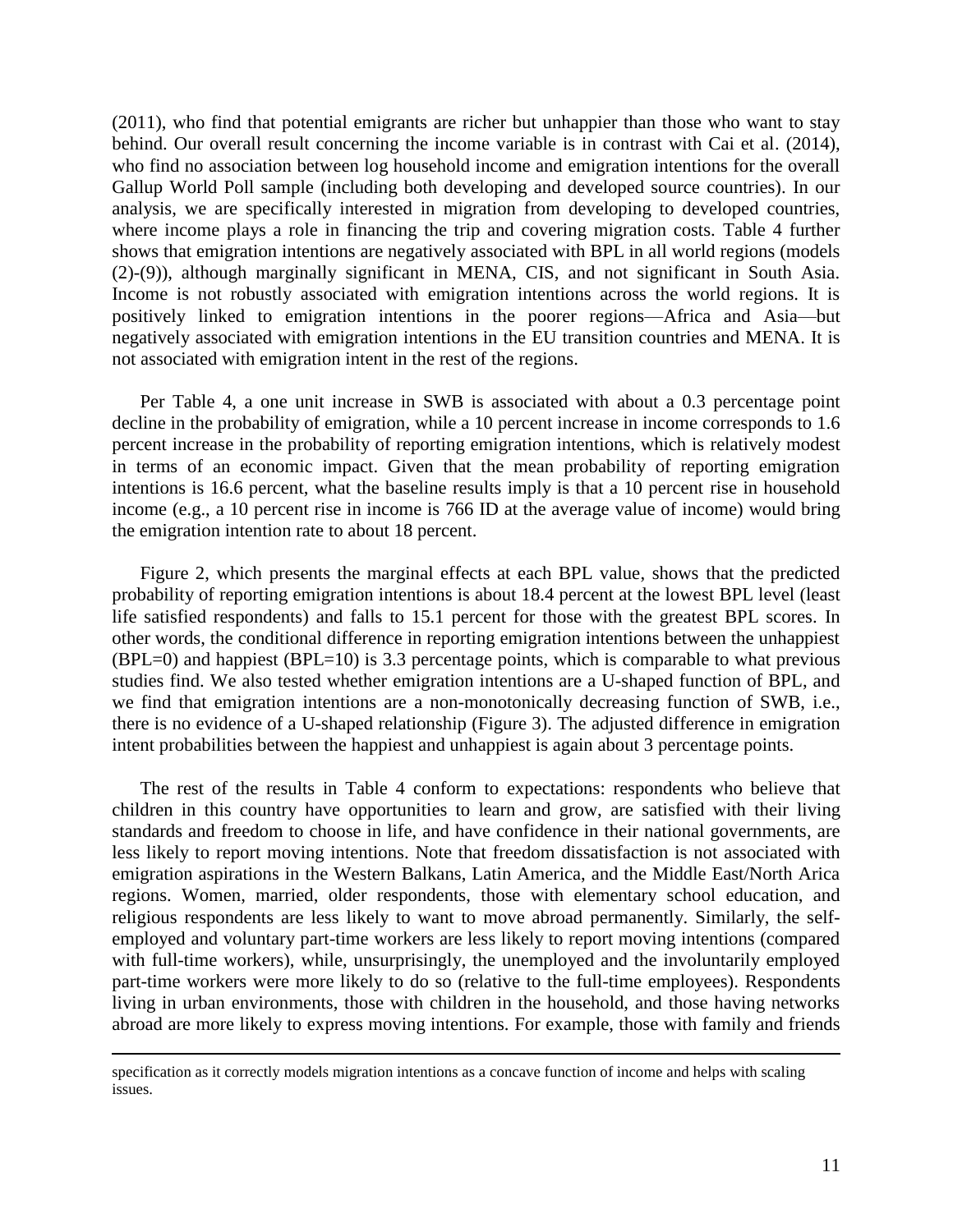abroad are 7.5 percentage points more likely to report willingness to leave. Access to information technology is somewhat important— a 100-unit increase in the index (i.e., moving from no information technology to having complete access) increases the probability of reporting emigration intentions by 10 percent. Our variable is more precisely defined than that in Cai et al. (2014) and similarly defined as in Ivlevs (2015) as we use all available information in the GWP indicating whether respondents have friends or relatives on whom they can count when they need them, whether household members or relatives work abroad, and whether the respondent's household has received remittances. For the overall sample, having a network abroad increases the predicted probability of reporting emigration intentions by 7.5 percentage points. For the sample of predominantly transition economies, the corresponding estimate from Ivlevs (2015) is an increase of 2.5 percentage points in emigration intentions associated with networks, while for the overall GWP sample, the difference in the emigration probabilities between those with and without migration networks is 10.3 percentage points.

We next consider the Shapley-based decompositions indicating the relative importance of each factor in explaining individual international migration plans (Figure 4). We distinguish among the contributions of life satisfaction (BPL), log real household income, the ICT index, migrant networks abroad, socio-demographic variables, and binary indicators for whether the respondent believes that children in this country can learn and grow every day (optimism), freedom satisfaction, satisfaction with standard of living, and confidence in government. We include year and country dummies. First, the pseudo  $R^2$  value suggests that much of emigration intentions remain unexplained—the variables included in the model account for only 19 percent of the variation in emigration intentions. Second, income and SWB are the least important determinants of emigration aspirations, explaining only 0.16 percent and 0.31 percent of the variation, respectively. Socio-demographic factors, networks, and satisfaction with public goods and institutions at home dwarf the salience of both well-being factors combined. Apart from country of origin and socio-demographics, which are the most relevant factors for emigration aspirations, networks of family and friends abroad are pivotal, jointly contributing 13 percent, while confidence in government adds another 7 percent.

#### 5.2. Instrumental Variable Regressions

Here we merged the alcohol consumption information with the GWP sample. In this section, we show regressions for different time periods, namely, all available years (2006-2013); the 2008-2010 data sample (the alcohol consumption data are averaged over the 2008-2010 period); 2009-2013 sample with employment controls; and 2010 only. In all regressions, we exclude year dummies. We first estimated the "naïve" probit and OLS regressions and then estimated the IV probit and IV OLS (linear probability IV) regressions.

First, based on the "naïve" OLS results in Table 5, emigration intentions are again negatively associated with BPL (using only regional dummies and no year dummies). Specifically, a one unit increase in the BPL score (on a 0-10 score) corresponds to a 0.5-0.7 percent decline in the probability of reporting emigrating intentions. Income is negatively associated with emigration intentions and is not robust compared with the results presented in Table 4.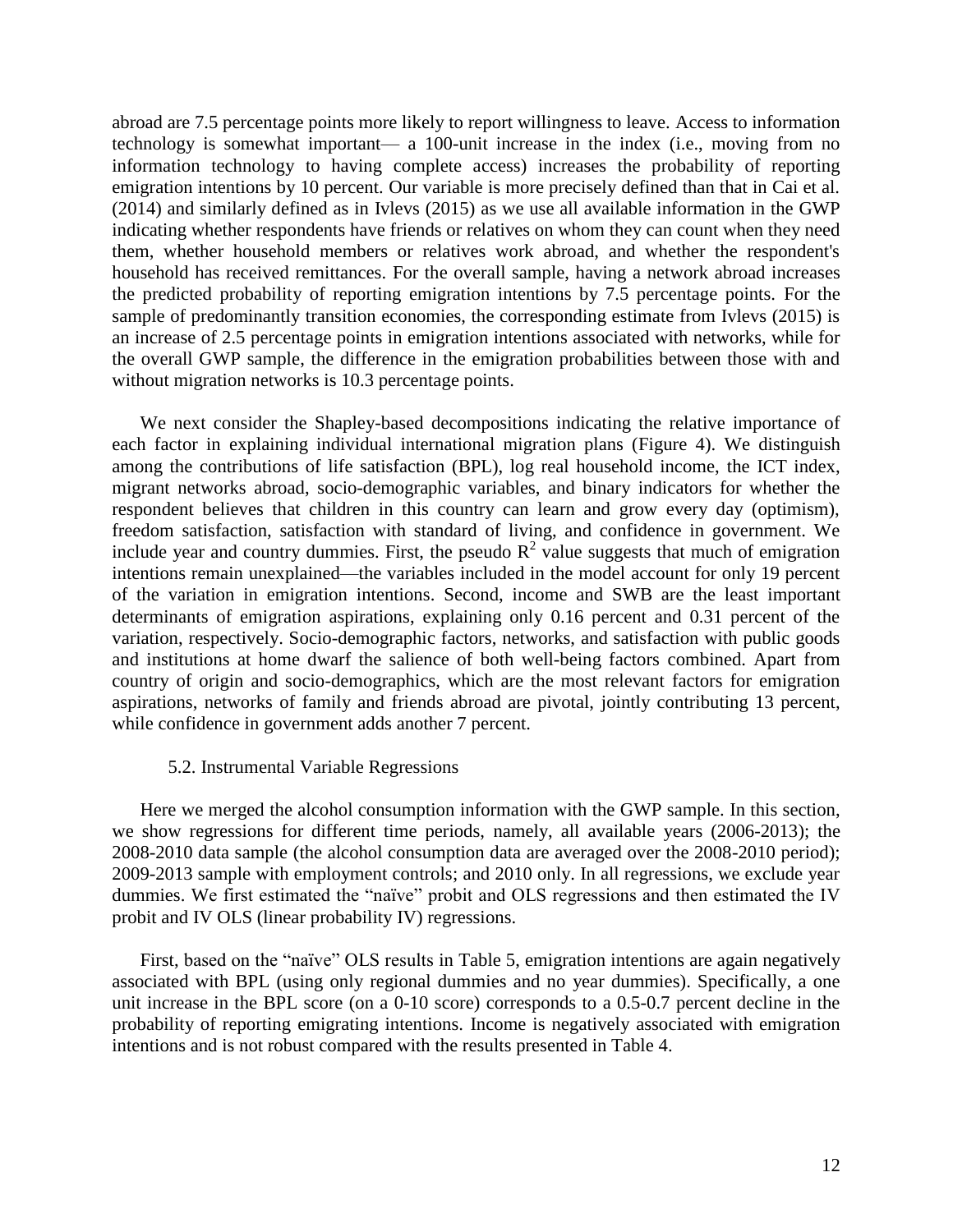We next turn to the instrumental variable regressions (Table 6). For ease of interpretation, we used linear probability IV models.<sup>21</sup> We have very strong first stages, with BPL being positively correlated with per capita alcohol consumption (Models  $(1)$ ,  $(3)$ ,  $(5)$ , and  $(7)$ ). According to these first-stage results, a one liter increase in per capita alcohol consumption corresponds to about a 0.5 increase in the reported BPL (on a 0-10 scale). In addition, the Anderson-Rubin Wald test statistic of the excluded instruments is much over the conventionally accepted critical value of 10, rejecting the hypothesis that the instrument is weak.

The second stage regressions show that BPL negatively affects emigration intentions even after controlling for the endogeneity of the relationship. The coefficient estimates are relatively large, suggesting that a one unit increase in BPL decreases the conditional probability of emigration by about 14 percentage points (Models (2), (4), (6), and (8)). Ivlevs (2015) shows that moving one step on the life satisfaction scale *increases* the probability of reporting emigration intentions by 14 percentage points (on a scale of 1-10), which is exactly the opposite of our results. Note that it is possible that both sets of results are plausible keeping in mind that instrumental variable regressions show local average treatment effects only, which may differ both temporally and geographically. The external validity of both sets of results must be treated with caution, therefore.

#### 5.3. Robustness Checks

As a robustness check, we also tested whether using concrete migration *plans* (as opposed to intentions) were associated with well-being.<sup>22</sup> Starting in 2010, the emigration plans question was asked to respondents who gave positive answers to the emigration desire question. Emigration plans are therefore defined both for respondents with emigration plans and for those who answered the emigration intentions questions. Based on the general results in Table 7, BPL is not associated with emigration plans when the variable is defined for the entire sample (Model (1)) and is positively associated with emigration plans (defined for those with emigration intentions) (Model (2)). Household income is not associated with emigration plans.

Figures 6-7 demonstrate that unlike emigration *intentions,* emigration *plans* have a clear Ushaped relationship with BPL. This variable is more precisely defined compared with the intentions measures and, as such, captures a concrete emigration decision rather than a hypothetical predisposition to emigration. However, the emigration plans question is only asked for a sub-sample of the respondents and only after 2010, thus making it less appropriate for our analysis.

We then tested the robustness of our IV estimation strategy. As with emigration intentions, we merged the emigration plans sample with the alcohol consumption data and estimated naïve OLS regressions and IV regressions for two time periods: 2010-2013 and 2010 only. The naïve OLS regressions are similar to the results presented in Table 7 and are available upon request.

 $\overline{a}$ 

<sup>&</sup>lt;sup>21</sup> We also ran the IV regressions using IV probits and the results are available upon request. Our preferred specification is when the instrument enters linearly. When we use the squared term, the statistically significant Hansen's J-statistic implies that the instruments are not valid.

<sup>&</sup>lt;sup>22</sup> Summary statistics are available in Table A3.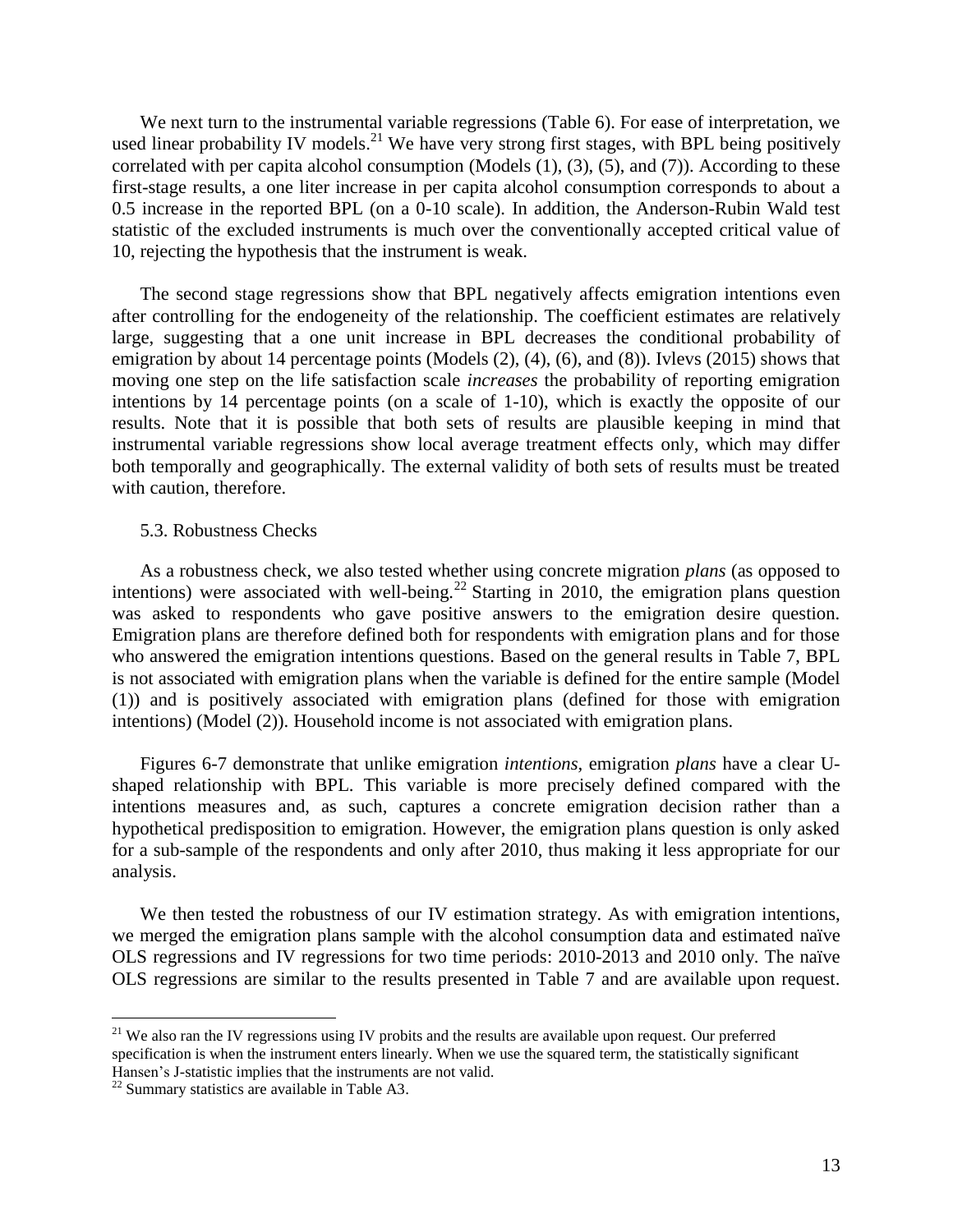Based on Table 8, the instrument is again positively associated with BPL in the first stage, and the first stages are again quite strong. Again, once we correct for the endogeneity in the relationship, a one-step increase in well-being on the notional best possible life ladder is associated with a 3.8-4.3 percentage point decline in the probability of reporting emigration plans. In addition, income is positively associated with emigration plans.

#### 6. Discussion and Conclusion

Tracing international migrants across borders is costly and effort-intensive and therefore rarely undertaken. Studying emigration intentions could therefore provide important insights about the emigration decision and the push and pull factors of emigration. While many of the debates currently focus on the consequences of migration or the determinants of actual immigration flows and stocks, we take a step back and examine what motivates potential emigrants to want to move abroad.

In this paper, we provide answers to important questions related to the determinants of individual migration intentions of potential emigrants from 100 developing and transition countries expressing plans and intentions to move permanently to 35 advanced economies. We specifically focus on material well-being and perceived quality of life while also accounting for the well-being-emigration intentions relationship. Our main result is that life dissatisfaction negatively affects the emigration decision. While life dissatisfaction is relatively unimportant for the emigration intention (compared with other factors), our IV results show that a one unit increase in life satisfaction (on a 0-10 scale) decreases the predicted probability of emigration desire by about 14 percentage points and the probability of having a concrete emigration plan by about 4 percentage points. Given that happier people are more productive and beneficial for society, these results may be reassuring for sending-country governments who may want to prevent a happiness drain. In addition, in combination with some findings showing that migrants substantively improve their well-being due to migration and may moreover improve the wellbeing of natives, our results suggest that the potential emigration of relatively unhappy people may be a win-win-win opportunity.

Income is not a robust determinant of emigration intentions and both income and subjective well-being are relatively unimportant for emigration aspirations. Importantly, this paper's findings suggest that while theoretically important, individual well-being in the source country (both objective and subjective) is not a strong predictor of expressing migration intentions and plans. Migrant networks, satisfaction with living standards, and confidence in government, however, are pivotal for migration aspirations.

In other words, our results imply that the willingness to emigrate is related to networks, dissatisfaction with the institutional quality, and individual circumstances (one's age and sociodemographic situation) but less related to well-being per se. As such, our findings provide new insights for policymakers in sending and destination countries as they help glean insight into what moves people and skills across international borders.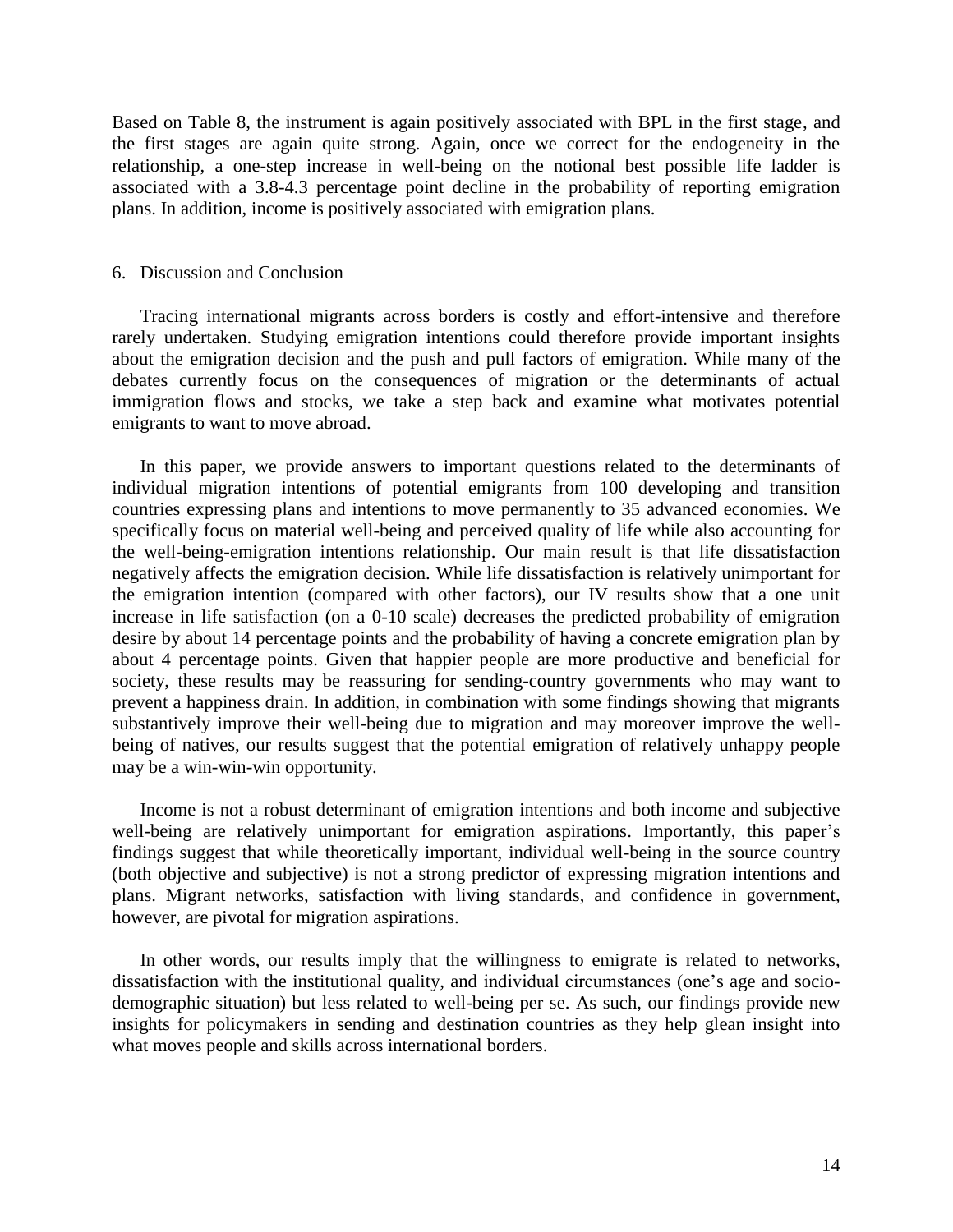#### **References**

- <span id="page-14-6"></span>Akay, A., Constant, A., & Giulietti, C. (2014). The Impact of Immigration on the Well-Being of Natives. *Journal of Economic Behavior & Organization, 103*, 72-92.
- <span id="page-14-0"></span>Bang, J. T., & Mitra, A. (2013). Civil War, Ethnicity, and the Migration of Skilled Labor. *Eastern Economic Journal, 39*(3), 387-401.
- <span id="page-14-1"></span>Beine, M. A., & Parsons, C. R. (2012). *Climatic Factors as Determinants of International Migration*: IRES de l'Université Catholique de Louvain Discussion Paper 2012-2, Louvain-la-Neuve, Belgium.
- <span id="page-14-7"></span>Betz, W., & Simpson, N. B. (2013). The Effects of International Migration on the Well- Being of Native Populations in Europe. *IZA Journal of Migration, 2*(12), 1-21.
- <span id="page-14-13"></span>Chindarkar, N. (2014). Is Subjective Well-Being of Concern to Potential Migrants from Latin America? *Social Indicators Research, 115*(1), 159-182.
- <span id="page-14-5"></span>Clemens, M. A., Montenegro, C. E., & Pritchett, L. (2008). The Place Premium: Wage Differences for Identical Workers across the Us Border. *World Bank Policy Research Working Paper No. 4671*.
- <span id="page-14-15"></span>Creighton, M. J. (2013). The Role of Aspirations in Domestic and International Migration. *The Social Science Journal, 50*(1), 79-88.
- <span id="page-14-12"></span>Czaika, M., & Vothknecht, M. (2014). Migration and Aspirations - Are Migrants Trapped on a Hedonic Treadmill? *IZA Journal of Migration, 3*(1), 1-21.
- <span id="page-14-4"></span>De Neve, J.-E., Diener, E., Tay, L., & Xuereb, C. (2013). The Objective Benefits of Subjective Well-Being. In J. F. Helliwell, R. Layard & J. Sachs (Eds.), *World Happiness Report* (pp. 54-79).
- <span id="page-14-9"></span>Di Tella, R., & MacCulloch, R. (2006). Some Uses of Happiness Data in Economics. *The Journal of Economic Perspectives, 20*(1), 25-46.
- <span id="page-14-8"></span>Diener, E., Lucas, R., Schimmack, U., & Helliwell, J. F. (2009). *Well-Being for Public Policy*: Oxford University Press, USA.
- <span id="page-14-10"></span>Durand, M., & Smith, C. (2013). The Oecd Approach to Measuring Subjective Well-Being. In J. Helliwell, R. Layard & J. Sachs (Eds.), *World Happiness Report* (pp. 112-137).
- <span id="page-14-16"></span>Dustmann, C., & Okatenko, A. (2014). Out-Migration, Wealth Constraints, and the Quality of Local Amenities. *Journal of Development Economics, 110*(0), 52-63.
- <span id="page-14-14"></span>Esipova, N., Pugliese, A., Ray, J., & Kanitkar, K. (2013). Dimensions of Migrant Well-Being: Evidence from the Gallup World Poll. In IOM (Ed.), *International Organization for Migration. World Migration Report 2013: Migrant Well-Being and Development* (pp. 104-171): International Migration Organization.
- <span id="page-14-3"></span>Esipova, N., Ray, J., & Srinivasan, R. (2011). The World's Potential Migrants: Who They Are, Where They Want to Go, and Why It Matters. *The Gallup Organization, http://www.imi.ox.ac.uk/pdfs/the-worlds-potential-migrants*.
- <span id="page-14-11"></span>Faini, R., & Venturini, A. (1994). *Migration and Growth: The Experience of Southern Europe*: CEPR Discussion Papers.
- <span id="page-14-2"></span>Feng, S., Krueger, A. B., & Oppenheimer, M. (2010). Linkages among Climate Change, Crop Yields and Mexico-Us Cross-Border Migration. *Proceedings of the National Academy of Sciences, 107*(32), 14257-14262.
- <span id="page-14-17"></span>Fields, G. S. (2003). Accounting for Income Inequality and Its Change: A New Method, with Application to the Distribution of Earnings in the United States. *Research in Labor Economics, 22*, 1-38.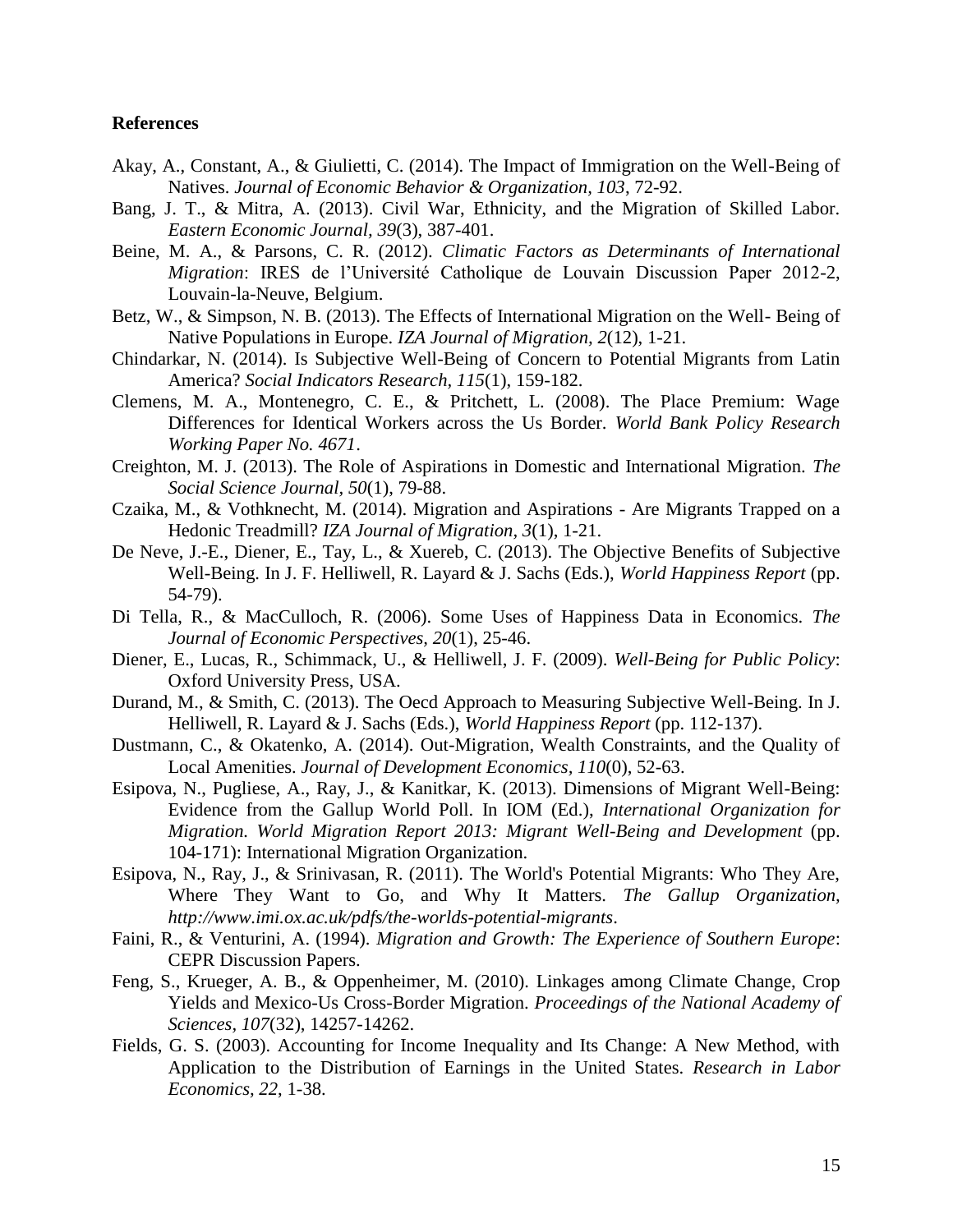- <span id="page-15-17"></span>Fields, G. S. (2004). Regression-Based Decompositions: A New Tool for Managerial Decision-Making. *Department of Labor Economics, Cornell University*, 1-41.
- Florida, R. (February 11, 2011). The Drunkenness of Nations. The Atlantic. Retrieved March 24, 2015, from http://www.theatlantic.com/business/archive/2011/02/the-drunkenness-ofnations/71509/
- <span id="page-15-4"></span>Graham, C. (2009). *Happiness around the World: The Paradox of Happy Peasants and Miserable Millionaires*. Oxford: Oxford University Press.
- <span id="page-15-12"></span>Graham, C., & Markowitz, J. (2011). Aspirations and Happiness of Potential Latin American Immigrants. *Journal of Social Research & Policy, 2*(2), 9-25.
- <span id="page-15-5"></span>Graham, C., & Nikolova, M. (2015). Bentham or Aristotle in the Development Process? An Empirical Investigation of Capabilities and Subjective Well-Being. *World Development, 68*(0), 163-179.
- <span id="page-15-10"></span>Hatton, T. J., & Williamson, J. G. (1998). *The Age of Mass Migration: Causes and Economic Impact*. New York: Oxford University Press.
- <span id="page-15-0"></span>Hatton, T. J., & Williamson, J. G. (2002). *What Fundamentals Drive World Migration?* : National Bureau of Economic Research.
- <span id="page-15-6"></span>Helliwell, J. F., & Barrington-Leigh, C. P. (2010). Viewpoint: Measuring and Understanding Subjective Well-Being. *Canadian Journal of Economics, 43*(3), 729-753.
- <span id="page-15-7"></span>Helliwell, J. F., & Wang, S. (2013). World Happiness: Trends, Explanations and Distribution. In J. F. Helliwell, R. Layard & J. Sachs (Eds.), *World Happiness Report* (pp. 8-37).
- <span id="page-15-14"></span>IMF. (2014). Frequently Asked Questions: World Economic Outlook (Weo). Retrieved October, 23, 2014, from https://www.imf.org/external/pubs/ft/weo/faq.htm#q4b
- <span id="page-15-15"></span>IOM. (2013). *World Migration Report 2013: Migrant Well-Being and Development*: International Migration Organization.
- <span id="page-15-16"></span>Israeli, O. (2007). A Shapley-Based Decomposition of the R-Square of a Linear Regression. *The Journal of Economic Inequality, 5*(2), 199-212.
- <span id="page-15-2"></span>Ivlevs, A. (2014). Happiness and the Emigraiton Decision. *IZA World Of Labor*, from http://wol.iza.org/articles/happiness-and-the-emigration-decision-1.pdf
- <span id="page-15-1"></span>Ivlevs, A. (2015). Happy Moves? Assessing the Link between Life Satisfaction and Emigration Intentions. *Kyklos (forthcoming)*.
- <span id="page-15-9"></span>Kahneman, D., & Deaton, A. (2010). High Income Improves Evaluation of Life but Not Emotional Well-Being. *Proceedings of the National Academy of Sciences, 107*(38), 16489-16493.
- <span id="page-15-8"></span>Kahneman, D., & Krueger, A. B. (2006). Developments in the Measurement of Subjective Well-Being. *Journal of Economic Perspectives, 20*(1), 3-24.
- <span id="page-15-13"></span>Lovo, S. (2014). Potential Migration and Subjective Well-Being in Europe. *IZA Journal of Migration, 3*(24), 1-18.
- <span id="page-15-11"></span>Massey, D. S. (1988). Economic Development and International Migration in Comparative Perspective. *Population and development review, 14*(3), 383-413.
- <span id="page-15-3"></span>Massey, D. S., Arango, J., Hugo, G., Kouaouci, A., Pellegrino, A., & Taylor, J. E. (1993). Theories of International Migration: A Review and Appraisal. *Population and Development Review, 19*(3), 431-466.
- <span id="page-15-18"></span>Massin, S., & Kopp, P. (2011). Alcohol Consumption and Happiness: An Empirical Analysis Using Russian Panel Data.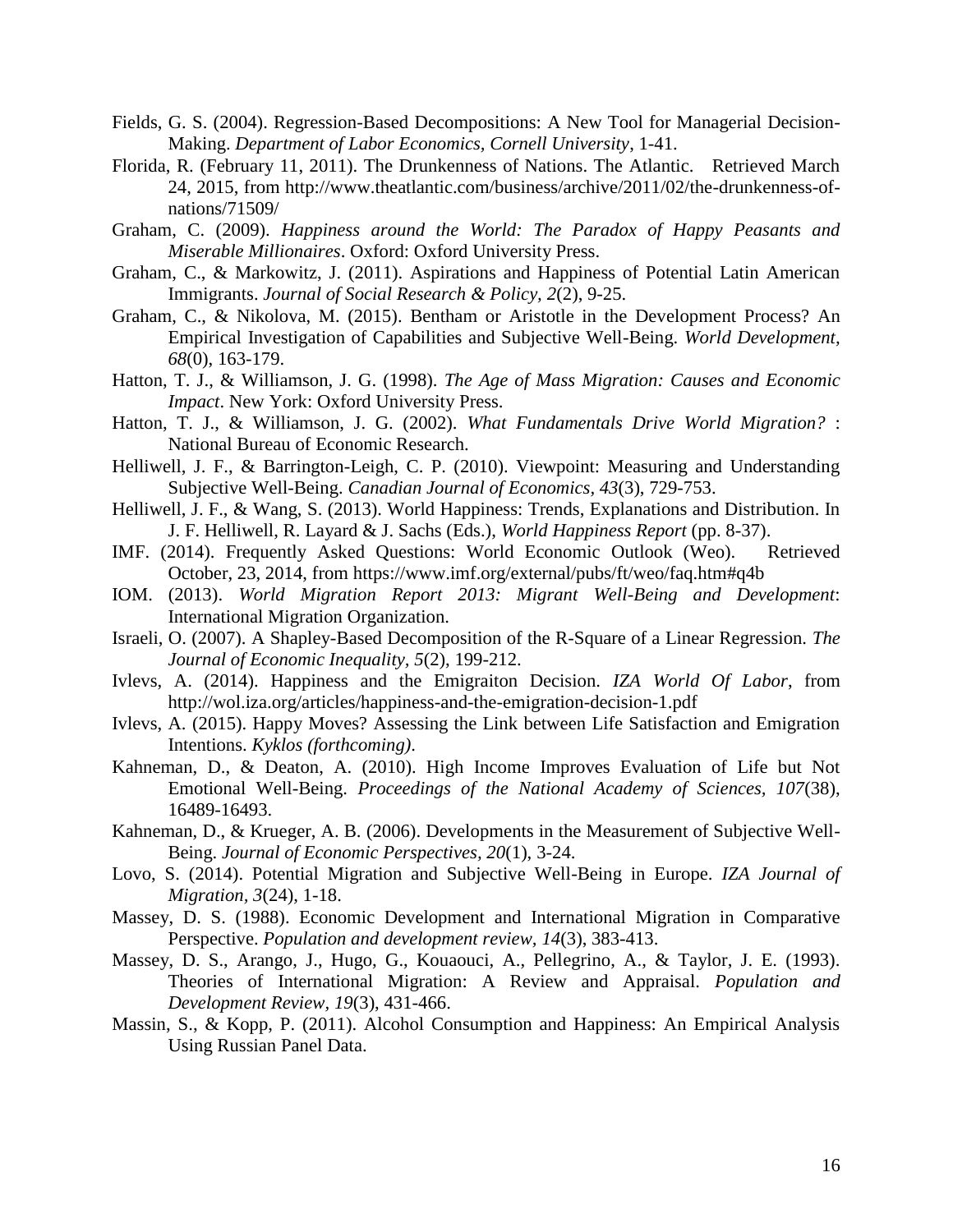- <span id="page-16-3"></span>Nikolova, M., & Graham, C. (2015). In Transit: The Well-Being of Migrants from Transition and Post-Transition Countries. *Journal of Economic Behavior & Organization, 112*(0), 164-186.
- <span id="page-16-17"></span>Nowok, B., van Ham, M., Findlay, A. M., & Gayle, V. (2011). Does Migration Make You Happy? A Longitudinal Study of Internal Migration and Subjective Well-Being. *IZA Working Paper 6140*.
- <span id="page-16-6"></span>O'Donnell, G. (2013). Using Well-Being as a Guide to Policy. In J. Helliwell, R. Layard & J. Sachs (Eds.), *World Happiness Report* (pp. 98-111).
- <span id="page-16-5"></span>OECD. (2013a). International Migration Outlook 2013, OECD Publishing. Retrieved from Doi:10.1787/Migr\_Outlook-2013-En
- <span id="page-16-7"></span>OECD. (2013b). *OECD Guidelines on Measuring Subjective Well-Being*: Organisation for Economic Cooperation and Development, OECD Publishing.
- <span id="page-16-11"></span>Polgreen, L. A., & Simpson, N. B. (2011). Happiness and International Migration. *Journal of Happiness Studies, 12*(5), 819-840.
- <span id="page-16-19"></span>Rode, M. (2013). Do Good Institutions Make Citizens Happy, or Do Happy Citizens Build Better Institutions? *Journal of Happiness Studies, 14*(5), 1479-1505.
- <span id="page-16-16"></span>Rutledge, R. B., Skandali, N., Dayan, P., & Dolan, R. J. (2014). A Computational and Neural Model of Momentary Subjective Well-Being. *Proceedings of the National Academy of Sciences*.
- <span id="page-16-18"></span>Shorrocks, A. F. (2013). Decomposition Procedures for Distributional Analysis: A Unified Framework Based on the Shapley Value. *Journal of Economic Inequality*, 1-28.
- <span id="page-16-12"></span>Simmons, A. (1985). Recent Studies on Place-Utility and Intention to Migrate: An International Comparison. *Population and Environment, 8*(1-2), 120-140.
- <span id="page-16-9"></span>Stalker, P. (2000). *Workers without Frontiers: The Impact of Globalization on International Migration*: International Labour Organization.
- <span id="page-16-0"></span>Stark, O., & Jakubek, M. (2013). Migration Networks as a Response to Financial Constraints: Onset, and Endogenous Dynamics. *Journal of Development Economics, 101*(0), 1-7.
- <span id="page-16-1"></span>Stark, O., Micevska, M., & Mycielski, J. (2009). Relative Poverty as a Determinant of Migration: Evidence from Poland. *Economics letters, 103*(3), 119-122.
- <span id="page-16-4"></span>Stillman, S., Gibson, J., McKenzie, D., & Rohorua, H. (2015). Miserable Migrants? Natural Experiment Evidence on International Migration and Objective and Subjective Well-Being. *World Development, 65*(0), 79-93.
- <span id="page-16-8"></span>Stone, A. A., & Mackie, C. (2014). *Subjective Well-Being: Measuring Happiness, Suffering, and Other Dimensions of Experience*: National Academies Press.
- <span id="page-16-15"></span>Tilly, C. (2011). The Impact of the Economic Crisis on International Migration: A Review. *Work, Employment & Society, 25*(4), 675-692.
- <span id="page-16-13"></span>van Dalen, H. P., & Henkens, K. (2008). *Emigration Intentions: Mere Words or True Plans? Explaining International Migration Intentions and Behavior* (Discussion Paper): Tilburg University, Center for Economic Research.
- <span id="page-16-14"></span>van Dalen, H. P., & Henkens, K. (2013). Explaining Emigration Intentions and Behaviour in the Netherlands, 2005-10. *Population Studies, 67*(2), 225-241.
- <span id="page-16-10"></span>Vogler, M., & Rotte, R. (2000). The Effects of Development on Migration: Theoretical Issues and New Empirical Evidence. *Journal of Population Economics, 13*(3), 485-508.
- <span id="page-16-2"></span>Warner, K., Ehrhart, C., Sherbinin, A. d., Adamo, S., & Chai-Onn, T. (2009). In Search of Shelter: Mapping the Effects of Climate Change on Human Migration and Displacement.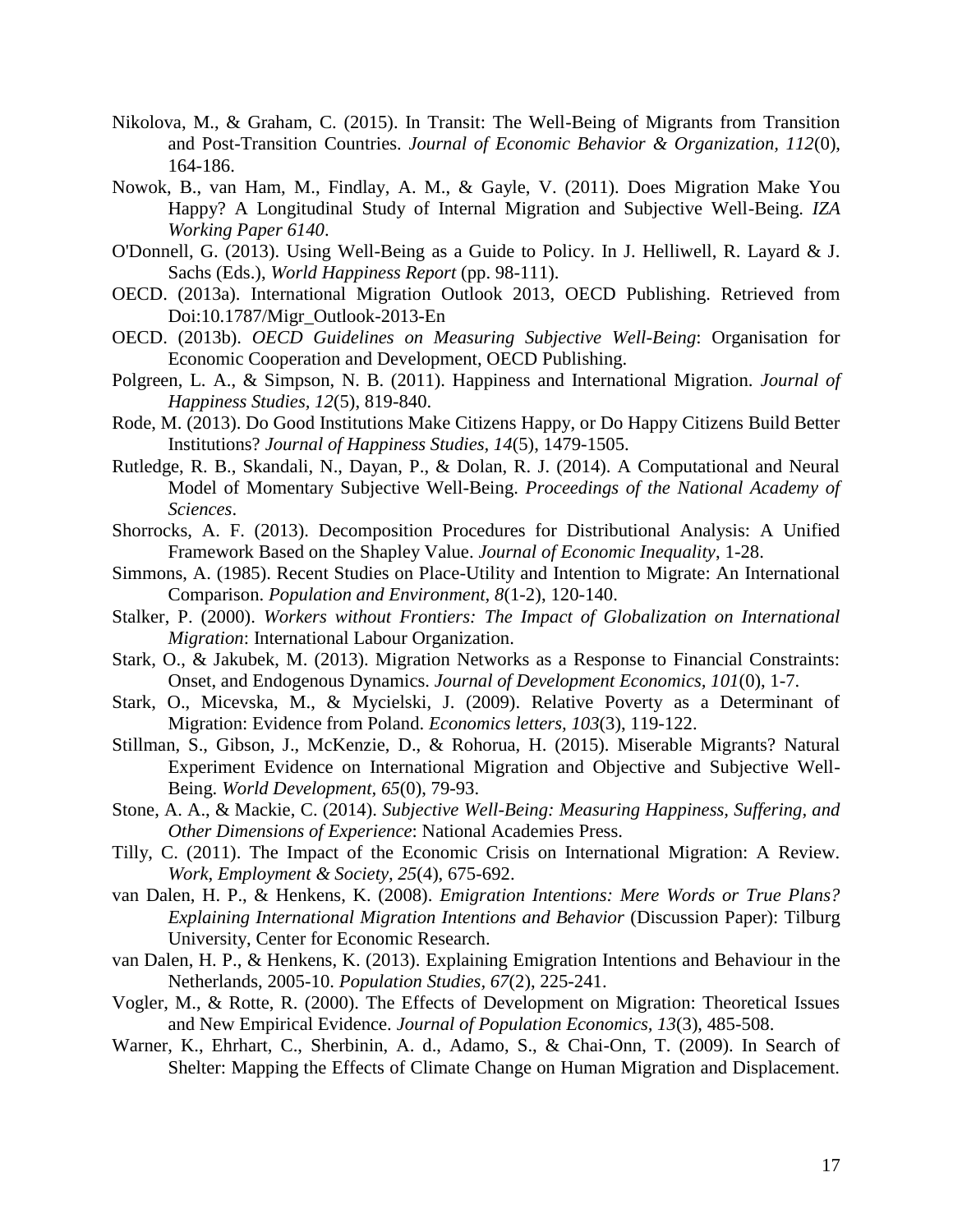*In search of shelter: mapping the effects of climate change on human migration and displacement*.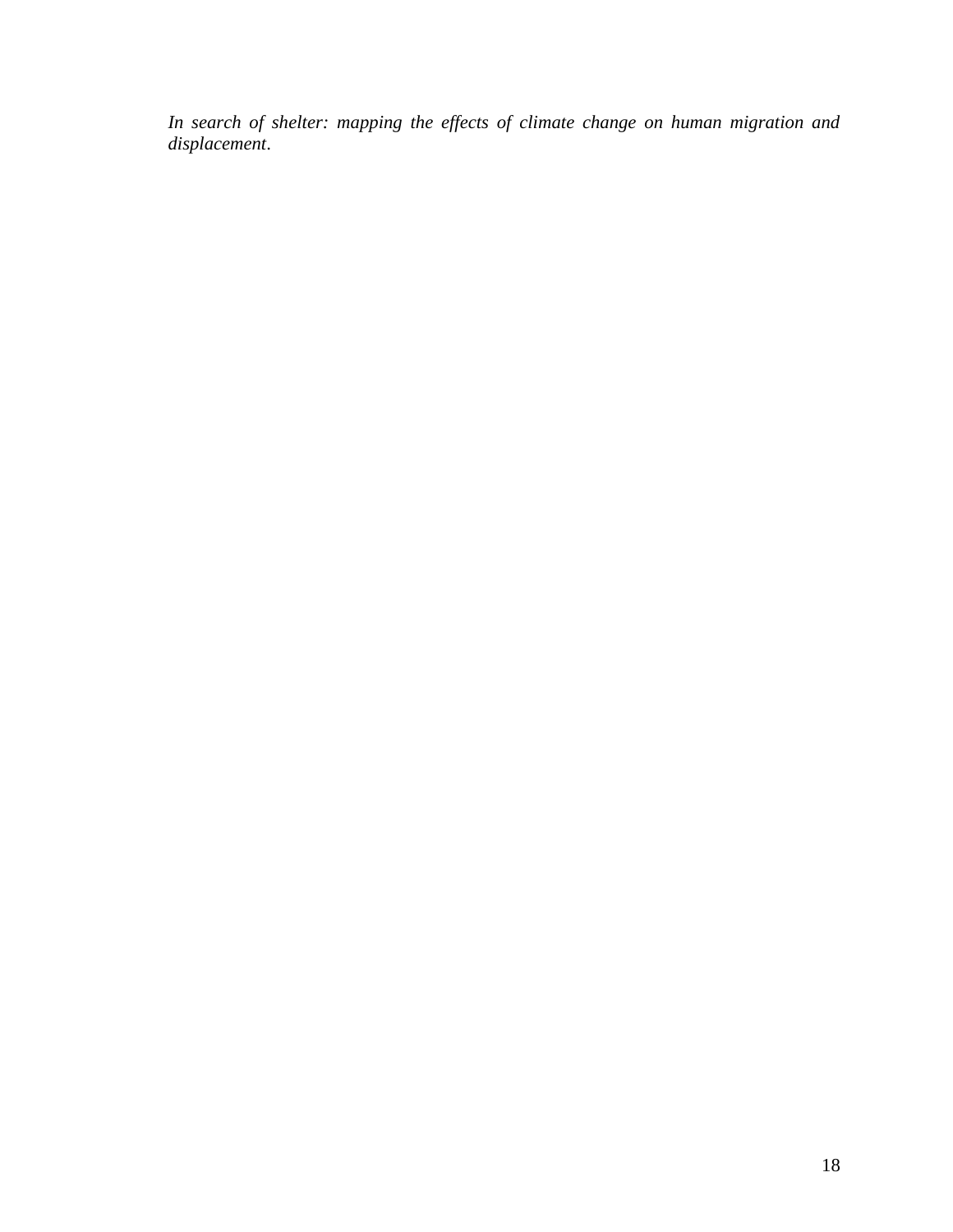# **Figures and Tables**

| Region                                                   | <b>Countries Included</b>                                                                                                                                                                                                                                                                                                                                                                                                 |
|----------------------------------------------------------|---------------------------------------------------------------------------------------------------------------------------------------------------------------------------------------------------------------------------------------------------------------------------------------------------------------------------------------------------------------------------------------------------------------------------|
| <b>EU</b> Transition                                     | Bulgaria, Croatia, Hungary, Lithuania, Poland, Romania                                                                                                                                                                                                                                                                                                                                                                    |
| Western Balkans                                          | Albania, Bosnia and Herzegovina, Kosovo, Macedonia,<br>Montenegro, Serbia                                                                                                                                                                                                                                                                                                                                                 |
| Commonwealth of Independent States (CIS)<br>$+$ Mongolia | Armenia, Azerbaijan, Belarus, Georgia, Kazakhstan, Kyrgyzstan,<br>Moldova, Mongolia, Nagorno-Karabakh Republic, Russia, Ukraine                                                                                                                                                                                                                                                                                           |
| Southeast Asia                                           | Indonesia, Malaysia, Philippines, Thailand, Vietnam                                                                                                                                                                                                                                                                                                                                                                       |
| South Asia                                               | Bangladesh, Bhutan, India, Nepal, Pakistan, Sri Lanka                                                                                                                                                                                                                                                                                                                                                                     |
| Latin America and the Caribbean                          | Argentina, Bolivia, Brazil, Chile, Colombia, Costa Rica,<br>Dominican Republic, Ecuador, El Salvador, Guatemala, Haiti,<br>Honduras, Jamaica, Mexico, Nicaragua, Panama, Paraguay, Peru,<br>Suriname, Trinidad and Tobago, Uruguay, Venezuela                                                                                                                                                                             |
| Middle East and North Africa (MENA)                      | Egypt, Iraq, Morocco, Palestinian Territories, Tunisia, Turkey,<br>Yemen                                                                                                                                                                                                                                                                                                                                                  |
| Africa                                                   | Angola, Benin, Botswana, Burkina Faso, Cameroon, Central<br>African Republic, Chad, Comoros, Congo (Kinshasa), Congo<br>Brazzaville, Djibouti, Ethiopia, Gabon, Ghana, Guinea, Ivory<br>Coast, Kenya, Lesotho, Liberia, Madagascar, Malawi, Mali,<br>Mauritania, Mauritius, Mozambique, Niger, Nigeria, Senegal,<br>Sierra Leone, Somaliland region, South Africa, Swaziland,<br>Tanzania, Togo, Uganda, Zambia, Zimbabwe |

Table 1: Countries and Regions Included in Main Analyses

Source: Authors based on Gallup World Poll Data Documentation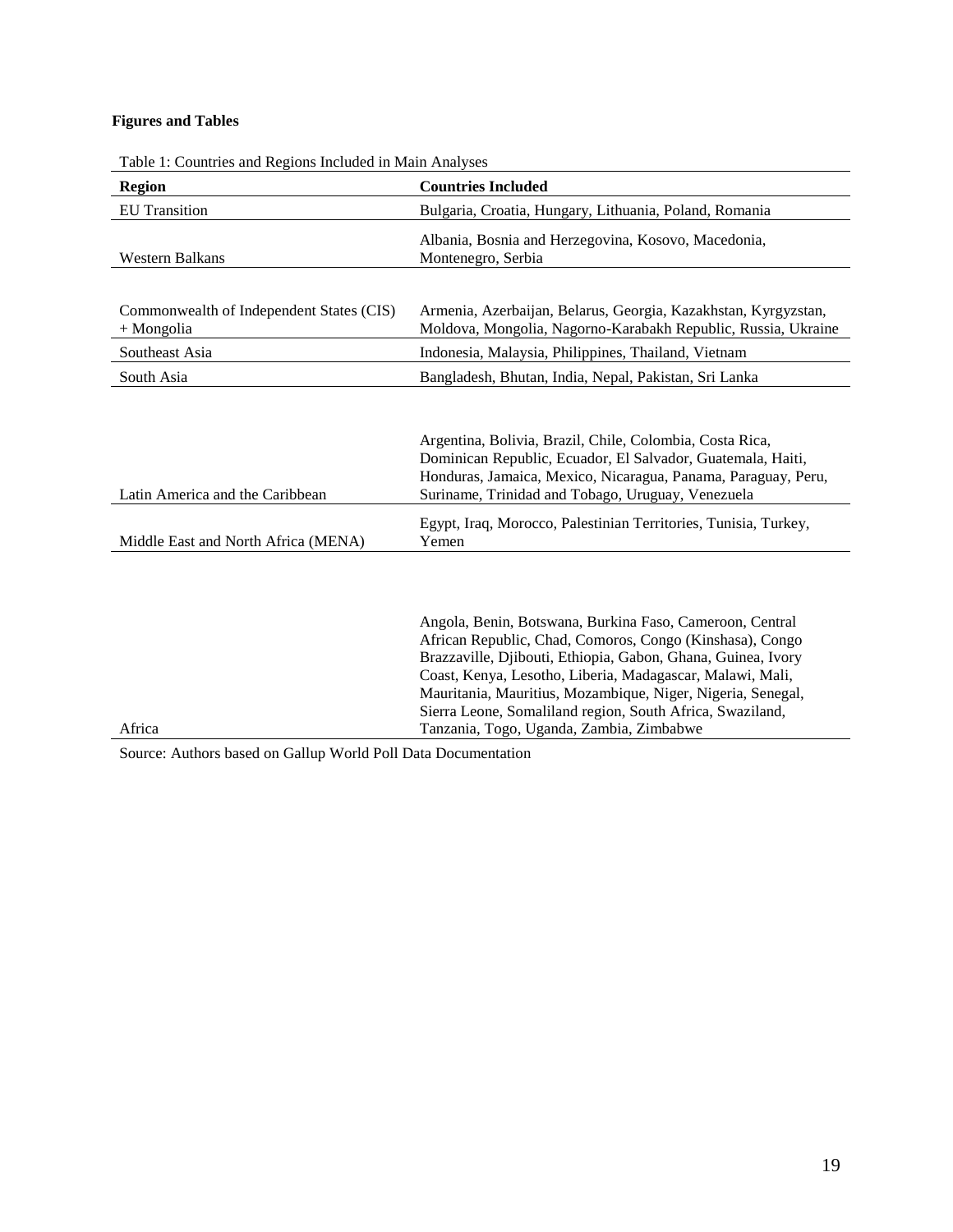| <b>Variable</b>             | <b>Explanation</b>                                                                                                                                                                                                                                                                                                                                                                                                                                                                                                          |
|-----------------------------|-----------------------------------------------------------------------------------------------------------------------------------------------------------------------------------------------------------------------------------------------------------------------------------------------------------------------------------------------------------------------------------------------------------------------------------------------------------------------------------------------------------------------------|
| <b>Dependent Variables</b>  |                                                                                                                                                                                                                                                                                                                                                                                                                                                                                                                             |
| <b>Migration Intent</b>     | Ideally, if you had the opportunity, would you like to move PERMANENTLY to another country, or<br>would you prefer to continue living in this country?                                                                                                                                                                                                                                                                                                                                                                      |
|                             | Are you planning to move permanently to another country in the next 12 months, or not? (Asked only of                                                                                                                                                                                                                                                                                                                                                                                                                       |
| <b>Migration Plan</b>       | those who would like to move to another country)                                                                                                                                                                                                                                                                                                                                                                                                                                                                            |
| Focal Independent Variables |                                                                                                                                                                                                                                                                                                                                                                                                                                                                                                                             |
| Best Possible Life (BPL)    | Please imagine a ladder with steps numbered from 0 at the bottom to 10 at the top. Suppose we say that<br>the top of the ladder represents the best possible life for you, and the bottom of the ladder represents the<br>worst possible life for you. On which step of the ladder would you say you personally feel you stand at<br>this time, assuming that the higher the step the better you feel about your life, and the lower the step the<br>worse you feel about it? Which step comes closest to the way you feel? |
| Life Satisfaction           | All things considered, how satisfied are you with your life as a whole these days? Use a 0 to 10 scale,<br>where 0 is dissatisfied and 10 is satisfied.                                                                                                                                                                                                                                                                                                                                                                     |
| Income Per Capita           | Household income in international dollars divided by the number of household members                                                                                                                                                                                                                                                                                                                                                                                                                                        |
| <b>Other Controls</b>       |                                                                                                                                                                                                                                                                                                                                                                                                                                                                                                                             |
| Children Grow/Optimism      | Do most children in this country have the opportunity to learn and grow every day?                                                                                                                                                                                                                                                                                                                                                                                                                                          |
| Freedom                     | In this country, are you satisfied or dissatisfied with your freedom to choose what you do with your life?                                                                                                                                                                                                                                                                                                                                                                                                                  |
| Living Standard             | Are you satisfied or dissatisfied with your standard of living, all the things you can buy and do?                                                                                                                                                                                                                                                                                                                                                                                                                          |
| Confidence in Government    | In this country, do you have confidence in each of the following, or not? How about national<br>government?                                                                                                                                                                                                                                                                                                                                                                                                                 |
| Network                     | Constructed using a series of questions related to whether the respondent has friends or relatives on<br>whom they can count when they need them, whether household members or relatives work abroad, and<br>whether the respondent's household has received remittances                                                                                                                                                                                                                                                    |
| <b>ICT</b> Index            | An index of access to TV, landline, cell phone, and internet, based on principal component analysis<br>results. Ranges from 0 to 100.                                                                                                                                                                                                                                                                                                                                                                                       |
| Demographic Variables       | Age, age squared, gender, education, employment status, child in the household, religiosity, marital<br>status, urban/rural location. Note that religiosity is a binary indicator for whether religion is important in<br>the respondent's life.                                                                                                                                                                                                                                                                            |
| <b>Instrument</b>           |                                                                                                                                                                                                                                                                                                                                                                                                                                                                                                                             |
| Alcohol Consumption         | Recorded alcohol per capita (15+ years) consumption in liters of pure alcohol in a calendar year, sum of<br>recorded and unrecorded                                                                                                                                                                                                                                                                                                                                                                                         |

Table 2: Variables Included in the Analyses

Source: Authors based on Gallup World Poll, WHO Global status report on alcohol and health 2014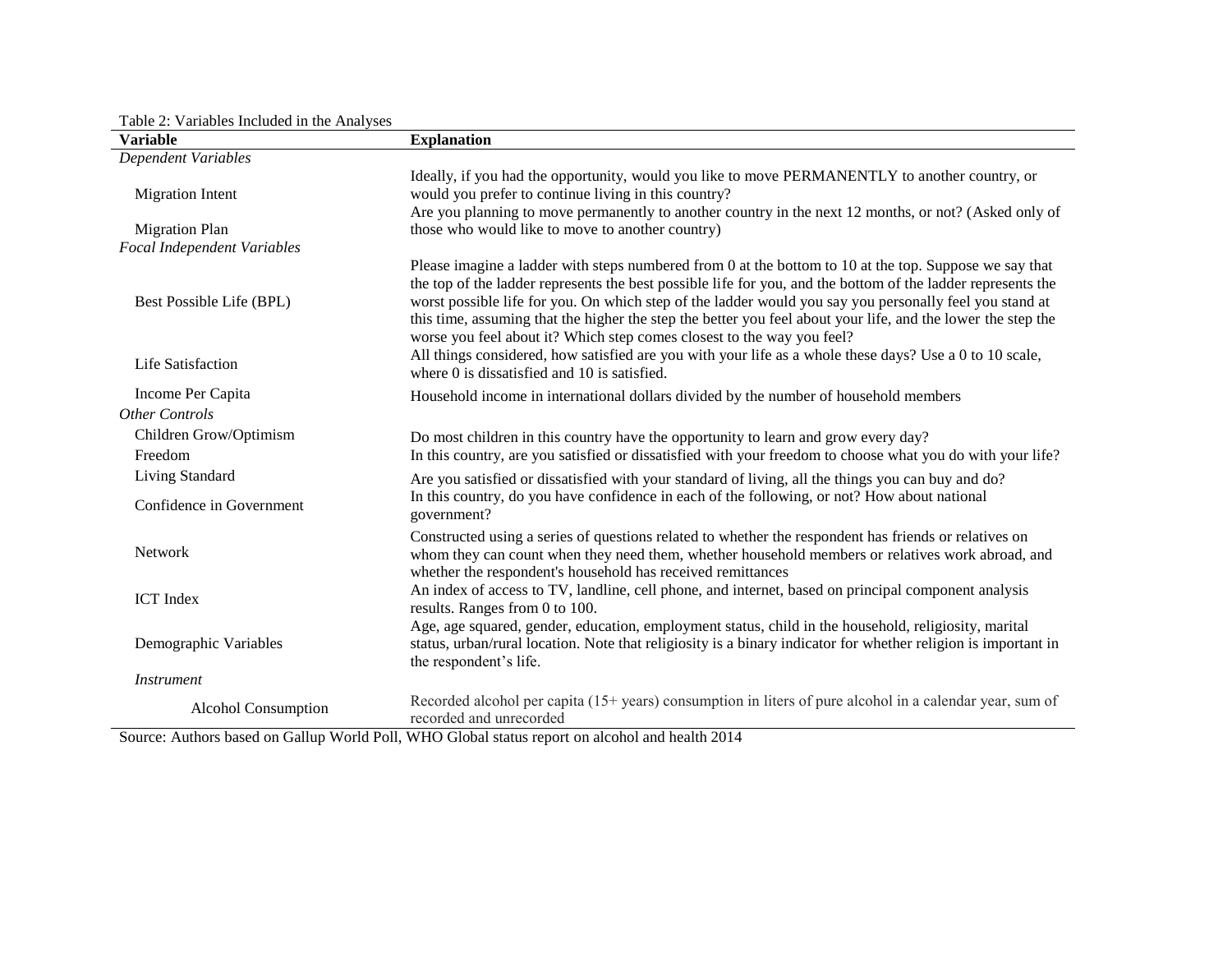|                                          | Overall |           | No Intent      |       |           | Intent to Migrate |       |           |                |
|------------------------------------------|---------|-----------|----------------|-------|-----------|-------------------|-------|-----------|----------------|
| Variable                                 | Mean    | Std. Dev. | $\overline{N}$ | Mean  | Std. Dev. | $\overline{N}$    | Mean  | Std. Dev. | $\overline{N}$ |
| Intent to Migrate $(1=Yes)$              | 0.17    | 0.37      | 250,539        | 0.00  | 0.00      | 209,120           | 1.00  | 0.00      | 41,419         |
| $BPL(0-10 scale)$                        | 5.07    | 2.20      | 250,539        | 5.08  | 2.19      | 209,120           | 5.02  | 2.26      | 41,419         |
| Log household income (in ID)             | 8.33    | 1.38      | 250,539        | 8.33  | 1.36      | 209,120           | 8.37  | 1.45      | 41,419         |
| Freedom Satisfaction (1=Yes)             | 0.71    | 0.46      | 250,539        | 0.71  | 0.45      | 209,120           | 0.66  | 0.47      | 41,419         |
| Children Can Grow/Optimism (1=Yes)       | 0.65    | 0.48      | 250,539        | 0.66  | 0.47      | 209,120           | 0.55  | 0.50      | 41,419         |
| Living Standard Satisfaction (1=Yes)     | 0.55    | 0.50      | 250,539        | 0.56  | 0.50      | 209,120           | 0.47  | 0.50      | 41,419         |
| Confidence in Government $(1=Yes)$       | 0.54    | 0.50      | 250,539        | 0.57  | 0.50      | 209,120           | 0.39  | 0.49      | 41,419         |
| Age                                      | 37.48   | 16.60     | 250,539        | 38.88 | 16.88     | 209,120           | 30.48 | 13.04     | 41,419         |
| Primary Education $(1=Yes)$              | 0.49    | 0.50      | 250,539        | 0.52  | 0.50      | 209,120           | 0.38  | 0.48      | 41,419         |
| Secondary Education (1=Yes)              | 0.43    | 0.49      | 250,539        | 0.41  | 0.49      | 209,120           | 0.53  | 0.50      | 41,419         |
| Tertiary Education (1=Yes)               | 0.08    | 0.27      | 250,539        | 0.08  | 0.26      | 209,120           | 0.10  | 0.30      | 41,419         |
| Religiosity/Religion Important (1=Yes)   | 0.85    | 0.36      | 250,539        | 0.85  | 0.36      | 209,120           | 0.83  | 0.38      | 41,419         |
| Female $(1=Yes)$                         | 0.51    | 0.50      | 250,539        | 0.51  | 0.50      | 209,120           | 0.47  | 0.50      | 41,419         |
| Married or Living with Partner $(1=Yes)$ | 0.58    | 0.49      | 250,539        | 0.61  | 0.49      | 209,120           | 0.43  | 0.50      | 41,419         |
| Child in Household (1=Yes)               | 0.65    | 0.48      | 250,539        | 0.65  | 0.48      | 209,120           | 0.67  | 0.47      | 41,419         |
| Household Size                           | 3.93    | 2.06      | 250,539        | 3.89  | 2.05      | 209,120           | 4.12  | 2.12      | 41,419         |
| Employed Full-Time (1=Yes)               | 0.22    | 0.41      | 250,539        | 0.21  | 0.41      | 209,120           | 0.22  | 0.42      | 41,419         |
| Self-Employed $(1=Yes)$                  | 0.16    | 0.37      | 250,539        | 0.17  | 0.37      | 209,120           | 0.13  | 0.34      | 41,419         |
| Voluntary Part-Time (1=Yes)              | 0.08    | 0.27      | 250,539        | 0.08  | 0.27      | 209,120           | 0.06  | 0.24      | 41,419         |
| Unemployed $(1=Yes)$                     | 0.08    | 0.26      | 250,539        | 0.07  | 0.25      | 209,120           | 0.12  | 0.32      | 41,419         |
| Involuntary Part-Time $(1=Yes)$          | 0.08    | 0.27      | 250,539        | 0.08  | 0.27      | 209,120           | 0.11  | 0.31      | 41,419         |
| Out of the Labor Force $(1=Yes)$         | 0.39    | 0.49      | 250,539        | 0.39  | 0.49      | 209,120           | 0.36  | 0.48      | 41,419         |
| Urban Location $(1=Yes)$                 | 0.35    | 0.48      | 250,539        | 0.33  | 0.47      | 209,120           | 0.42  | 0.49      | 41,419         |
| Network $(1=Yes)$                        | 0.34    | 0.47      | 250,539        | 0.31  | 0.46      | 209,120           | 0.50  | 0.50      | 41,419         |
| ICT Index $(0=100)$                      | 50.68   | 29.54     | 250,539        | 49.97 | 29.45     | 209,120           | 54.26 | 29.73     | 41,419         |

Table 3: Summary Statistics, Migration Intent Sample

Source: Authors' Calculations based on Gallup World Poll Data

Notes: The reported statistics were weighted using the Gallup-provided survey weight. Best Possible Life measures the respondent's assessment of her current life relative to her best possible life on a scale of 0 to 10, where 0 is the worst possible life and 10 is the best possible life. Household income logtransformed and is in international dollars (ID), which allows comparisons across countries and over time. See Table 1 for the list of countries included in each region and Table 2 for variable definitions.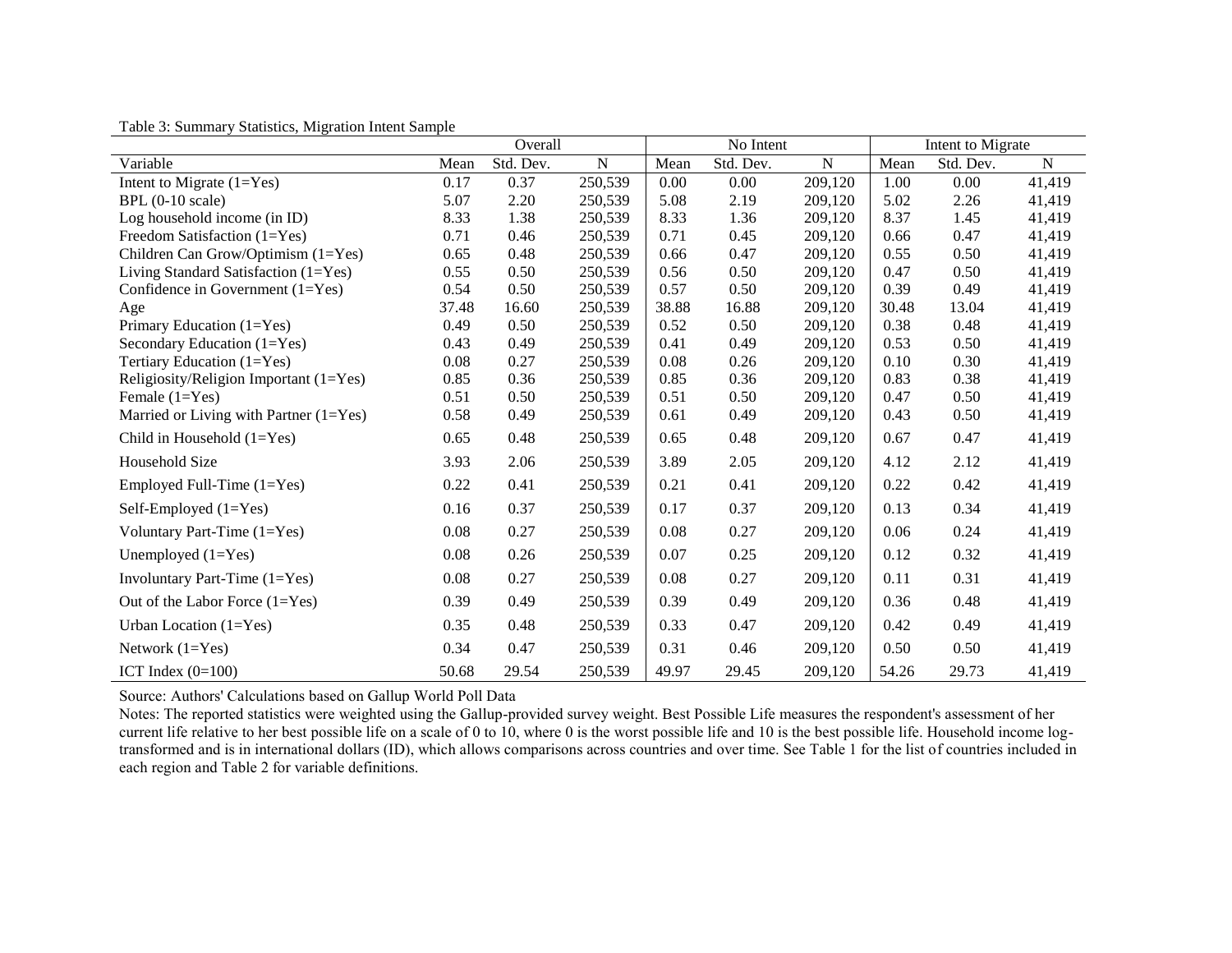| Tuble 1. <b>Migration intentions</b> , Logic Regression Estimates, <i>Terenage</i> mai ginar Effects |             |             |                |             |             |             |             |             |             |
|------------------------------------------------------------------------------------------------------|-------------|-------------|----------------|-------------|-------------|-------------|-------------|-------------|-------------|
|                                                                                                      | (1)         | (2)         | (3)            | (4)         | (5)         | (6)         | (7)         | (8)         | (9)         |
|                                                                                                      |             | EU-         | Western        | $CIS +$     | Southeast   |             |             |             |             |
|                                                                                                      | Overall     | Transition  | <b>Balkans</b> | Mongolia    | Asia        | South Asia  | <b>LAC</b>  | <b>MENA</b> | Africa      |
| <b>BPL</b>                                                                                           | $-0.003***$ | $-0.011***$ | $-0.012***$    | $-0.003*$   | $-0.003**$  | $-0.001$    | $-0.004***$ | $-0.003*$   | $-0.002**$  |
|                                                                                                      | (0.000)     | (0.002)     | (0.003)        | (0.001)     | (0.001)     | (0.001)     | (0.001)     | (0.001)     | (0.001)     |
| Log household income (in ID)                                                                         | $0.002**$   | $-0.012**$  | $-0.005$       | 0.000       | $0.007**$   | $0.006**$   | $-0.001$    | $-0.005*$   | $0.004***$  |
|                                                                                                      | (0.001)     | (0.005)     | (0.005)        | (0.003)     | (0.003)     | (0.003)     | (0.001)     | (0.003)     | (0.001)     |
| Freedom                                                                                              | $-0.012***$ | $-0.041***$ | 0.013          | $-0.017***$ | $-0.009$    | $-0.013***$ | $-0.007$    | $-0.006$    | $-0.016***$ |
|                                                                                                      | (0.002)     | (0.009)     | (0.012)        | (0.005)     | (0.006)     | (0.004)     | (0.005)     | (0.005)     | (0.004)     |
| Children Grow/Optimism                                                                               | $-0.023***$ | $-0.048***$ | $-0.037***$    | $-0.041***$ | $-0.022***$ | $-0.009**$  | $-0.011***$ | $-0.023***$ | $-0.027***$ |
|                                                                                                      | (0.002)     | (0.009)     | (0.012)        | (0.005)     | (0.006)     | (0.004)     | (0.004)     | (0.006)     | (0.003)     |
| Living Standard                                                                                      | $-0.042***$ | $-0.038***$ | $-0.076***$    | $-0.041***$ | $-0.020***$ | $-0.003$    | $-0.051***$ | $-0.026***$ | $-0.054***$ |
|                                                                                                      | (0.002)     | (0.010)     | (0.013)        | (0.005)     | (0.005)     | (0.004)     | (0.004)     | (0.006)     | (0.003)     |
| Confidence                                                                                           | $-0.053***$ | $-0.088***$ | $-0.119***$    | $-0.055***$ | $-0.055***$ | $-0.008**$  | $-0.052***$ | $-0.043***$ | $-0.058***$ |
|                                                                                                      | (0.002)     | (0.009)     | (0.012)        | (0.006)     | (0.006)     | (0.004)     | (0.004)     | (0.006)     | (0.003)     |
| Age                                                                                                  | $-0.004***$ | $-0.007***$ | $-0.007***$    | $-0.004***$ | $-0.001***$ | $-0.001***$ | $-0.004***$ | $-0.003***$ | $-0.005***$ |
|                                                                                                      | (0.000)     | (0.000)     | (0.001)        | (0.000)     | (0.000)     | (0.000)     | (0.000)     | (0.000)     | (0.000)     |
| Secondary Education                                                                                  | $0.028***$  | 0.010       | 0.005          | $0.014*$    | $0.027***$  | $0.038***$  | $0.019***$  | 0.007       | $0.050***$  |
|                                                                                                      | (0.002)     | (0.012)     | (0.014)        | (0.008)     | (0.005)     | (0.005)     | (0.005)     | (0.006)     | (0.004)     |
| <b>Tertiary Education</b>                                                                            | $0.024***$  | 0.002       | $-0.009$       | $0.028***$  | $0.044***$  | $0.041***$  | 0.007       | $0.036***$  | $0.016*$    |
|                                                                                                      | (0.003)     | (0.015)     | (0.019)        | (0.009)     | (0.008)     | (0.009)     | (0.007)     | (0.010)     | (0.008)     |
| Religiosity                                                                                          | $-0.010***$ | $-0.028***$ | $-0.045***$    | $-0.013**$  | $-0.020**$  | $-0.001$    | $-0.007$    | $-0.028***$ | $-0.000$    |
|                                                                                                      | (0.003)     | (0.009)     | (0.013)        | (0.005)     | (0.009)     | (0.009)     | (0.005)     | (0.011)     | (0.008)     |
| Female                                                                                               | $-0.025***$ | $-0.005$    | 0.017          | $-0.011**$  | $-0.003$    | $-0.014***$ | $-0.018***$ | $-0.073***$ | $-0.034***$ |
|                                                                                                      | (0.002)     | (0.008)     | (0.011)        | (0.005)     | (0.004)     | (0.004)     | (0.004)     | (0.006)     | (0.003)     |
| Married or Living with Partner                                                                       | $-0.032***$ | $-0.028***$ | $-0.011$       | $-0.016***$ | $-0.016***$ | $-0.023***$ | $-0.027***$ | $-0.038***$ | $-0.044***$ |
|                                                                                                      | (0.002)     | (0.010)     | (0.015)        | (0.006)     | (0.005)     | (0.005)     | (0.004)     | (0.007)     | (0.004)     |
| Child in Household                                                                                   | $0.006***$  | 0.008       | 0.001          | $-0.003$    | 0.004       | $-0.005$    | 0.001       | 0.006       | $0.013***$  |
|                                                                                                      | (0.002)     | (0.010)     | (0.013)        | (0.005)     | (0.004)     | (0.004)     | (0.004)     | (0.006)     | (0.004)     |
| Household Size                                                                                       | $0.002***$  | 0.006       | 0.006          | $0.006***$  | $-0.001$    | $-0.000$    | 0.001       | 0.001       | $0.003***$  |
|                                                                                                      | (0.000)     | (0.004)     | (0.004)        | (0.002)     | (0.001)     | (0.001)     | (0.001)     | (0.002)     | (0.001)     |
| Self-Employed                                                                                        | $-0.008***$ | 0.005       | $-0.058***$    | $-0.009$    | $-0.002$    | $-0.003$    | $-0.002$    | 0.006       | $-0.021***$ |
|                                                                                                      | (0.003)     | (0.018)     | (0.021)        | (0.009)     | (0.006)     | (0.006)     | (0.007)     | (0.009)     | (0.006)     |
| Voluntary Part-Time                                                                                  | $-0.021***$ | $-0.013$    | $-0.006$       | 0.004       | $-0.016**$  | $-0.005$    | $-0.025***$ | $-0.004$    | $-0.038***$ |
|                                                                                                      | (0.003)     | (0.022)     | (0.028)        | (0.010)     | (0.008)     | (0.010)     | (0.008)     | (0.013)     | (0.006)     |
| Unemployed                                                                                           | $0.032***$  | $0.068***$  | 0.011          | $0.024**$   | 0.000       | 0.002       | $0.042***$  | $0.063***$  | $0.021***$  |

Table 4: Migration Intentions, Logit Regression Estimates, Average Marginal Effects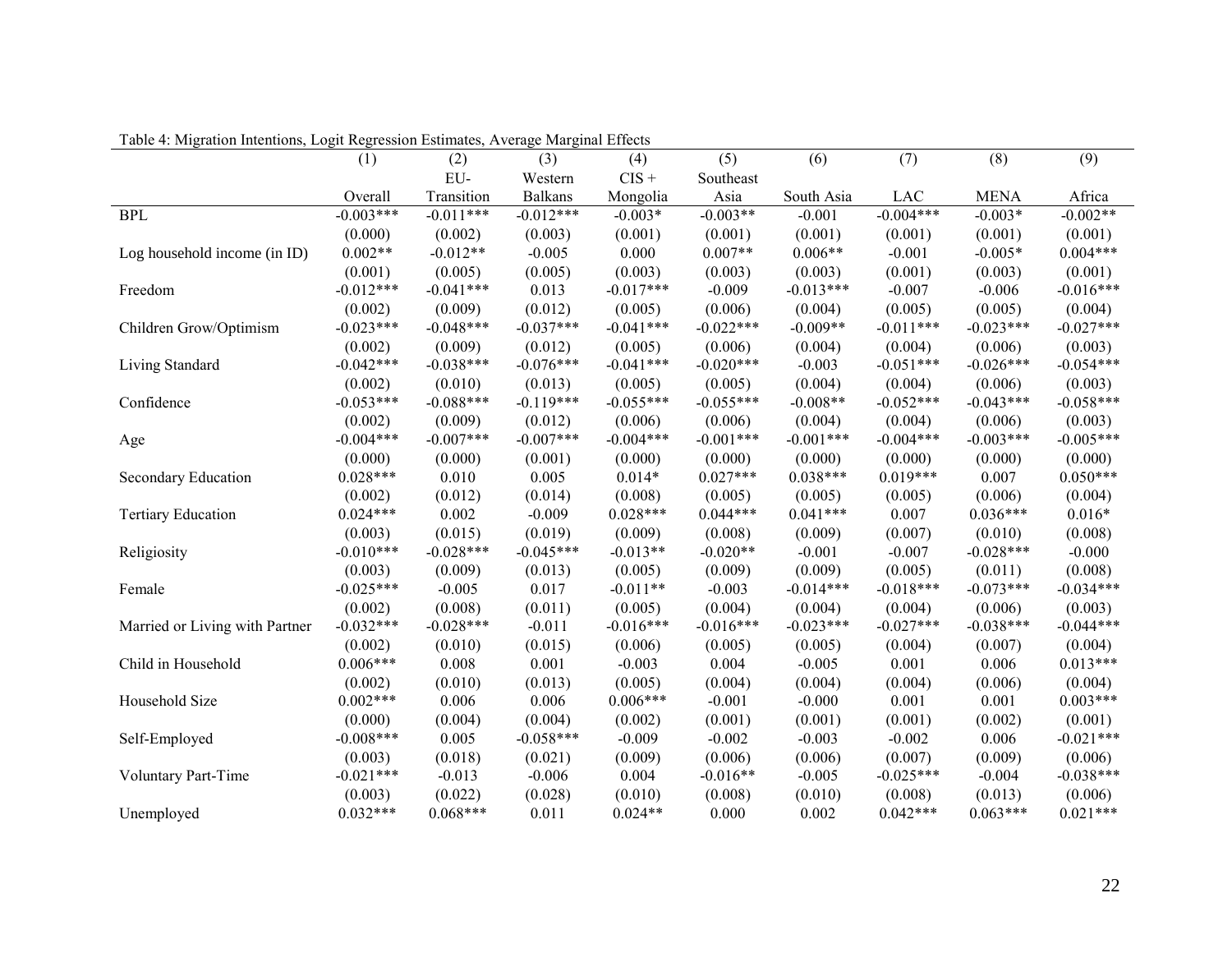|                          | (0.003)    | (0.017)    | (0.022)    | (0.011)     | (0.009)    | (0.008)    | (0.008)    | (0.012)    | (0.007)    |
|--------------------------|------------|------------|------------|-------------|------------|------------|------------|------------|------------|
| Involuntary Part-Time    | $0.021***$ | $0.053**$  | $0.055**$  | $-0.000$    | 0.007      | $0.023**$  | $0.028***$ | $0.044***$ | $0.011*$   |
|                          | (0.003)    | (0.023)    | (0.027)    | (0.011)     | (0.008)    | (0.011)    | (0.007)    | (0.015)    | (0.006)    |
| Out of the Labor Force   | $-0.003$   | 0.013      | $-0.011$   | $-0.006$    | 0.004      | $-0.007$   | $-0.011**$ | 0.006      | $-0.007$   |
|                          | (0.002)    | (0.011)    | (0.016)    | (0.007)     | (0.006)    | (0.006)    | (0.005)    | (0.007)    | (0.005)    |
| Urban Location           | $0.025***$ | $0.043***$ | 0.008      | $0.022***$  | $0.025***$ | $0.015***$ | $0.031***$ | 0.009      | $0.028***$ |
|                          | (0.002)    | (0.009)    | (0.012)    | (0.006)     | (0.005)    | (0.005)    | (0.004)    | (0.006)    | (0.004)    |
| Network                  | $0.075***$ | $0.112***$ | $0.104***$ | $0.061***$  | $0.044***$ | $0.035***$ | $0.103***$ | $0.089***$ | $0.074***$ |
|                          | (0.002)    | (0.009)    | (0.012)    | (0.006)     | (0.006)    | (0.005)    | (0.004)    | (0.007)    | (0.004)    |
| <b>ICT</b> Index         | $0.001***$ | $0.000*$   | 0.000      | $0.001$ *** | $0.000***$ | $0.001***$ | $0.000**$  | $0.000***$ | $0.001***$ |
|                          | (0.000)    | (0.000)    | (0.000)    | (0.000)     | (0.000)    | (0.000)    | (0.000)    | (0.000)    | (0.000)    |
| Country and Year Dummies | Yes        | Yes        | Yes        | Yes         | Yes        | Yes        | Yes        | Yes        | Yes        |
| <b>Observations</b>      | 250,539    | 12,534     | 6,822      | 25,593      | 19,659     | 30,809     | 56,021     | 18,973     | 80,128     |
| Pseudo R <sub>2</sub>    | 0.191      | 0.196      | 0.174      | 0.173       | 0.216      | 0.167      | 0.177      | 0.165      | 0.181      |

Source: Authors' Calculations based on Gallup World Poll Data

Notes: The table shows the average marginal effects from logistic regression estimates. Robust standard errors are reported in parentheses. The dependent variable in all models equals 1 if the individual expressed willingness to move permanently to another country. Best Possible Life measures the respondent's assessment of her current life relative to her best possible life on a scale of 0 to 10, where 0 is the worst possible life and 10 is the best possible life. Household income is log-transformed and is international dollars (ID), which allows comparisons across countries and over time. The omitted category for education is elementary; and the omitted category for employment is full-time employees. See Table 1 for the list of countries included in each region and Table 2 for variable definitions.

\*\*\* p<0.01, \*\* p<0.05, \* p<0.1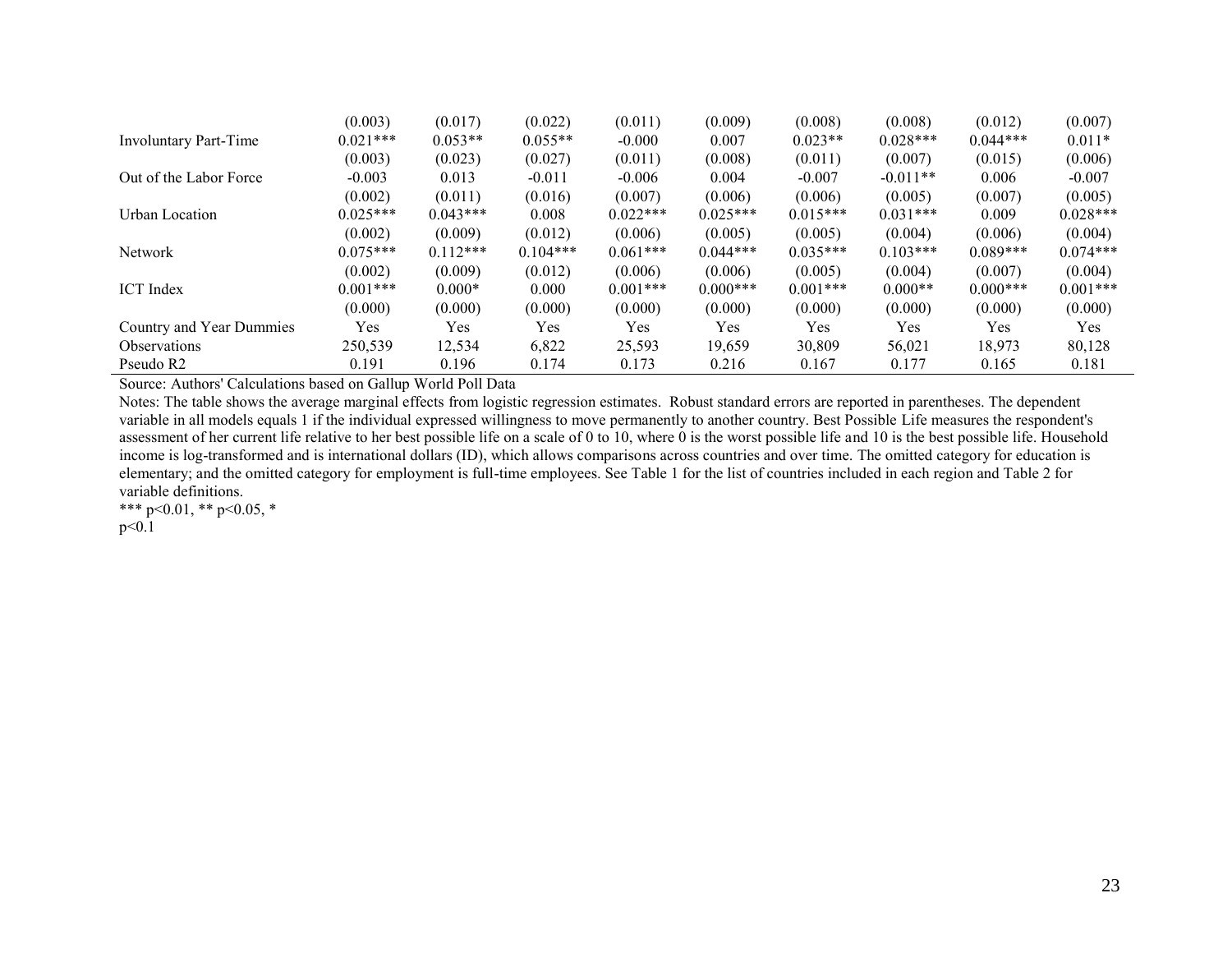| Table 5: Migration Intentions, Naïve OLS results, Alcohol Consumption Matched Subsample |  |  |
|-----------------------------------------------------------------------------------------|--|--|
|                                                                                         |  |  |

|                                | (1)         | (2)         | (3)         | (4)         |
|--------------------------------|-------------|-------------|-------------|-------------|
|                                | 2006-2013   | 2008-2010   | 2009-2013   | 2010        |
| <b>BPL</b>                     | $-0.007***$ | $-0.007***$ | $-0.005***$ | $-0.005***$ |
|                                | (0.001)     | (0.001)     | (0.001)     | (0.001)     |
| Log household income (in ID)   | $-0.006***$ | $-0.006***$ | $-0.006***$ | $-0.006***$ |
|                                | (0.001)     | (0.002)     | (0.001)     | (0.002)     |
| Freedom                        | $-0.007***$ | 0.000       | $-0.008***$ | $-0.003$    |
|                                | (0.002)     | (0.004)     | (0.002)     | (0.006)     |
| Children Grow/Optimism         | $-0.029***$ | $-0.018***$ | $-0.031***$ | $-0.029***$ |
|                                | (0.002)     | (0.004)     | (0.002)     | (0.005)     |
| Living Standard                | $-0.044***$ | $-0.043***$ | $-0.042***$ | $-0.046***$ |
|                                | (0.002)     | (0.004)     | (0.002)     | (0.005)     |
| Confidence                     | $-0.059***$ | $-0.058***$ | $-0.060***$ | $-0.063***$ |
|                                | (0.002)     | (0.004)     | (0.002)     | (0.005)     |
| Age                            | $-0.006***$ | $-0.006***$ | $-0.006***$ | $-0.006***$ |
|                                | (0.000)     | (0.001)     | (0.000)     | (0.001)     |
| Age <sup>2</sup>               | $0.000***$  | $0.000***$  | $0.000***$  | $0.000**$   |
|                                | (0.000)     | (0.000)     | (0.000)     | (0.000)     |
| Secondary Education            | $0.020***$  | $0.020***$  | $0.020***$  | $0.022***$  |
|                                | (0.002)     | (0.004)     | (0.003)     | (0.006)     |
| <b>Tertiary Education</b>      | $0.019***$  | $0.017***$  | $0.019***$  | 0.005       |
|                                | (0.004)     | (0.007)     | (0.004)     | (0.010)     |
| Religiosity                    | 0.002       | $-0.003$    | 0.004       | 0.009       |
|                                | (0.003)     | (0.005)     | (0.003)     | (0.007)     |
| Female                         | $-0.020***$ | $-0.022***$ | $-0.021***$ | $-0.021***$ |
|                                | (0.002)     | (0.003)     | (0.002)     | (0.005)     |
| Married or Living with Partner | $-0.032***$ | $-0.038***$ | $-0.030***$ | $-0.036***$ |
|                                | (0.002)     | (0.004)     | (0.002)     | (0.006)     |
| Child in Household             | $0.011***$  | 0.003       | $0.009***$  | 0.002       |
|                                | (0.002)     | (0.004)     | (0.002)     | (0.005)     |
| Household Size                 | $0.004***$  | $0.003***$  | $0.003***$  | 0.001       |
|                                | (0.001)     | (0.001)     | (0.001)     | (0.002)     |
| Self-Employed                  |             |             | 0.001       | 0.003       |
|                                |             |             | (0.003)     | (0.008)     |
| <b>Voluntary Part-Time</b>     |             |             | $-0.017***$ | $-0.022**$  |
|                                |             |             | (0.004)     | (0.010)     |
| Unemployed                     |             |             | $0.037***$  | $0.044***$  |
|                                |             |             | (0.005)     | (0.012)     |
| <b>Involuntary Part-Time</b>   |             |             | $0.039***$  | $0.032***$  |
|                                |             |             | (0.005)     | (0.012)     |
| Out of the Labor Force         |             |             | 0.003       | 0.003       |
|                                |             |             | (0.003)     | (0.007)     |
| <b>Urban Location</b>          | $0.028***$  | $0.032***$  | $0.027***$  | $0.027***$  |
|                                | (0.002)     | (0.004)     | (0.002)     | (0.006)     |
| Network                        | $0.111***$  | $0.140***$  | $0.108***$  | $0.131***$  |
|                                | (0.002)     | (0.004)     | (0.002)     | (0.006)     |
|                                |             |             |             |             |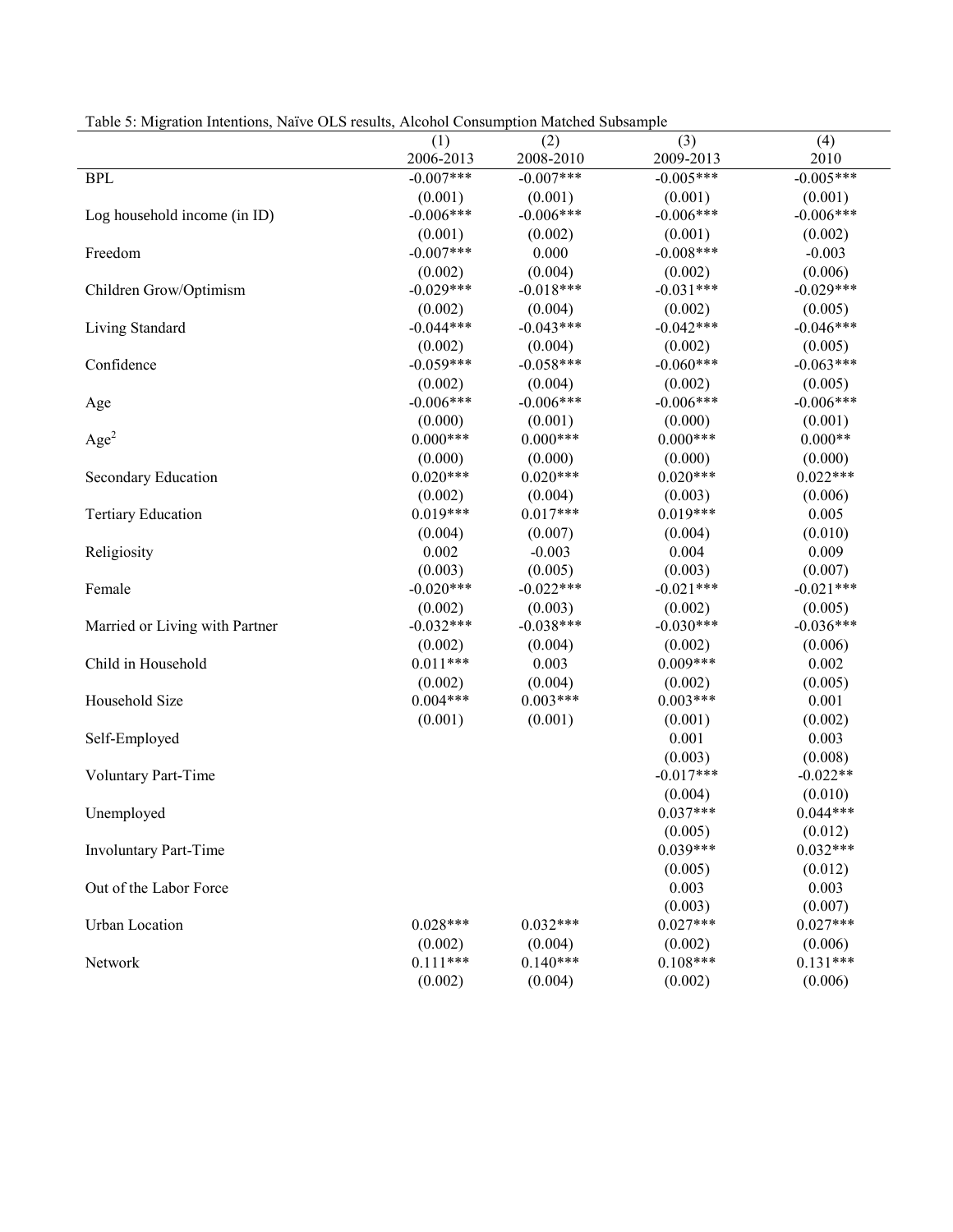| <b>ICT</b> Index      | $0.000***$ | $0.000***$ | $0.001***$ | $0.000***$ |
|-----------------------|------------|------------|------------|------------|
|                       | (0.000)    | (0.000)    | (0.000)    | (0.000)    |
| <b>Region Dummies</b> | Yes        | Yes        | Yes        | Yes        |
| <b>Observations</b>   | 204,343    | 72,323     | 177.454    | 33,261     |
| $R^2$                 | 0.103      | 0.117      | 0.104      | 0.122      |

Source: Authors' Calculations based on Gallup World Poll Data merged with WHO Alcohol Consumption Sample

Notes: All models are estimated OLS using different sample years. Robust standard errors are reported in parentheses. The dependent variable in all models equals 1 if the individual plans to move permanently to another country in the next 12 months. Best Possible Life measures the respondent's assessment of her current life relative to her best possible life on a scale of 0 to 10, where 0 is the worst possible life and 10 is the best possible life. Household income is log-transformed and in international dollars (ID), which allows comparisons across countries and over time. The omitted category for education is elementary; and the omitted category for employment is full-time employees. See Table 1 for the list of countries included in each region and Table 2 for variable definitions.

\*\*\* p<0.01, \*\* p<0.05, \* p<0.1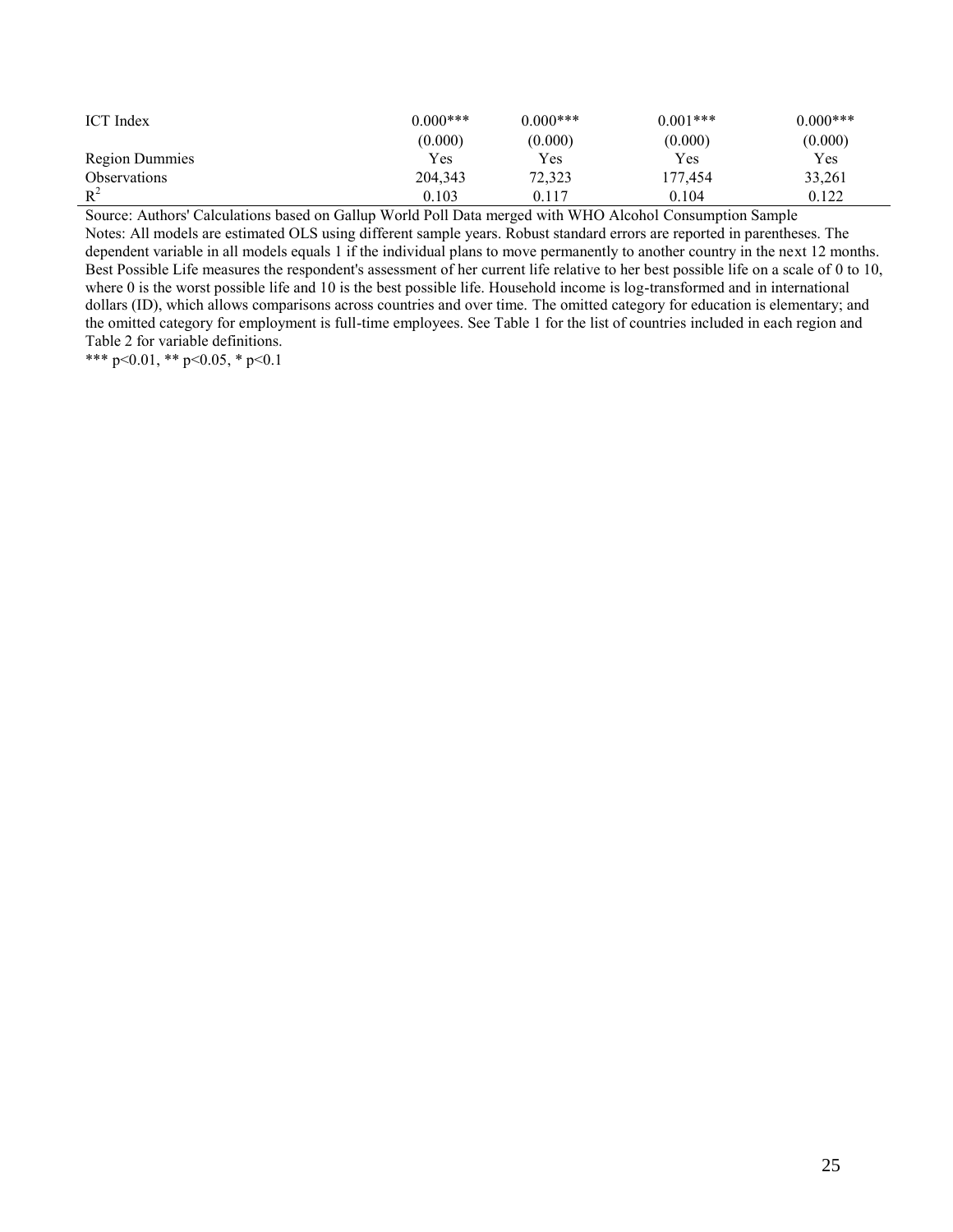| raone of <i>i</i> vinguation intentions, 2010 results | (1)         | (2)         | (3)         | (4)          | (5)         | (6)          | (7)         | (8)          |
|-------------------------------------------------------|-------------|-------------|-------------|--------------|-------------|--------------|-------------|--------------|
|                                                       |             | Second      |             |              |             |              |             |              |
|                                                       | First Stage | Stage       | First Stage | Second Stage | First Stage | Second Stage | First Stage | Second Stage |
|                                                       | 2006-2013   | 2006-2013   | 2008-2010   | 2008-2010    | 2009-2013   | 2009-2013    | 2010        | 2010         |
| <b>BPL</b>                                            |             | $-0.135***$ |             | $-0.149***$  |             | $-0.147***$  |             | $-0.145***$  |
|                                                       |             | (0.010)     |             | (0.016)      |             | (0.013)      |             | (0.033)      |
| Log household income (in ID)                          | $0.182***$  | $0.020***$  | $0.165***$  | $0.020***$   | $0.172***$  | $0.020***$   | $0.158***$  | $0.018***$   |
|                                                       | (0.006)     | (0.002)     | (0.009)     | (0.004)      | (0.006)     | (0.003)      | (0.013)     | (0.006)      |
| Freedom                                               | $0.141***$  | $0.011***$  | $0.177***$  | $0.026***$   | $0.126***$  | $0.010***$   | $0.143***$  | $0.019**$    |
|                                                       | (0.012)     | (0.003)     | (0.020)     | (0.006)      | (0.013)     | (0.003)      | (0.027)     | (0.008)      |
| Children Grow/Optimism                                | $0.119***$  | $-0.014***$ | $0.083***$  | $-0.007$     | $0.117***$  | $-0.015***$  | $0.062**$   | $-0.021***$  |
|                                                       | (0.011)     | (0.003)     | (0.018)     | (0.005)      | (0.012)     | (0.003)      | (0.026)     | (0.007)      |
| Living Standard                                       | $1.130***$  | $0.101***$  | $1.156***$  | $0.119***$   | $1.117***$  | $0.117***$   | $1.058***$  | $0.102***$   |
|                                                       | (0.012)     | (0.012)     | (0.019)     | (0.019)      | (0.013)     | (0.015)      | (0.027)     | (0.035)      |
| Confidence                                            | $0.087***$  | $-0.048***$ | $0.056***$  | $-0.050***$  | $0.094***$  | $-0.047***$  | $0.055**$   | $-0.056***$  |
|                                                       | (0.011)     | (0.003)     | (0.018)     | (0.005)      | (0.012)     | (0.003)      | (0.026)     | (0.007)      |
| Age                                                   | $-0.029***$ | $-0.010***$ | $-0.033***$ | $-0.011***$  | $-0.030***$ | $-0.010***$  | $-0.027***$ | $-0.010***$  |
|                                                       | (0.002)     | (0.000)     | (0.003)     | (0.001)      | (0.002)     | (0.001)      | (0.004)     | (0.001)      |
| Age <sup>2</sup>                                      | $0.000***$  | $0.000***$  | $0.000***$  | $0.000***$   | $0.000***$  | $0.000***$   | $0.000***$  | $0.000***$   |
|                                                       | (0.000)     | (0.000)     | (0.000)     | (0.000)      | (0.000)     | (0.000)      | (0.000)     | (0.000)      |
| Secondary Education                                   | $0.180***$  | $0.045***$  | $0.213***$  | $0.052***$   | $0.169***$  | $0.046***$   | $0.214***$  | $0.052***$   |
|                                                       | (0.013)     | (0.004)     | (0.021)     | (0.006)      | (0.014)     | (0.004)      | (0.031)     | (0.010)      |
| <b>Tertiary Education</b>                             | $0.424***$  | $0.071***$  | $0.446***$  | $0.075***$   | $0.401***$  | $0.074***$   | $0.536***$  | $0.077***$   |
|                                                       | (0.019)     | (0.006)     | (0.031)     | (0.010)      | (0.021)     | (0.007)      | (0.045)     | (0.021)      |
| Religiosity                                           | $0.034**$   | 0.004       | 0.037       | $-0.003$     | $0.050***$  | $0.009**$    | $0.082**$   | $0.018**$    |
|                                                       | (0.014)     | (0.003)     | (0.023)     | (0.006)      | (0.015)     | (0.004)      | (0.034)     | (0.009)      |
| Female                                                | $0.062***$  | $-0.012***$ | $0.036**$   | $-0.016***$  | $0.067***$  | $-0.011***$  | $-0.002$    | $-0.020***$  |
|                                                       | (0.011)     | (0.002)     | (0.017)     | (0.004)      | (0.012)     | (0.003)      | (0.025)     | (0.006)      |
| Married or Living with Partner                        | $0.082***$  | $-0.023***$ | $0.094***$  | $-0.026***$  | $0.074***$  | $-0.021***$  | $0.104***$  | $-0.022***$  |
|                                                       | (0.012)     | (0.003)     | (0.020)     | (0.005)      | (0.013)     | (0.003)      | (0.029)     | (0.008)      |
| Child in Household                                    | $-0.159***$ | $-0.012***$ | $-0.156***$ | $-0.022***$  | $-0.151***$ | $-0.014***$  | $-0.137***$ | $-0.019**$   |
|                                                       | (0.012)     | (0.003)     | (0.020)     | (0.005)      | (0.013)     | (0.004)      | (0.028)     | (0.008)      |
| Household Size                                        | 0.004       | $0.003***$  | 0.007       | $0.002*$     | $0.007*$    | $0.004***$   | $0.018**$   | 0.003        |
|                                                       | (0.003)     | (0.001)     | (0.005)     | (0.001)      | (0.004)     | (0.001)      | (0.008)     | (0.002)      |
| Self-Employed                                         |             |             |             |              | $-0.133***$ | $-0.020***$  | $-0.117***$ | $-0.015$     |
|                                                       |             |             |             |              | (0.018)     | (0.005)      | (0.041)     | (0.011)      |

## Table 6: Migration Intentions, 2SLS Results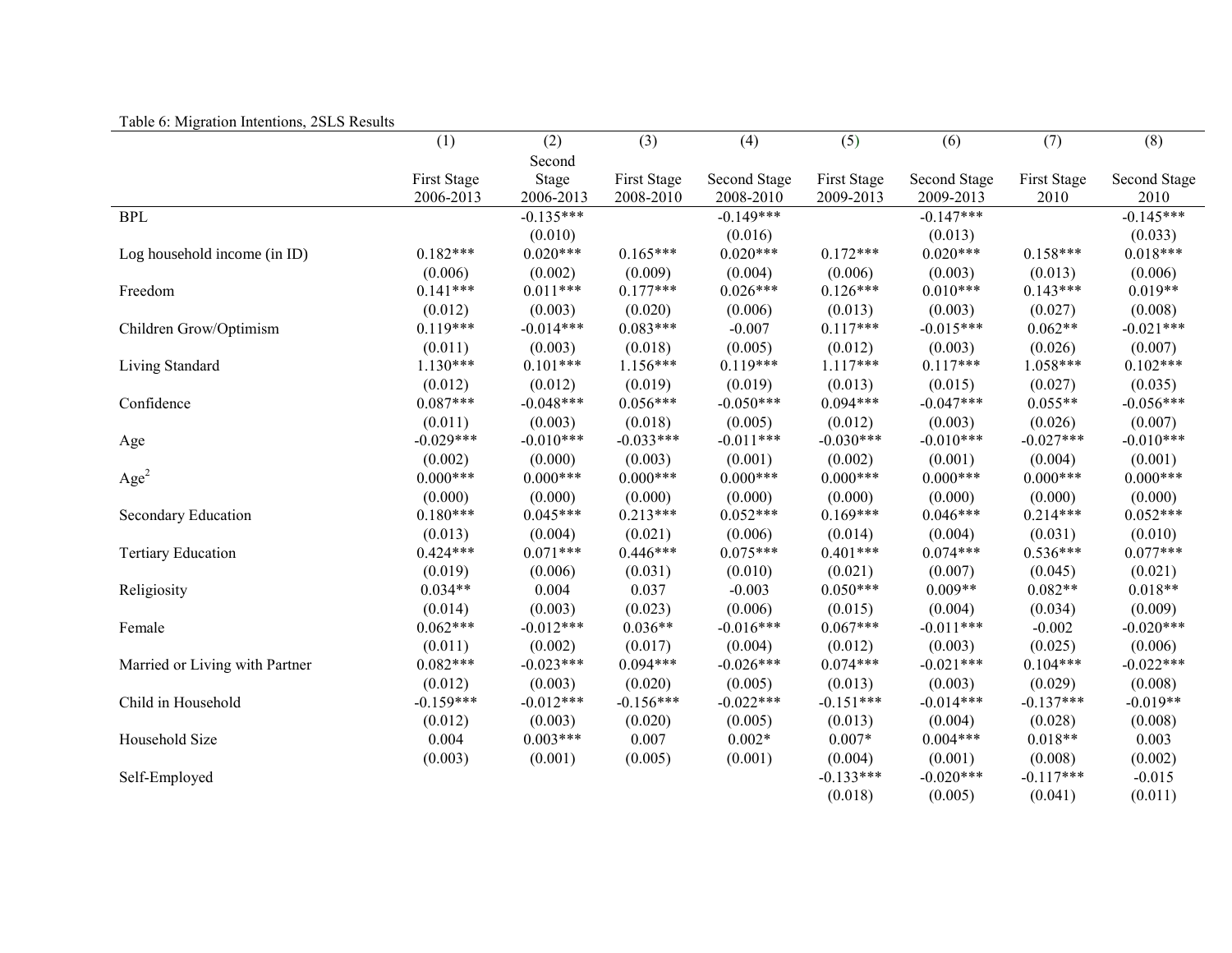| Voluntary Part-Time                |            |            |            |            | $-0.054**$  | $-0.026***$ | 0.005       | $-0.023**$ |
|------------------------------------|------------|------------|------------|------------|-------------|-------------|-------------|------------|
|                                    |            |            |            |            | (0.024)     | (0.005)     | (0.050)     | (0.012)    |
| Unemployed                         |            |            |            |            | $-0.397***$ | $-0.020**$  | $-0.442***$ | $-0.020$   |
|                                    |            |            |            |            | (0.026)     | (0.008)     | (0.057)     | (0.021)    |
| Involuntary Part-Time              |            |            |            |            | $-0.235***$ | 0.004       | $-0.241***$ | $-0.003$   |
|                                    |            |            |            |            | (0.024)     | (0.007)     | (0.055)     | (0.017)    |
| Out of the Labor Force             |            |            |            |            | $-0.114***$ | $-0.015***$ | $-0.063*$   | $-0.009$   |
|                                    |            |            |            |            | (0.016)     | (0.004)     | (0.035)     | (0.009)    |
| Urban Location                     | $0.056***$ | $0.035***$ | $0.075***$ | $0.042***$ | $0.069***$  | $0.036***$  | $0.093***$  | $0.038***$ |
|                                    | (0.012)    | (0.003)    | (0.020)    | (0.005)    | (0.013)     | (0.003)     | (0.028)     | (0.007)    |
| Network                            | $0.027**$  | $0.111***$ | 0.021      | $0.139***$ | 0.015       | $0.107***$  | $-0.028$    | $0.125***$ |
|                                    | (0.012)    | (0.003)    | (0.019)    | (0.005)    | (0.012)     | (0.003)     | (0.028)     | (0.007)    |
| <b>ICT</b> Index                   | $0.013***$ | $0.002***$ | $0.012***$ | $0.002***$ | $0.012***$  | $0.002***$  | $0.013***$  | $0.002***$ |
|                                    | (0.000)    | (0.000)    | (0.000)    | (0.000)    | (0.000)     | (0.000)     | (0.001)     | (0.000)    |
| Instrument                         |            |            |            |            |             |             |             |            |
| <b>Alcohol Consumption</b>         | $0.049***$ |            | $0.059***$ |            | $0.044***$  |             | $0.042***$  |            |
|                                    | (0.002)    |            | (0.004)    |            | (0.002)     |             | (0.005)     |            |
| <b>Region Dummies</b>              | Yes        | Yes        | Yes        | Yes        | Yes         | Yes         | Yes         | Yes        |
| <b>Observations</b>                | 204,343    | 204,343    | 72,323     | 72,323     | 177,454     | 177,454     | 33,261      | 33,261     |
| $R^2$                              | 0.254      |            | 0.266      |            | 0.262       |             | 0.291       |            |
| Regressor endogeneity test p-value |            | 0.000      |            | 0.000      |             | 0.000       |             | 0.000      |
| Anderson-Rubin Wald test statistic | 245.410    |            | 132.780    |            | 200.69      |             | 27.14       |            |

Source: Authors' Calculations based on Gallup World Poll and WHO alcohol consumption data

Notes: All models are estimated using 2SLS, robust standard errors in parentheses. In all first stages, the dependent variable is BPL (Best Possible Life), which measures the respondent's assessment of her current life relative to her best possible life on a scale of 0 to 10, where 0 is the worst possible life and 10 is the best possible life. In all second stages, the dependent variable equals 1 if the respondent would like to emigrate and 0 otherwise. Household income is log-transformed and is in International Dollars (ID), which allows comparisons across countries and over time. The omitted category for education is elementary; and the omitted category for employment is fulltime employees. See Table 1 for the list of countries included in each region and Table 2 for variable definitions. The instrument is the per capita alcohol consumption (ages  $15+$ ).

\*\*\* p<0.01, \*\* p<0.05, \* p<0.1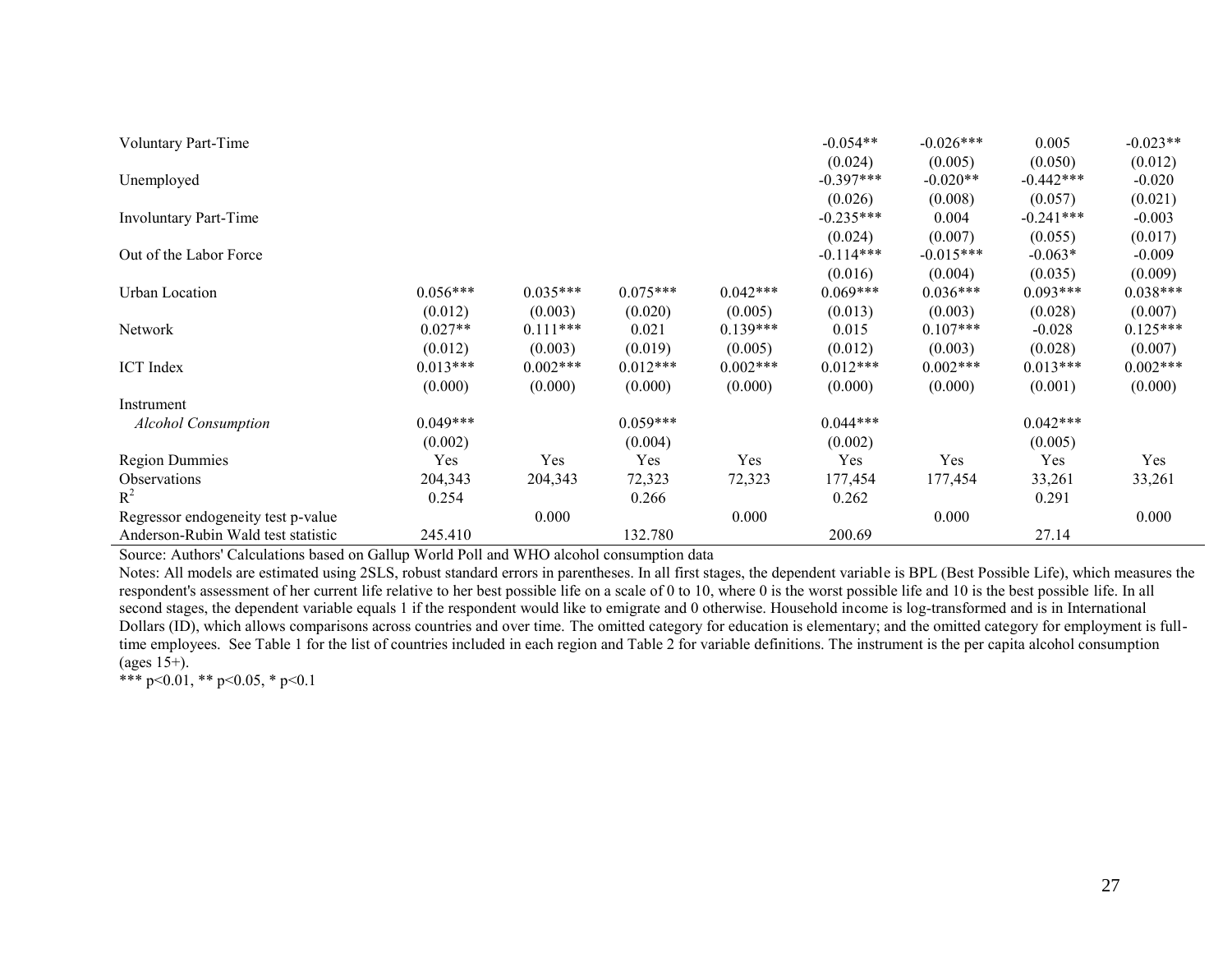| raoit 7. mighthon i ntho, Eogh Rogi coston Estimates, 7. refuge marginar Enterts | (1)                    | (2)                       |
|----------------------------------------------------------------------------------|------------------------|---------------------------|
|                                                                                  | All Emigration         | Only Those With           |
|                                                                                  | Desire Respondents     | <b>Emigration Desires</b> |
| <b>BPL</b>                                                                       | $0.000\,$              | $0.003**$                 |
|                                                                                  |                        |                           |
|                                                                                  | (0.000)<br>0.000       | (0.001)<br>$-0.000$       |
| Log household income (in ID)                                                     |                        |                           |
|                                                                                  | (0.000)                | (0.002)                   |
| Freedom                                                                          | $-0.004***$            | $-0.014***$               |
|                                                                                  | (0.001)<br>$-0.002***$ | (0.005)                   |
| Children Grow/Optimism                                                           |                        | $-0.000$                  |
|                                                                                  | (0.001)                | (0.005)                   |
| Living Standard                                                                  | $-0.004***$            | 0.007                     |
|                                                                                  | (0.001)                | (0.005)                   |
| Confidence                                                                       | $-0.006***$            | $-0.003$                  |
|                                                                                  | (0.001)                | (0.005)                   |
| Age                                                                              | $-0.000***$            | $0.001***$                |
|                                                                                  | (0.000)                | (0.000)                   |
| Secondary Education                                                              | $0.004***$             | $0.008*$                  |
|                                                                                  | (0.001)                | (0.005)                   |
| <b>Tertiary Education</b>                                                        | $0.004***$             | $0.019**$                 |
|                                                                                  | (0.001)                | (0.008)                   |
| Religiosity                                                                      | $-0.003**$             | $-0.013*$                 |
|                                                                                  | (0.001)                | (0.007)                   |
| Female                                                                           | $-0.004***$            | $-0.011***$               |
|                                                                                  | (0.001)                | (0.004)                   |
| Married or Living with Partner                                                   | $-0.006***$            | $-0.013**$                |
|                                                                                  | (0.001)                | (0.005)                   |
| Child in Household                                                               | $-0.002*$              | $-0.013**$                |
|                                                                                  | (0.001)                | (0.005)                   |
| Household Size                                                                   | $0.001***$             | $0.003**$                 |
|                                                                                  | (0.000)                | (0.001)                   |
| Self-Employed                                                                    | 0.001                  | $0.015**$                 |
|                                                                                  | (0.001)                | (0.008)                   |
| Voluntary Part-Time                                                              | $-0.004***$            | $-0.004$                  |
|                                                                                  | (0.001)                | (0.010)                   |
| Unemployed                                                                       | $0.009***$             | $0.032***$                |
|                                                                                  | (0.002)                | (0.008)                   |
| <b>Involuntary Part-Time</b>                                                     | $0.006***$             | $0.028***$                |
|                                                                                  | (0.002)                | (0.008)                   |
| Out of the Labor Force                                                           | $-0.002$               | $-0.011*$                 |
|                                                                                  | (0.001)                | (0.006)                   |
| <b>Urban Location</b>                                                            | $0.005***$             | $0.015***$                |
|                                                                                  | (0.001)                | (0.005)                   |
| Network                                                                          | $0.024***$             | $0.098***$                |
|                                                                                  | (0.001)                | (0.004)                   |
| <b>ICT</b> Index                                                                 | $0.000***$             | $0.000***$                |
|                                                                                  | (0.000)                | (0.000)                   |
| Country and Year Dummies                                                         | Yes                    | Yes                       |
| Observations                                                                     | 223,492                | 34,001                    |
| Pseudo $R^2$                                                                     | 0.190                  | 0.107                     |

Table 7: Migration Plans, Logit Regression Estimates, Average Marginal Effects

Source: Authors' Calculations based on Gallup World Poll Data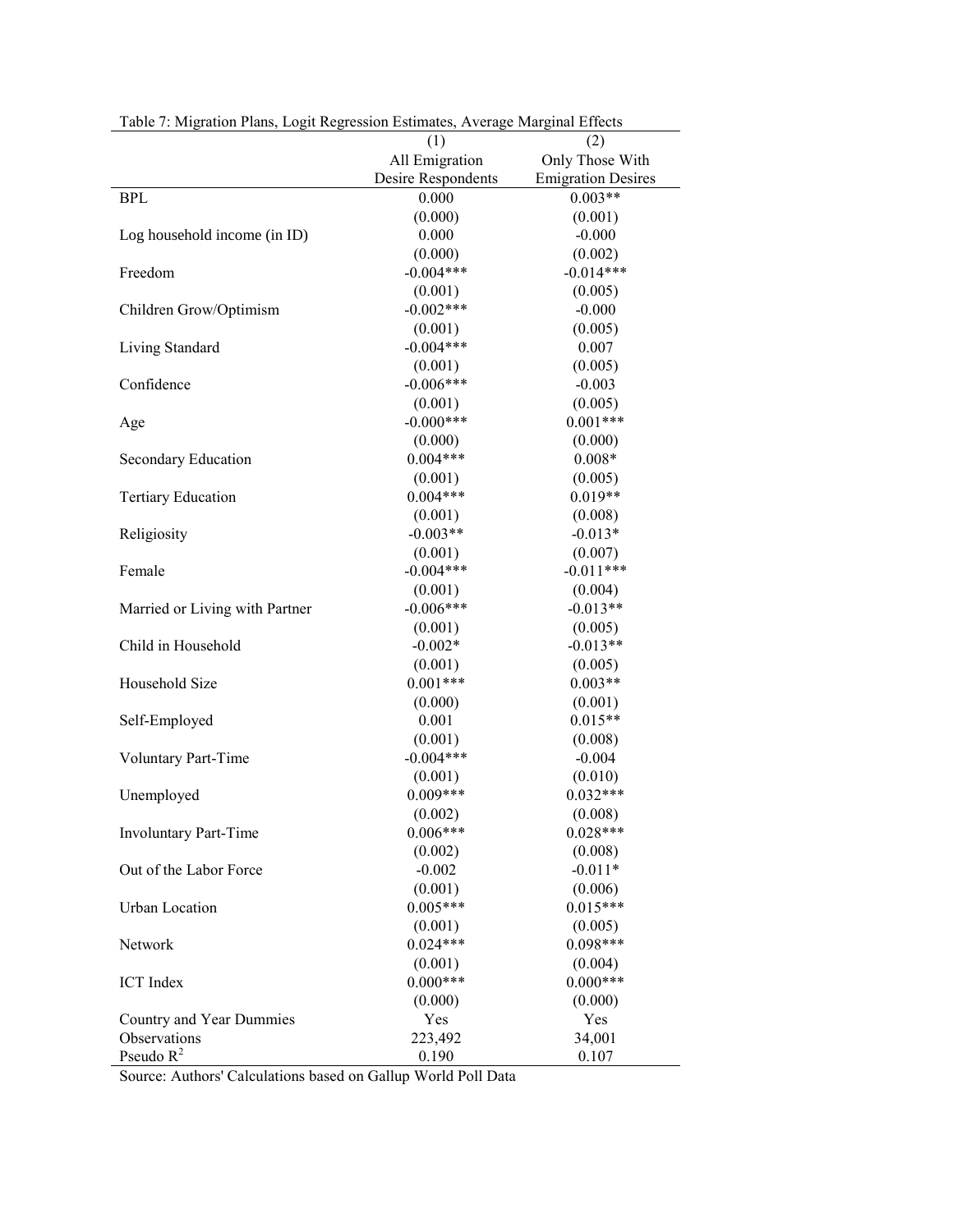Notes: The table shows the average marginal effects from logistic regression estimates. Robust standard errors are reported in parentheses. The dependent variable in both regressions is emigration plans, coded as 1 if the respondent reported such plans and 0 otherwise. In Model (1), the variable is defined based on all respondents who gave a valid answer to the emigration desire question. In Model (2), the variable is defined based on respondents who expressed emigration desires only. Best Possible Life measures the respondent's assessment of her current life relative to her best possible life on a scale of 0 to 10, where 0 is the worst possible life and 10 is the best possible life. Household income is log-transformed and is in International Dollars (ID), which allows comparisons across countries and over time. The omitted category for education is elementary; and the omitted category for employment is full-time employees. See Table 1 for the list of countries included in each region and Table 2 for variable definitions. See Table A2 for summary statistics

\*\*\* p<0.01, \*\* p<0.05, \* p<0.1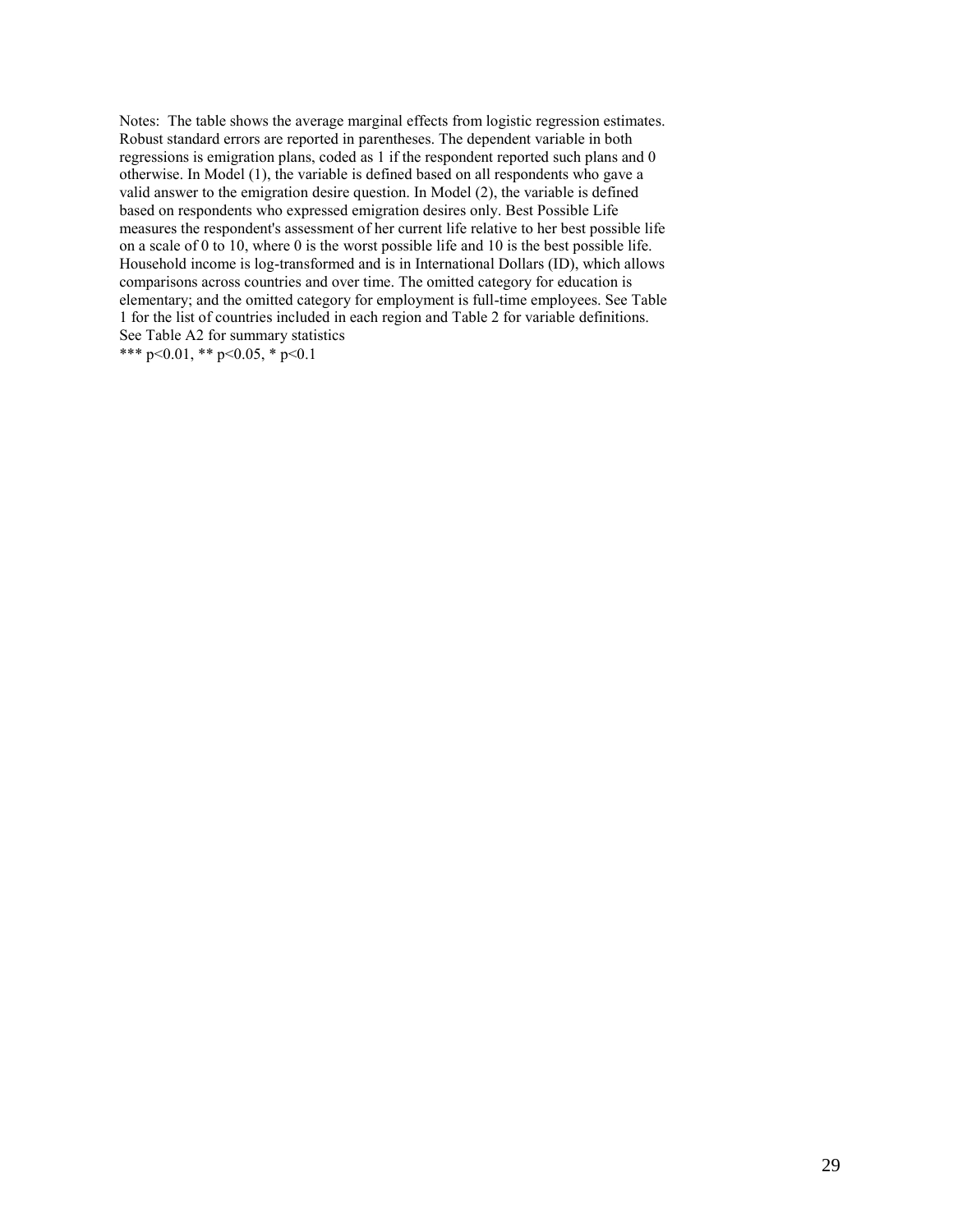| I avie of ivilgration Fians, 2513 Results |             |              |             |              |
|-------------------------------------------|-------------|--------------|-------------|--------------|
|                                           | (1)         | (2)          | (3)         | (4)          |
|                                           | First Stage | Second Stage | First Stage | Second Stage |
|                                           | 2010-2013   | 2010-2013    | 2010        | 2010         |
|                                           | All         | All          | Only Those  | Only Those   |
|                                           | Emigration  | Emigration   | With        | With         |
|                                           | Desire      | Desire       | Emigration  | Emigration   |
|                                           | Respondents | Respondents  | Desires     | Desires      |
| <b>BPL</b>                                |             | $-0.038***$  |             | $-0.043***$  |
|                                           |             | (0.005)      |             | (0.012)      |
| Log household income (in ID)              | $0.177***$  | $0.005***$   | $0.158***$  | $0.007***$   |
|                                           | (0.006)     | (0.001)      | (0.013)     | (0.002)      |
| Freedom                                   | $0.128***$  | 0.001        | $0.143***$  | 0.001        |
|                                           | (0.014)     | (0.001)      | (0.027)     | (0.003)      |
| Children Grow/Optimism                    | $0.120***$  | 0.000        | $0.062**$   | $-0.002$     |
|                                           | (0.013)     | (0.001)      | (0.026)     | (0.002)      |
| Living Standard                           | $1.092***$  | $0.038***$   | $1.058***$  | $0.041***$   |
|                                           | (0.013)     | (0.005)      | (0.027)     | (0.012)      |
| Confidence                                | $0.092***$  | $-0.003***$  | $0.055**$   | $-0.002$     |
|                                           | (0.013)     | (0.001)      | (0.026)     | (0.002)      |
| Age                                       | $-0.028***$ | $-0.001***$  | $-0.027***$ | $-0.001**$   |
|                                           | (0.002)     | (0.000)      | (0.004)     | (0.000)      |
| Age <sup>2</sup>                          | $0.000***$  | $0.000***$   | $0.000***$  | 0.000        |
|                                           | (0.000)     | (0.000)      | (0.000)     | (0.000)      |
| Secondary Education                       | $0.161***$  | $0.009***$   | $0.214***$  | $0.010***$   |
|                                           | (0.015)     | (0.001)      | (0.031)     | (0.003)      |
| <b>Tertiary Education</b>                 | $0.408***$  | $0.019***$   | $0.536***$  | $0.022***$   |
|                                           | (0.023)     | (0.003)      | (0.045)     | (0.007)      |
| Religiosity                               | $0.051***$  | 0.001        | $0.082**$   | 0.001        |
|                                           | (0.016)     | (0.001)      | (0.034)     | (0.003)      |
| Female                                    | $0.069***$  | $-0.001$     | $-0.002$    | $-0.002$     |
|                                           | (0.012)     | (0.001)      | (0.025)     | (0.002)      |
| Married or Living with Partner            | $0.079***$  | $-0.003***$  | $0.104***$  | $-0.006**$   |
|                                           | (0.014)     | (0.001)      | (0.029)     | (0.003)      |
| Child in Household                        | $-0.155***$ | $-0.007***$  | $-0.137***$ | $-0.008***$  |
|                                           | (0.014)     | (0.001)      | (0.028)     | (0.003)      |
| Household Size                            | $0.009**$   | $0.001***$   | $0.018**$   | $0.002***$   |
|                                           | (0.004)     | (0.000)      | (0.008)     | (0.001)      |
| Self-Employed                             | $-0.132***$ | $-0.001$     | $-0.117***$ | $-0.002$     |
|                                           | (0.019)     | (0.002)      | (0.041)     | (0.004)      |
| Voluntary Part-Time                       | $-0.049**$  | $-0.004**$   | 0.005       | $-0.003$     |
|                                           | (0.025)     | (0.002)      | (0.050)     | (0.004)      |
| Unemployed                                | $-0.387***$ | $-0.002$     | $-0.442***$ | $-0.005$     |
|                                           | (0.027)     | (0.003)      | (0.057)     | (0.008)      |
| Involuntary Part-Time                     | $-0.242***$ | $-0.000$     | $-0.241***$ | $-0.001$     |
|                                           | (0.026)     | (0.003)      | (0.055)     | (0.006)      |
| Out of the Labor Force                    | $-0.114***$ | $-0.005***$  | $-0.063*$   | $-0.006*$    |
|                                           | (0.017)     | (0.001)      | (0.035)     | (0.003)      |
| Urban Location                            | $0.058***$  | $0.010***$   | $0.093***$  | $0.015***$   |
|                                           | (0.014)     | (0.001)      | (0.028)     | (0.003)      |
| Network                                   | 0.018       | $0.030***$   | $-0.028$    | $0.033***$   |
|                                           | (0.013)     | (0.001)      | (0.028)     | (0.003)      |

# Table 8: Migration Plans, 2SLS Results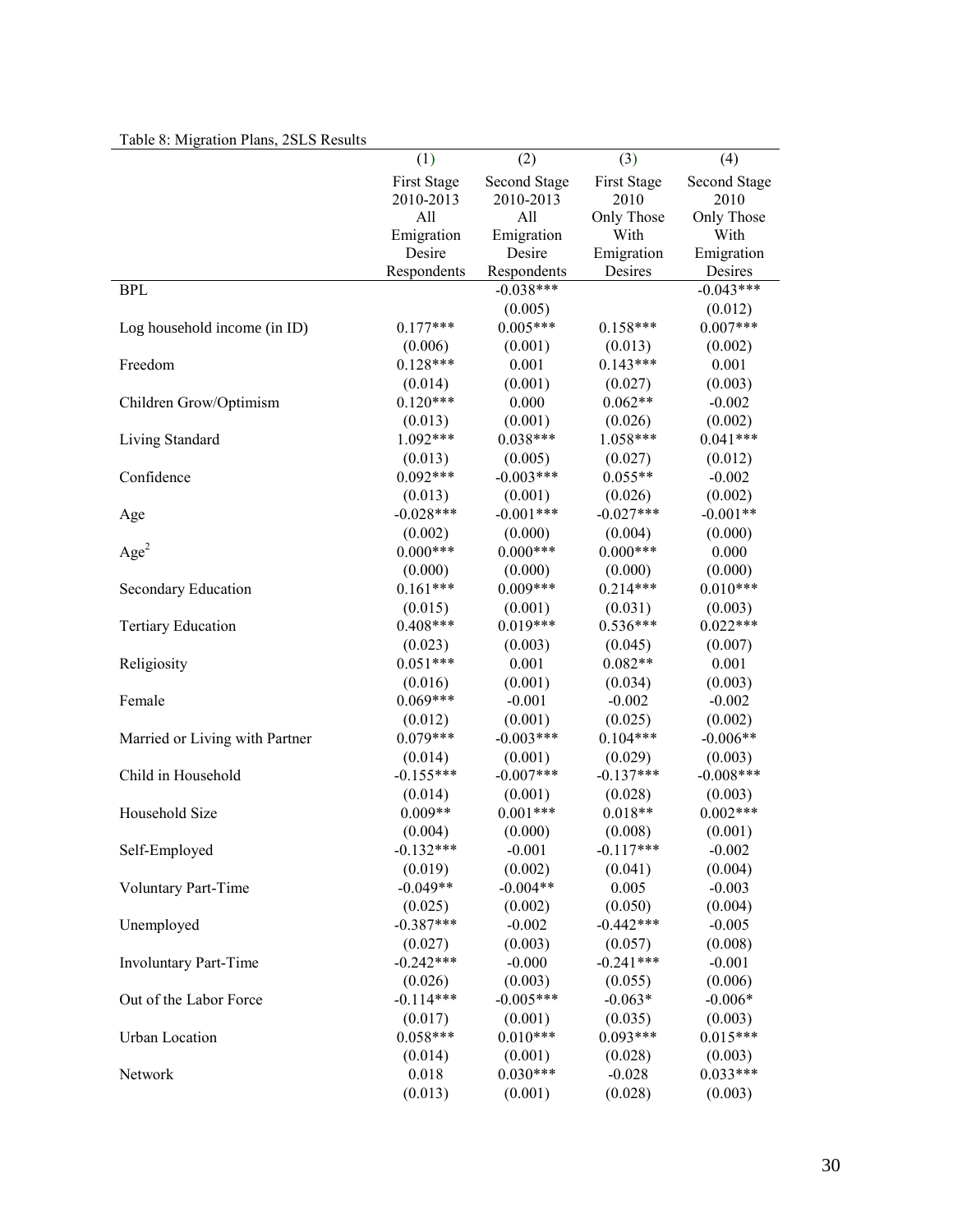| <b>ICT</b> Index                   | $0.013***$<br>(0.000) | $0.001***$<br>(0.000) | $0.013***$<br>(0.001) | $0.001***$<br>(0.000) |
|------------------------------------|-----------------------|-----------------------|-----------------------|-----------------------|
| Instrument                         |                       |                       |                       |                       |
| <b>Alcohol Consumption</b>         | $0.044***$            |                       | $0.042***$            |                       |
|                                    | (0.002)               |                       | (0.005)               |                       |
| <b>Region Dummies</b>              | Yes                   | Yes                   | Yes                   | <b>Yes</b>            |
| <b>Observations</b>                | 156,589               | 156,589               | 33,261                | 33,261                |
| $R^2$                              | 0.259                 |                       | 0.291                 |                       |
| Regressor endogeneity test p-value |                       | 0.000                 |                       | 0.000                 |
| Anderson-Rubin Wald test statistic | 87.960                |                       | 17.43                 |                       |

Source: Authors' Calculations based on Gallup World Poll and WHO alcohol consumption data Notes: All models are estimated using 2SLS, robust standard errors in parentheses. In all first stages, the dependent variable is BPL (Best Possible Life), which measures the respondent's assessment of her current life relative to her best possible life on a scale of 0 to 10, where 0 is the worst possible life and 10 is the best possible life. In all second stages, the dependent variable equals 1 if the respondent plans to emigrate and 0 otherwise. In Models  $(1)(-2)$ , the variable is defined based on all respondents who gave a valid answer to the emigration desire question. In Models (3)-(4), the variable is defined based on respondents who expressed emigration desires only. Household income is log-transformed and is in International Dollars (ID), which allows comparisons across countries and over time. The omitted category for education is elementary; and the omitted category for employment is full-time employees. See Table 1 for the list of countries included in each region and Table 2 for variable definitions. The instrument is the per capita alcohol consumption (ages 15+).

\*\*\* p<0.01, \*\* p<0.05, \* p<0.1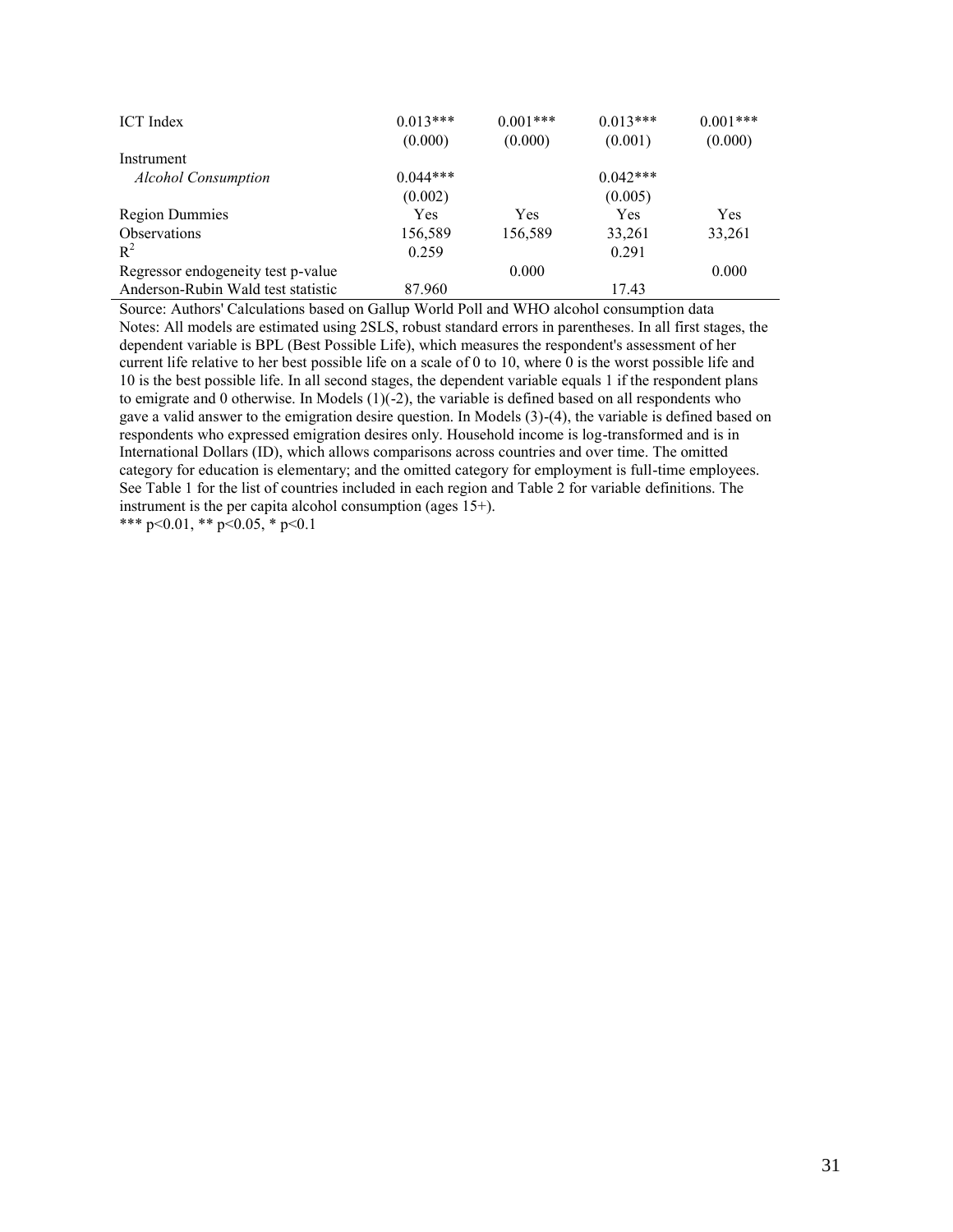| ັ<br>Year | Overall | EU<br>Transition | Western<br><b>Balkans</b> | $CIS+$<br>Mongolia | Southeast<br>Asia | South<br>Asia | China | LAC   | <b>MENA</b> | Africa |
|-----------|---------|------------------|---------------------------|--------------------|-------------------|---------------|-------|-------|-------------|--------|
|           |         |                  |                           |                    |                   |               |       |       |             |        |
| 2006      | 0.220   |                  |                           |                    |                   |               |       | 0.104 | 0.333       |        |
| 2007      | 0.244   | 0.250            |                           | 0.152              | 0.150             | 0.160         |       | 0.261 | 0.216       | 0.351  |
| 2008      | 0.150   | 0.182            |                           | 0.104              | 0.137             | 0.095         | 0.092 | 0.220 | 0.150       |        |
| 2009      | 0.165   | 0.136            | 0.232                     | 0.093              | 0.115             | 0.110         | 0.075 | 0.202 | 0.104       | 0.263  |
| 2010      | 0.163   | 0.143            | 0.247                     | 0.115              | 0.121             | 0.069         | 0.065 | 0.199 | 0.124       | 0.261  |
| 2011      | 0.152   | 0.184            | 0.263                     | 0.108              | 0.100             | 0.071         | 0.060 | 0.181 | 0.108       | 0.201  |
| 2012      | 0.136   | 0.183            | 0.224                     | 0.109              | 0.053             | 0.076         | 0.062 | 0.173 | 0.131       | 0.195  |
| 2013      | 0.146   | 0.189            | 0.248                     | 0.113              | 0.080             | 0.074         | 0.055 | 0.181 | 0.119       | 0.178  |

Table A1: Migration Intentions, by Year and World Region

Source: Authors' Calculations based on Gallup World Poll Data

Notes: The table shows the proportion of respondents reporting migration intentions based on all available observations in the Gallup World Poll but excluding immigrants. Note that China is also included in this table, although it does not appear in the main regressions due to lack of observations on the control variables.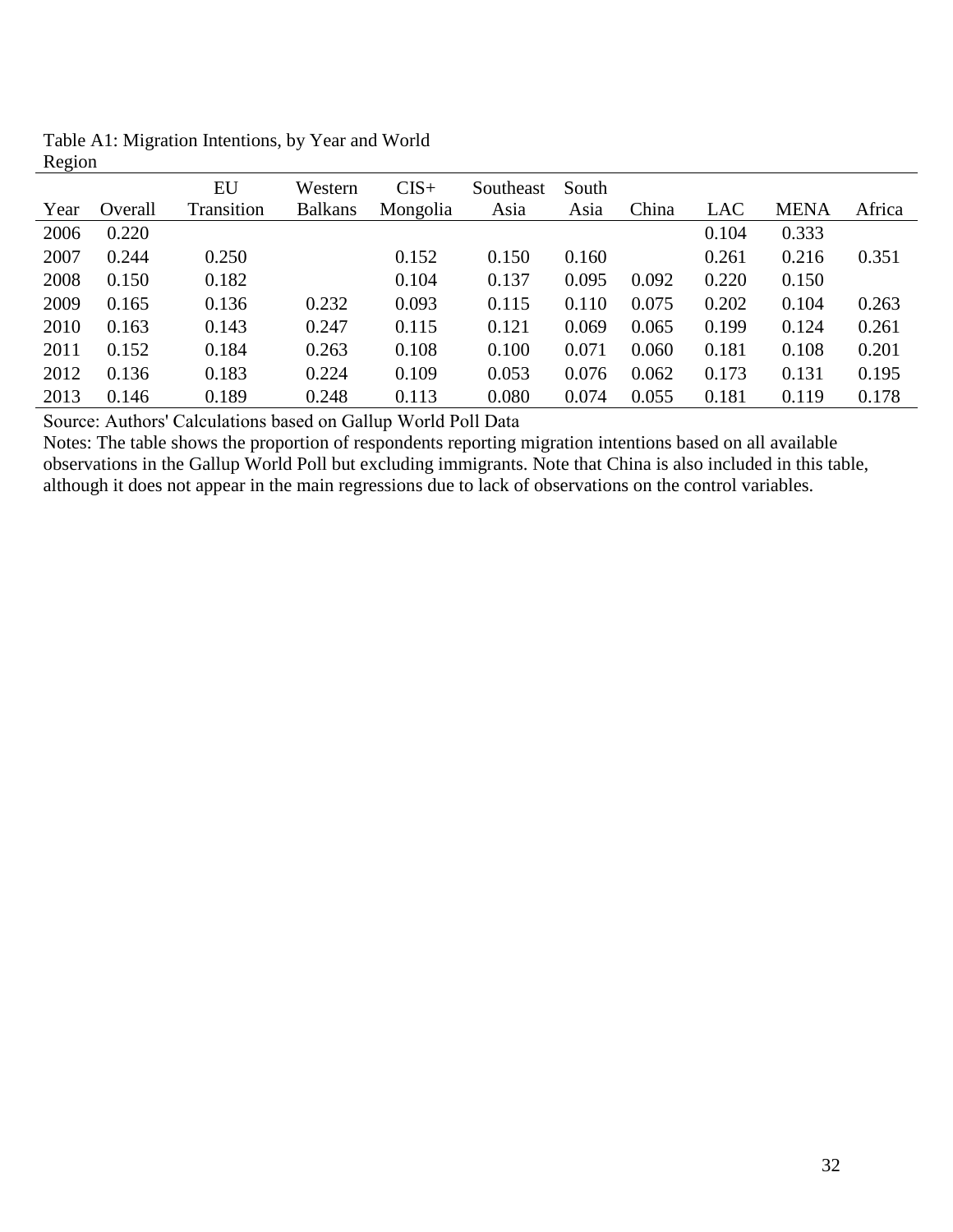|                        | <b>Alcohol</b><br><b>Consumption Per</b> |                         |        |
|------------------------|------------------------------------------|-------------------------|--------|
| Country                | Capita                                   | <b>BPL Score (2010)</b> | N      |
| Angola                 | 7.50                                     | 5.07                    | 1,111  |
| Argentina              | 9.30                                     | 6.51                    | 3,759  |
| Armenia                | 5.30                                     | 4.29                    | 2,137  |
| <b>Belarus</b>         | 17.50                                    | 5.54                    | 1,614  |
| <b>Belize</b>          | 8.50                                     | 6.11                    | 113    |
| Benin                  | 2.10                                     | 3.55                    | 2,138  |
| <b>Bhutan</b>          | 0.70                                     | 5.66                    | 845    |
| Bolivia                | 5.90                                     | 5.64                    | 3,571  |
| Bosnia and Herzegovina | 7.10                                     | 5.31                    | 1,206  |
| <b>Botswana</b>        | 8.40                                     | 4.26                    | 3,145  |
| <b>Brazil</b>          | 8.70                                     | 7.00                    | 3,946  |
| Bulgaria               | 11.40                                    | 4.07                    | 2,297  |
| <b>Burkina Faso</b>    | 6.80                                     | 4.18                    | 2,919  |
| Cameroon               | 8.40                                     | 4.50                    | 4,426  |
| <b>Central African</b> | 3.80                                     | 3.64                    | 1,661  |
| Chad                   | 4.40                                     | 4.14                    | 2,302  |
| Chile                  | 9.60                                     | 6.61                    | 3,536  |
| Colombia               | 6.20                                     | 6.33                    | 4,925  |
| Congo (Kinshasa)       | 3.60                                     | 4.56                    | 2,249  |
| Congo Brazzaville      | 3.90                                     | 3.86                    | 666    |
| Costa Rica             | 5.40                                     | 7.21                    | 2,446  |
| Croatia                | 12.20                                    | 5.96                    | 794    |
| Dominican Republic     | 6.90                                     | 4.83                    | 5,180  |
| Ecuador                | 7.20                                     | 5.66                    | 3,227  |
| El Salvador            | 3.20                                     | 5.90                    | 4,004  |
| Ethiopia               | 4.20                                     | 4.60                    | 750    |
| Gabon                  | 10.90                                    | 4.31                    | 784    |
| Georgia                | 7.70                                     | 4.15                    | 3,545  |
| Ghana                  | 4.80                                     | 5.11                    | 3,114  |
| Guatemala              | 3.80                                     | 6.10                    | 3,069  |
| Guyana                 | 8.10                                     | 6.17                    | 132    |
| Haiti                  | 6.40                                     | 4.33                    | 1,066  |
| Honduras               | 4.00                                     | 5.24                    | 4,847  |
| Hungary                | 13.30                                    | 4.72                    | 3,274  |
| India                  | 4.30                                     | 5.04                    | 16,234 |
| <b>Ivory Coast</b>     | 6.00                                     | 4.17                    | 1,624  |
| Jamaica                | 4.90                                     | 5.63                    | 533    |
| Kenya                  | 4.30                                     | 4.33                    | 3,316  |

Table A.2. Per Capita Alcohol Consumption, IV Estimation Sample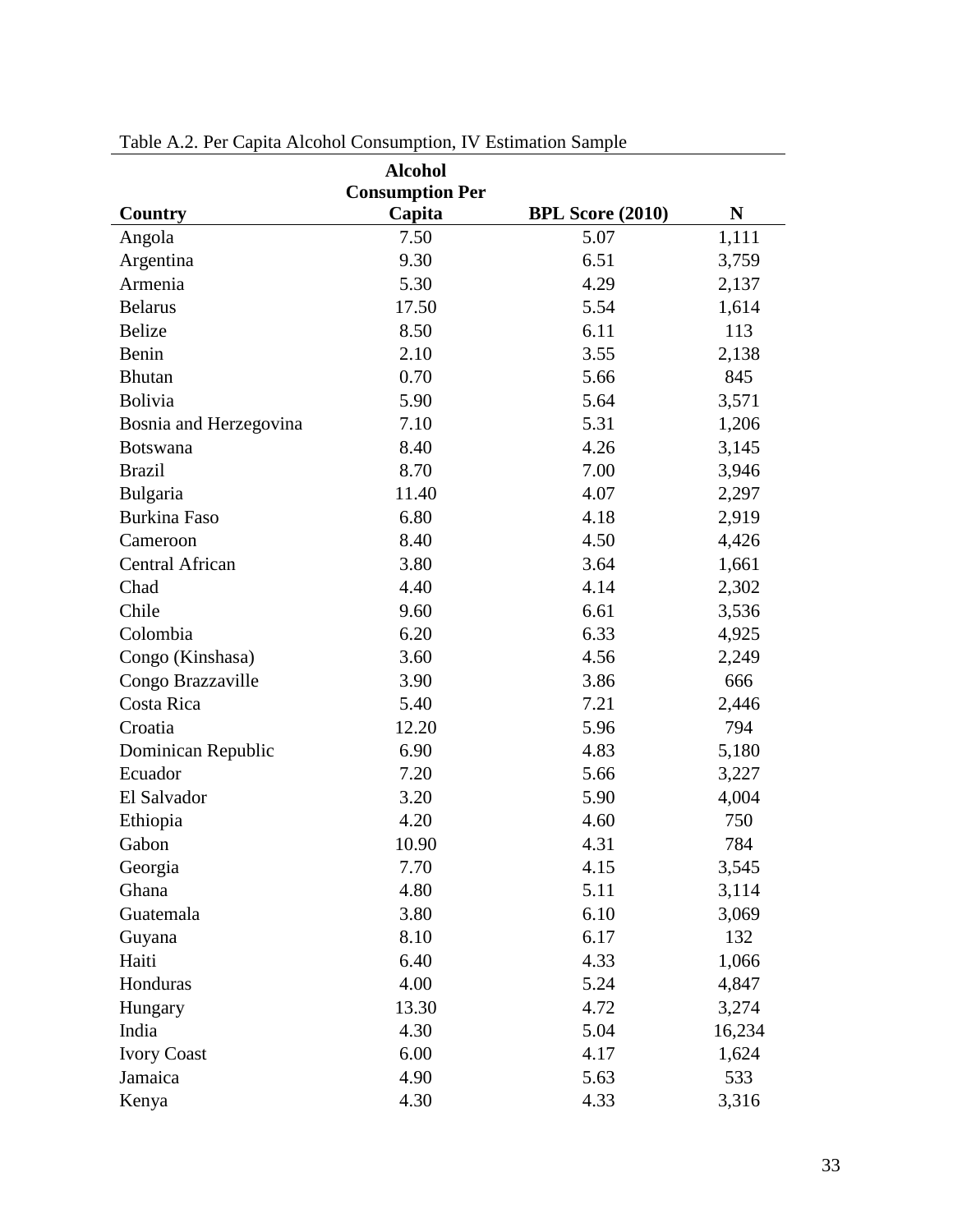| Lesotho           | 6.50  | 5.21 | 413     |
|-------------------|-------|------|---------|
| Liberia           | 4.70  | 4.49 | 789     |
| Lithuania         | 15.40 | 5.48 | 2,766   |
| Macedonia         | 6.70  | 5.08 | 1,002   |
| Madagascar        | 1.80  | 4.10 | 2,304   |
| Malawi            | 2.50  | 4.45 | 2,745   |
| Mauritius         | 3.60  | 5.54 | 874     |
| Mexico            | 7.20  | 7.04 | 2,583   |
| Moldova           | 16.80 | 5.65 | 2,614   |
| Mongolia          | 6.90  | 4.77 | 3,311   |
| Montenegro        | 8.70  | 5.28 | 1,166   |
| Mozambique        | 2.30  | 5.15 | 878     |
| Nepal             | 2.20  | 4.42 | 3,230   |
| Nicaragua         | 5.00  | 5.34 | 4,134   |
| Nigeria           | 10.10 | 5.11 | 2,656   |
| Panama            | 8.00  | 7.06 | 4,163   |
| Paraguay          | 8.80  | 5.71 | 3,634   |
| Peru              | 8.10  | 5.79 | 3,133   |
| Philippines       | 5.40  | 4.97 | 5,890   |
| Poland            | 12.50 | 5.77 | 2,971   |
| Romania           | 14.40 | 5.09 | 2,981   |
| Russia            | 15.10 | 5.49 | 5,593   |
| Serbia            | 12.60 | 5.00 | 1,159   |
| South Africa      | 11.00 | 4.83 | 4,377   |
| Sri Lanka         | 3.70  | 4.48 | 4,483   |
| Suriname          | 6.60  | 6.39 | 224     |
| Swaziland         | 5.70  | 5.25 | 507     |
| Tanzania          | 7.70  | 3.89 | 4,155   |
| Thailand          | 7.10  | 6.19 | 5,759   |
| Togo              | 2.30  | 3.21 | 550     |
| Trinidad & Tobago | 6.70  | 6.48 | 612     |
| Uganda            | 9.80  | 4.56 | 2,103   |
| Ukraine           | 13.90 | 5.11 | 2,483   |
| Uruguay           | 7.60  | 6.32 | 3,115   |
| Venezuela         | 8.90  | 6.79 | 2,940   |
| Vietnam           | 6.60  | 5.59 | 1,909   |
| Zambia            | 4.00  | 5.39 | 1,639   |
| Zimbabwe          | 5.70  | 4.89 | 1,993   |
| <b>Total</b>      | 7.28  | 5.25 | 204,343 |

Sources: Authors' calculations based on the Gallup World Poll (2006-2013) and WHO Alcohol Consumption Data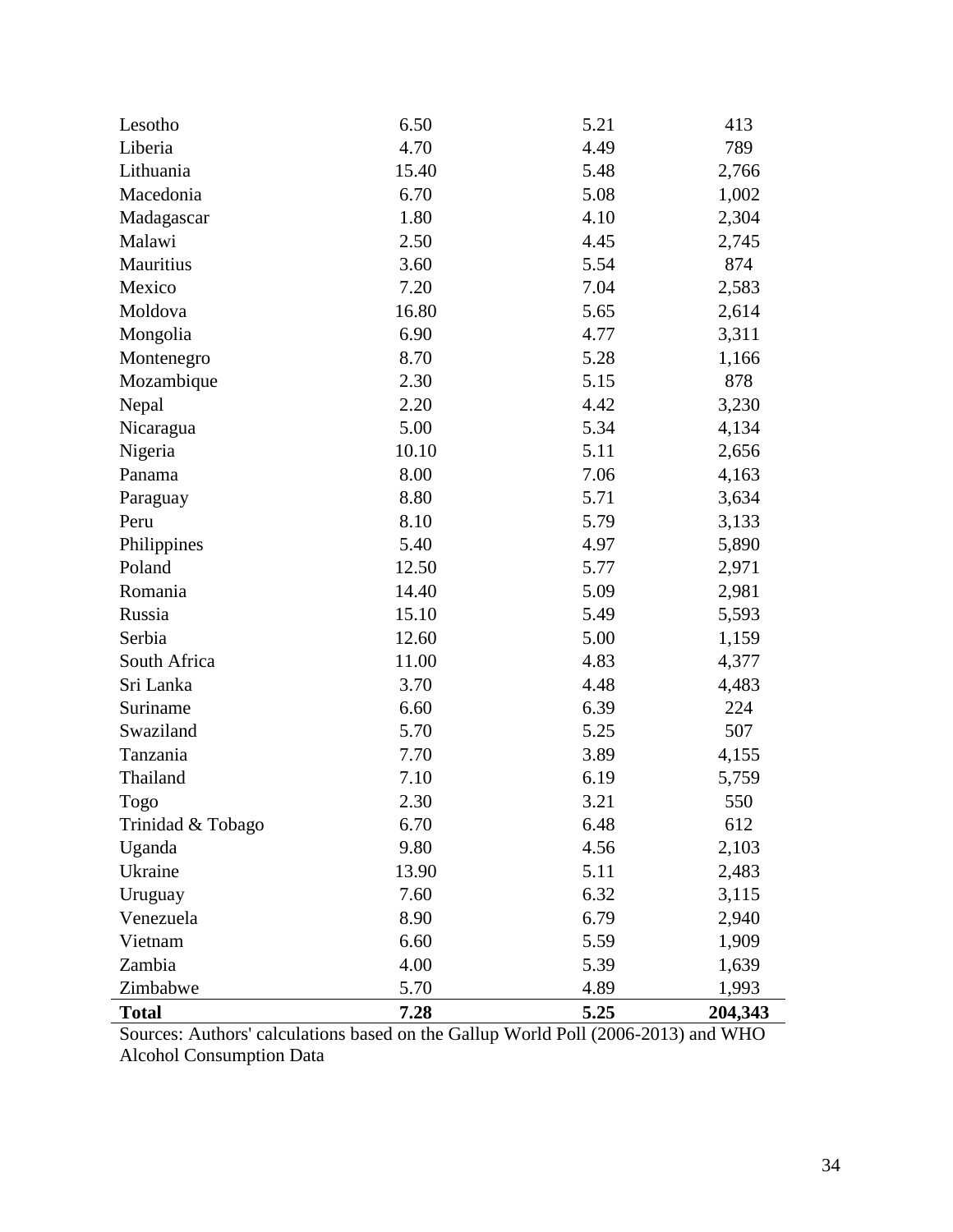|                                | Migration Plan (All Emigration Desire Respondents) |           |         | Migration Plan (Only Those With Emigration Desires) |           |        |  |
|--------------------------------|----------------------------------------------------|-----------|---------|-----------------------------------------------------|-----------|--------|--|
| Variable                       | Mean                                               | Std. Dev. | N       | Mean                                                | Std. Dev. | N      |  |
| Intent to Migrate              | 0.02                                               | 0.14      | 223,492 | 0.131                                               | 0.337     | 34,001 |  |
| <b>BPL</b>                     | 5.03                                               | 2.19      | 223,492 | 4.978                                               | 2.250     | 34,001 |  |
| Income                         | 8.33                                               | 1.38      | 223,492 | 8.361                                               | 1.453     | 34,001 |  |
| Freedom                        | 0.65                                               | 0.48      | 223,492 | 0.556                                               | 0.497     | 34,001 |  |
| Children Grow/Optimism         | 0.70                                               | 0.46      | 223,492 | 0.664                                               | 0.472     | 34,001 |  |
| Living Standard                | 0.54                                               | 0.50      | 223,492 | 0.466                                               | 0.499     | 34,001 |  |
| Confidence                     | 0.54                                               | 0.50      | 223,492 | 0.392                                               | 0.488     | 34,001 |  |
| Age                            | 37.44                                              | 16.58     | 223,492 | 30.443                                              | 13.074    | 34,001 |  |
| Primary Education              | 0.50                                               | 0.50      | 223,492 | 0.383                                               | 0.486     | 34,001 |  |
| <b>Secondary Education</b>     | 0.42                                               | 0.49      | 223,492 | 0.523                                               | 0.499     | 34,001 |  |
| <b>Tertiary Education</b>      | 0.08                                               | 0.27      | 223,492 | 0.093                                               | 0.291     | 34,001 |  |
| Religiosity                    | 0.85                                               | 0.36      | 223,492 | 0.829                                               | 0.376     | 34,001 |  |
| Female                         | 0.51                                               | 0.50      | 223,492 | 0.473                                               | 0.499     | 34,001 |  |
| Married or Living with Partner | 0.58                                               | 0.49      | 223,492 | 0.428                                               | 0.495     | 34,001 |  |
| Child in Household             | 0.65                                               | 0.48      | 223,492 | 0.671                                               | 0.470     | 34,001 |  |
| Household Size                 | 3.94                                               | 2.07      | 223,492 | 4.118                                               | 2.126     | 34,001 |  |
| <b>Employed Full-Time</b>      | 0.22                                               | 0.41      | 223,492 | 0.222                                               | 0.416     | 34,001 |  |
| Self-Employed                  | 0.16                                               | 0.37      | 223,492 | 0.134                                               | 0.340     | 34,001 |  |
| <b>Voluntary Part-Time</b>     | 0.08                                               | 0.27      | 223,492 | 0.061                                               | 0.240     | 34,001 |  |
| Unemployed                     | 0.08                                               | 0.27      | 223,492 | 0.123                                               | 0.328     | 34,001 |  |
| <b>Involuntary Part-Time</b>   | 0.07                                               | 0.26      | 223,492 | 0.095                                               | 0.294     | 34,001 |  |
| Out of the Labor Force         | 0.39                                               | 0.49      | 223,492 | 0.365                                               | 0.481     | 34,001 |  |
| <b>Urban Location</b>          | 0.34                                               | 0.47      | 223,492 | 0.408                                               | 0.491     | 34,001 |  |
| <b>Network</b>                 | 0.34                                               | 0.47      | 223,492 | 0.505                                               | 0.500     | 34,001 |  |
| <b>ICT</b> Index               | 50.62                                              | 29.62     | 223,492 | 54.129                                              | 30.033    | 34,001 |  |

Table A3: Summary Statistics, Migration Plans Sample

Source: Authors' Calculations based on Gallup World Poll Data

Notes: The reported statistics were weighted using the Gallup-provided survey weight. In the first instance, the emigration plan variable is defined for all respondents who answered the emigration desire question. In the second instance, the emigration plan variable is defined only for those who stated that they had emigration desires. Best Possible Life measures the respondent's assessment of her current life relative to her best possible life on a scale of 0 to 10, where 0 is the worst possible life and 10 is the best possible life. Household income is log-transformed and in international dollars (ID), which allows comparisons across countries and over time. See Table 1 for the list of countries included in each region and Table 2 for variable definitions.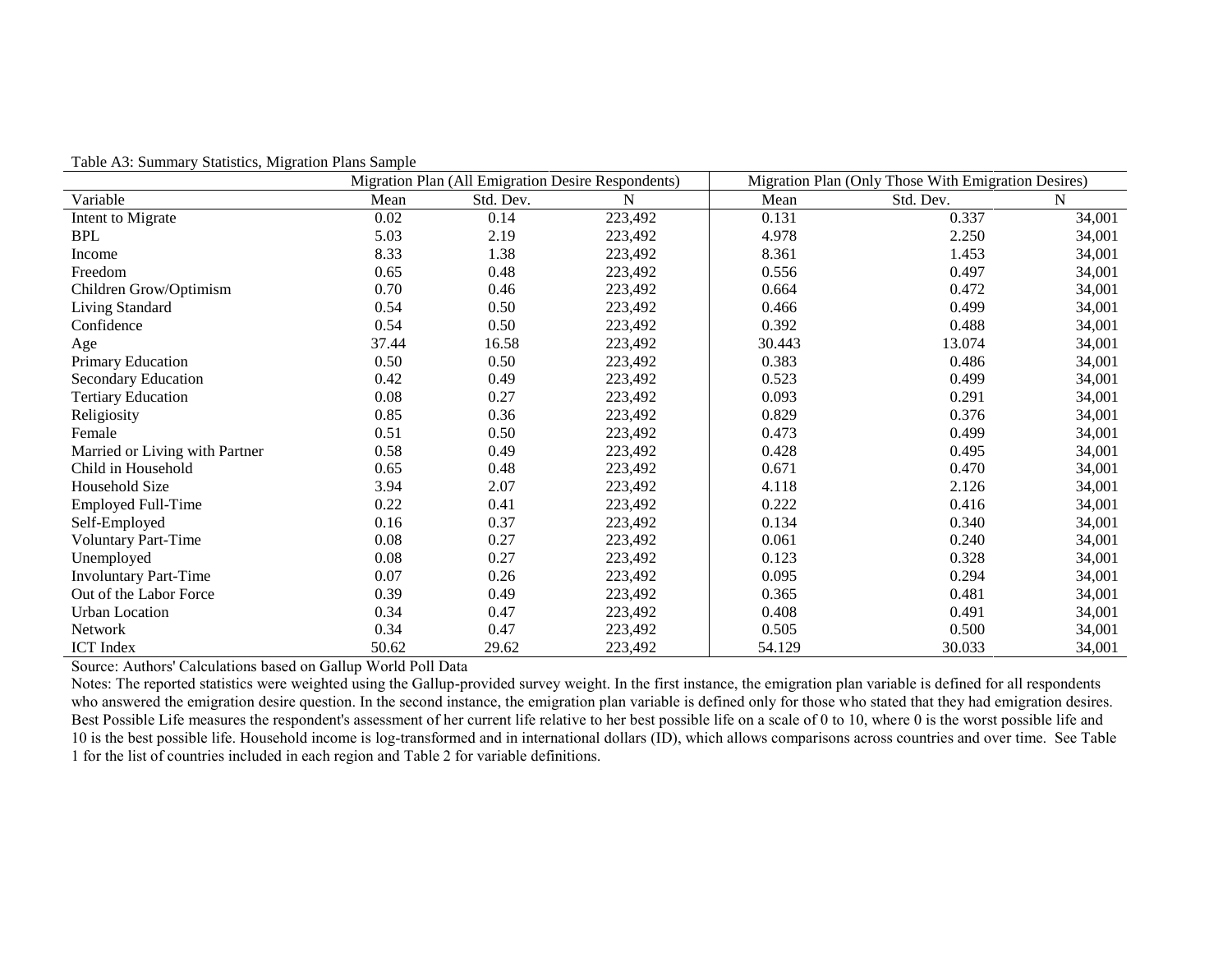# Appendix

# **Figure 1: Emigration Intentions Map for the Analysis Sample**

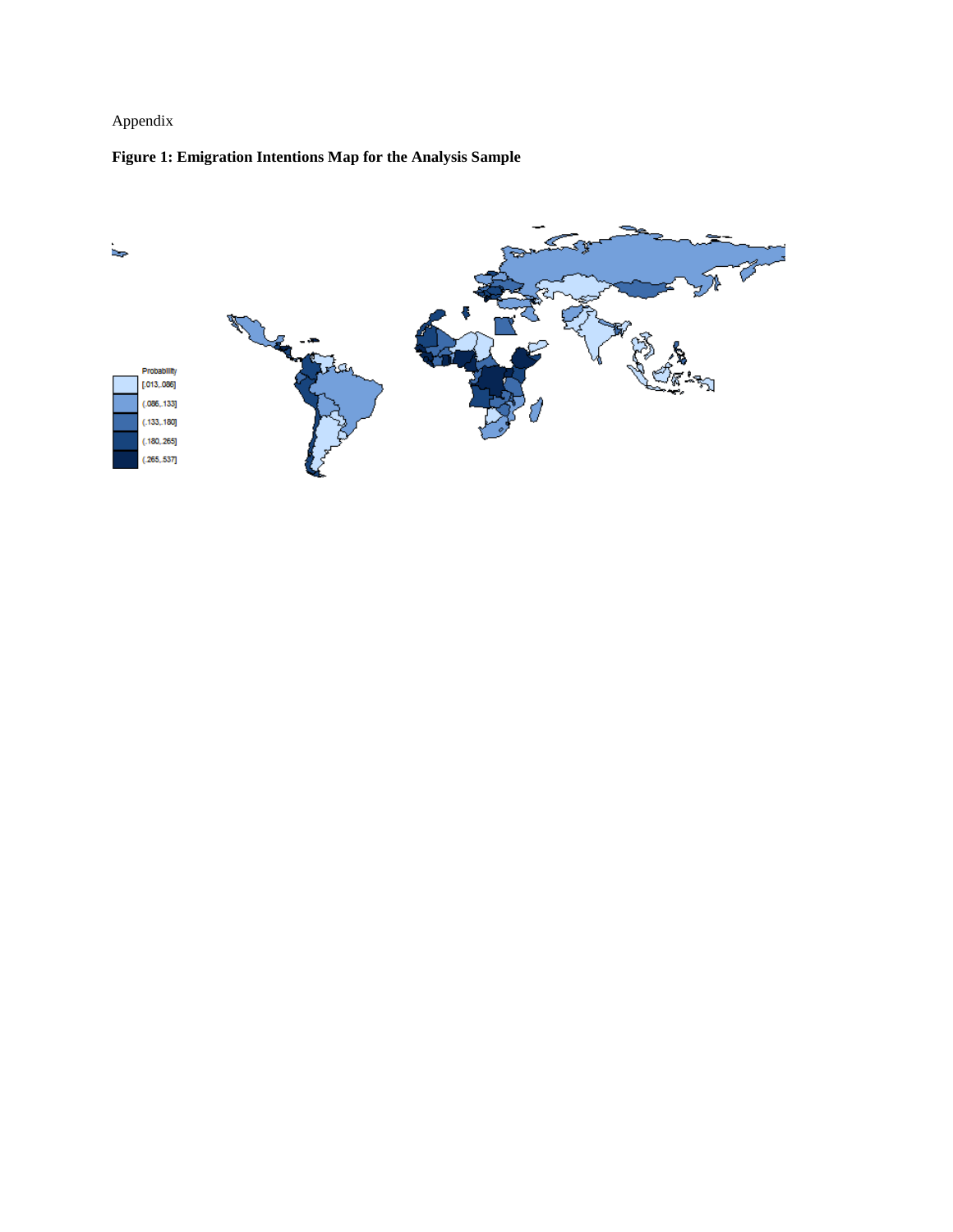

**Figure 2 BPL and Emigration Intentions, Linear Fit, Predictive Margins, with 95% CIs**

**Figure 3 BPL and Emigration Intentions, Quadratic Fit, Predictive Margins, with 95% CIs**

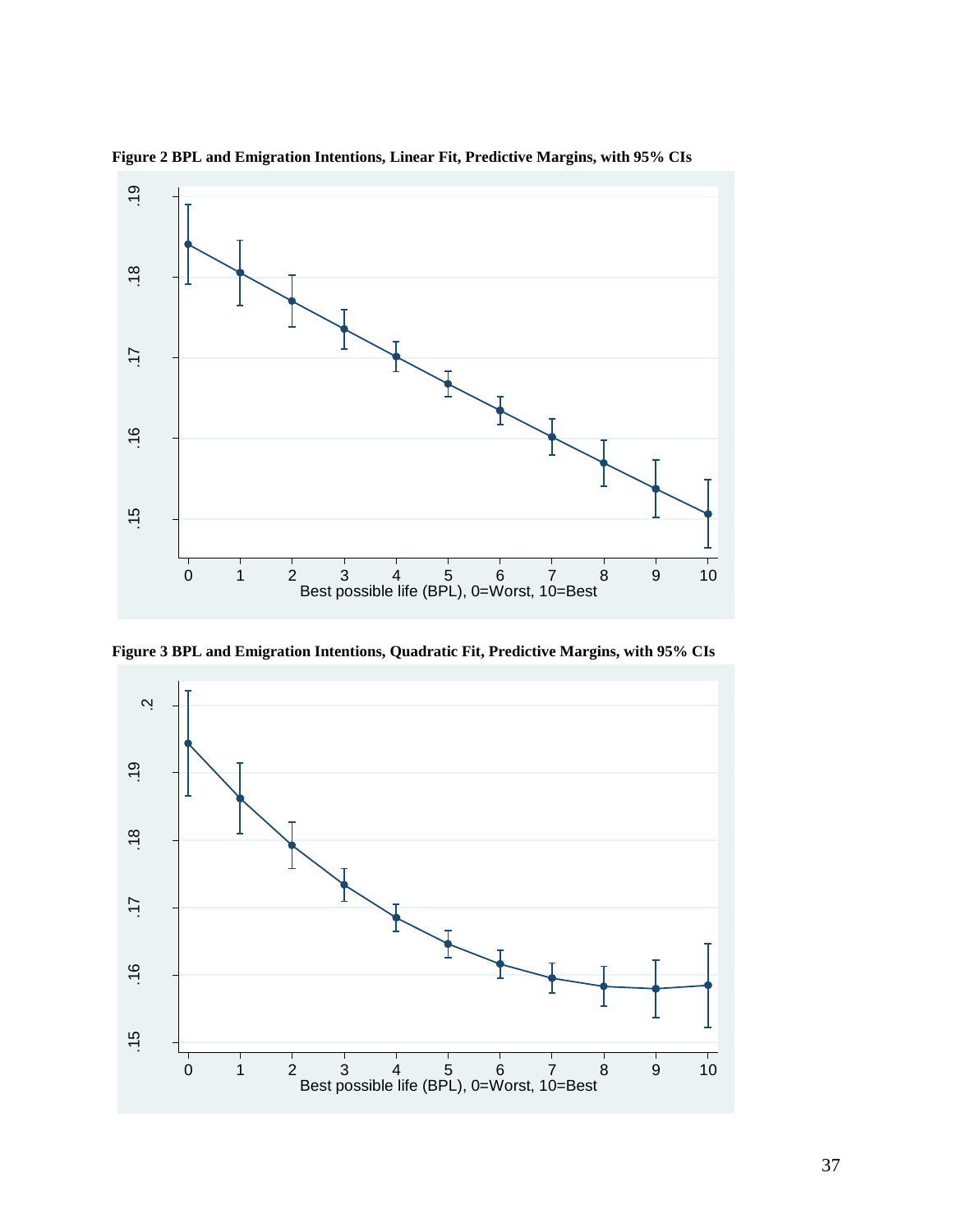**Figure 4**

# **Relative Contribution of Explanatory Variables to Overall Variation in Emigration** Intentions (% Contribution to Pseudo R<sup>2</sup>)



Source: Authors' calculations based on GWP Data, 2009-2013 Notes: Based on Shapley-based variance decompositions. Pseudo R2=0.19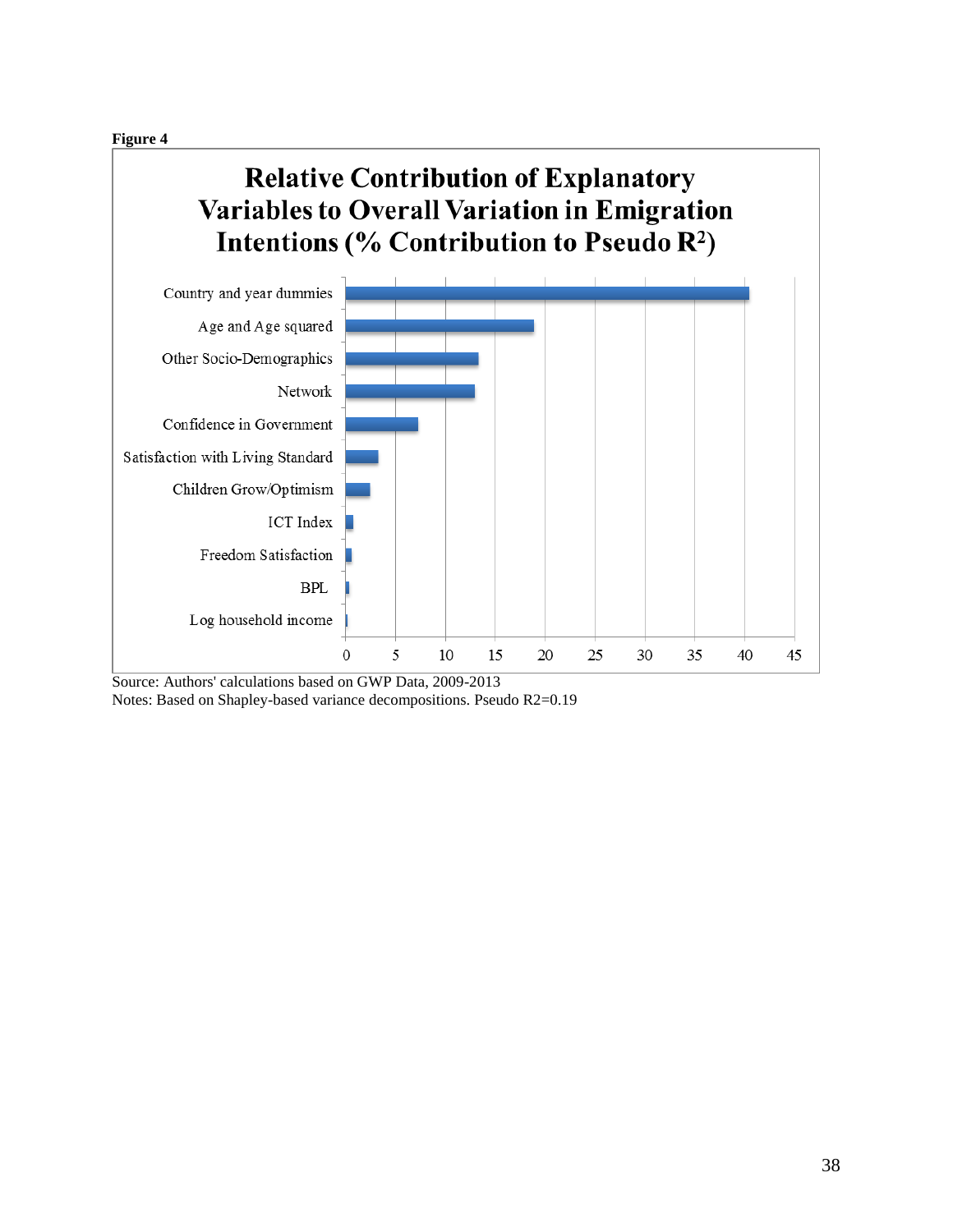



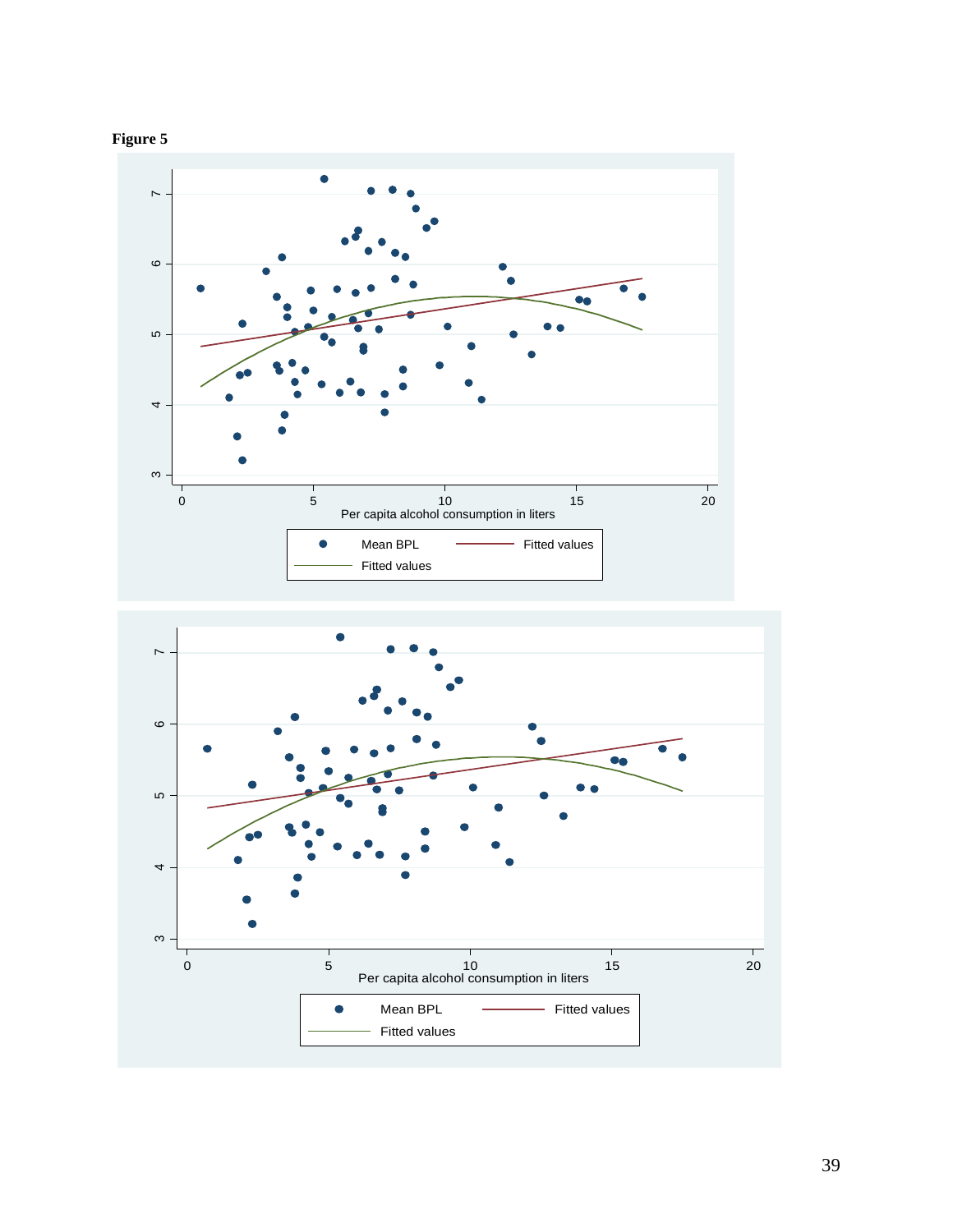

**Figure 7**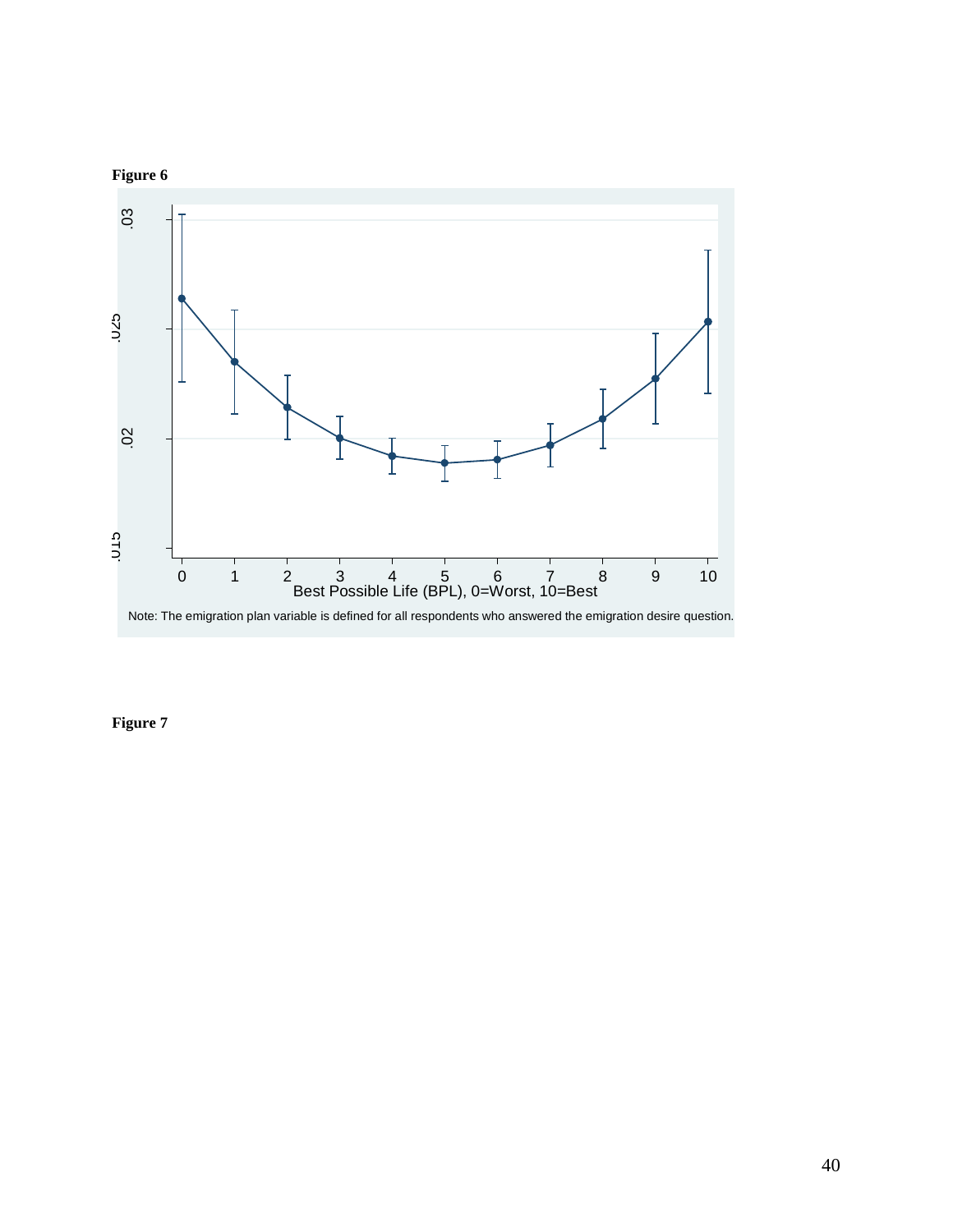